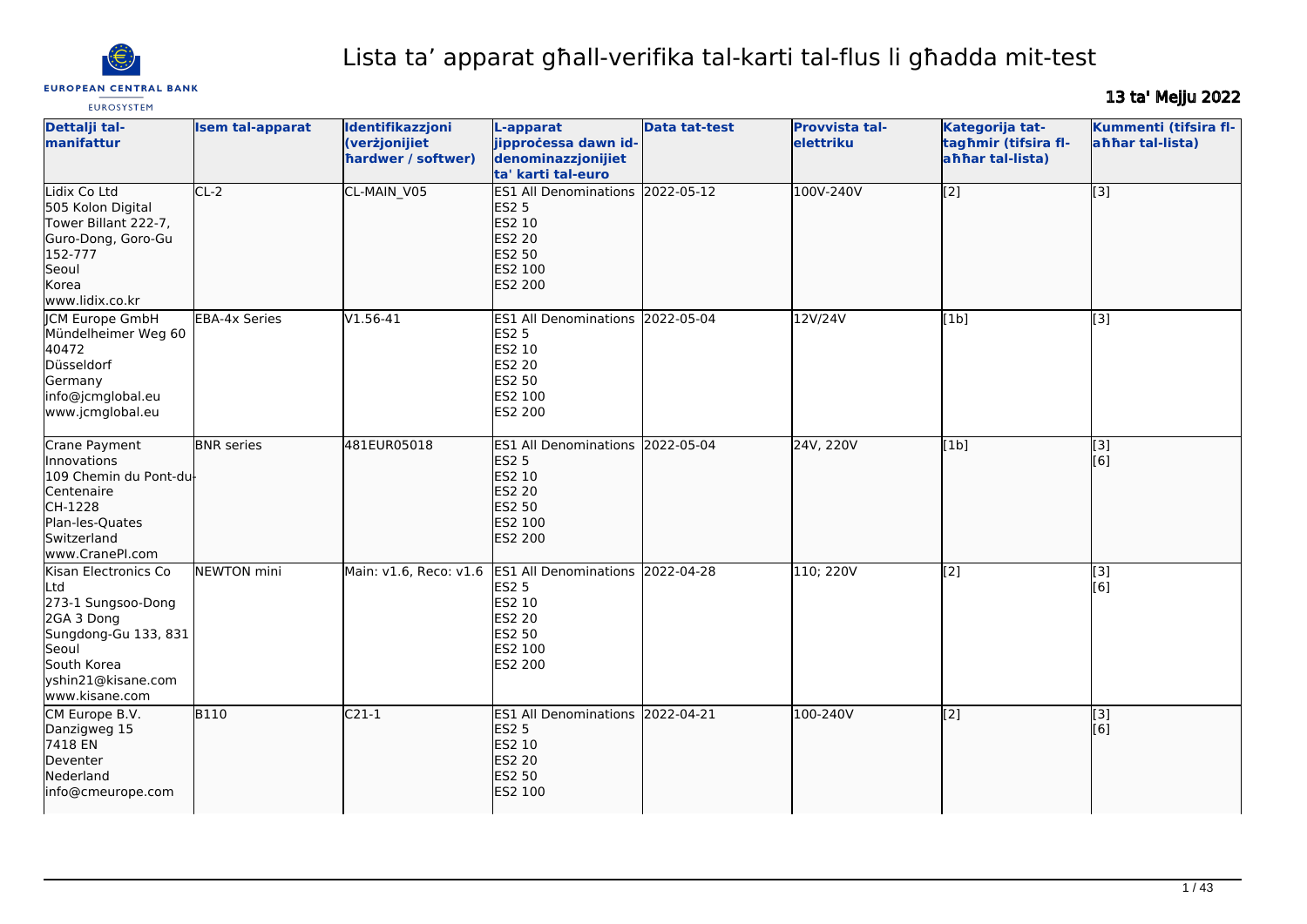

| Dettalji tal-<br>manifattur                                                                                                          | <b>Isem tal-apparat</b> | Identifikazzjoni<br>(verżjonijiet<br>hardwer / softwer) | L-apparat<br>jipprocessa dawn id-<br>denominazzjonijiet<br>ta' karti tal-euro                                             | <b>Data tat-test</b> | <b>Provvista tal-</b><br>elettriku                                                | Kategorija tat-<br>tagħmir (tifsira fl-<br>ahhar tal-lista) | Kummenti (tifsira fl-<br>ahhar tal-lista) |
|--------------------------------------------------------------------------------------------------------------------------------------|-------------------------|---------------------------------------------------------|---------------------------------------------------------------------------------------------------------------------------|----------------------|-----------------------------------------------------------------------------------|-------------------------------------------------------------|-------------------------------------------|
| www.cmeurope.com                                                                                                                     |                         |                                                         | <b>ES2 200</b>                                                                                                            |                      |                                                                                   |                                                             |                                           |
| Iternet-European<br>Distribution<br>Via S. Merli 64/66<br>29122<br>Piacenza<br><b>Italy</b><br>www.iternet-<br>securitysystems.com   | HT-6070                 | V12                                                     | ES1 All Denominations 2022-04-14<br><b>ES2 5</b><br>ES2 10<br><b>ES2 20</b><br>ES2 50<br>ES2 100<br>ES2 200               |                      | DC 12 Vdc                                                                         | [1a]                                                        | $\overline{[3]}$<br>[6]                   |
| Iternet-European<br>Distribution<br>Via S. Merli 64/66<br>29122<br>Piacenza<br>Italy<br>www.iternet-<br>securitysystems.com          | HT-7100                 | CO <sub>2</sub>                                         | ES1 All Denominations 2022-04-14<br><b>ES2 5</b><br>ES2 10<br><b>ES2 20</b><br><b>ES2 50</b><br>ES2 100<br><b>ES2 200</b> |                      | Rechargeable battery - [[1a]<br>Adapter (INPUT:100-24<br>OVac-<br>OUTPUT:12Vdc/1A |                                                             | $\overline{[3]}$<br>[6]                   |
| Masterwork<br>Automodules<br>4F, 223, Chong Yang<br>Rd<br>115 Nangang<br>Taipei<br>Taiwan<br>www.automodules.com                     | CashPoint (OEM)         | EUR 002.110                                             | ES1 All Denominations 2022-04-14<br><b>ES2 5</b><br>ES2 10<br>ES2 20<br>ES2 50<br>ES2 100<br>ES2 200                      |                      | 110V; 220V                                                                        | [1b]                                                        | $[3]$<br>[6]                              |
| Cashtester/Amwit<br>Security B.V.<br>De Corridor 9<br>3621 ZA<br>Breukelen<br>Netherlands<br>mw@cashtester.com<br>www.cashtester.com | CT411                   | V1.81                                                   | ES1 All Denominations 2022-04-12<br><b>ES2 5</b><br>ES2 10<br><b>ES2 20</b><br><b>ES2 50</b><br>ES2 100<br>ES2 200        |                      | Other: 12V                                                                        | [1a]                                                        | [3]<br>[6]                                |
| Masterwork<br>Automodules<br>4F, 223, Chong Yang<br>R <sub>d</sub><br>115 Nangang                                                    | <b>BEAM</b>             | EUR 002.117                                             | ES1 All Denominations 2022-04-11<br><b>ES2 5</b><br>ES2 10<br>ES2 20<br><b>ES2 50</b>                                     |                      | 110-220V                                                                          | [2]                                                         | $\overline{[3]}$<br>[6]                   |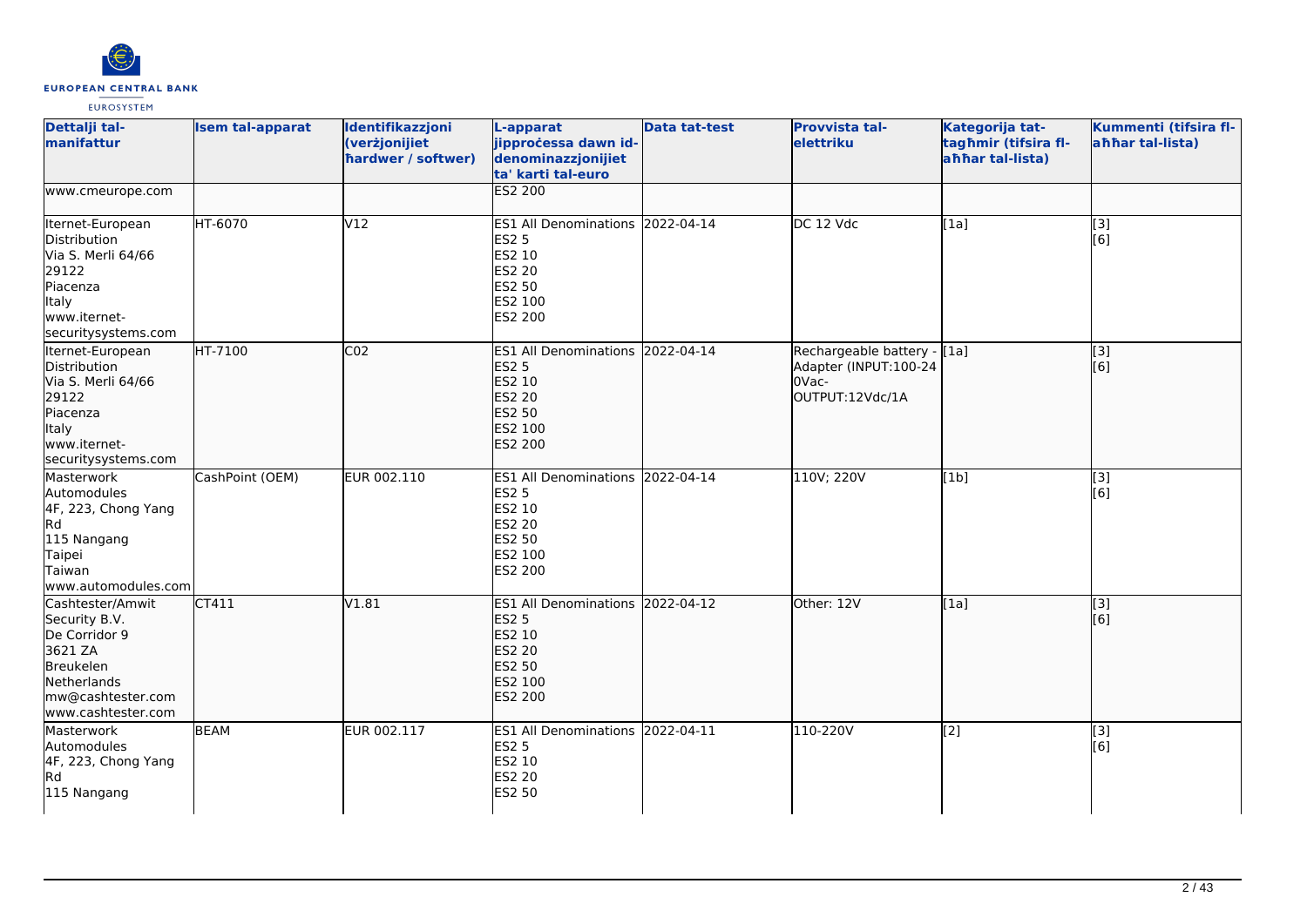

| Dettalji tal-<br>manifattur<br>Taipei                                                                                                | <b>Isem tal-apparat</b> | Identifikazzjoni<br>(verżjonijiet<br>hardwer / softwer)                                 | L-apparat<br>jipprocessa dawn id-<br>denominazzjonijiet<br>ta' karti tal-euro<br>ES2 100                                                                 | <b>Data tat-test</b> | Provvista tal-<br>elettriku | Kategorija tat-<br>tagħmir (tifsira fl-<br>ahhar tal-lista) | Kummenti (tifsira fl-<br>ahhar tal-lista) |
|--------------------------------------------------------------------------------------------------------------------------------------|-------------------------|-----------------------------------------------------------------------------------------|----------------------------------------------------------------------------------------------------------------------------------------------------------|----------------------|-----------------------------|-------------------------------------------------------------|-------------------------------------------|
| Taiwan<br>www.automodules.com                                                                                                        |                         |                                                                                         | ES2 200                                                                                                                                                  |                      |                             |                                                             |                                           |
| <b>TNSi Europe GmbH</b><br>Amsterdamsestrasse<br>230<br>50735<br>Köln<br>Germany<br>www.t-ns.co.jp                                   | <b>BR-7200B</b>         | <b>Banknote Circulary</b><br>Acceptor for Ticketing<br>Validation Software<br>Val. V.51 | <b>ES15</b><br>ES1 10<br><b>ES1 20</b><br><b>ES1 50</b><br>ES1 100<br>ES1 200<br><b>ES2 5</b><br>ES2 10<br><b>ES2 20</b><br>ES2 50<br>ES2 100<br>ES2 200 | 2022-03-30           | Other: 24V                  | [1b]                                                        | $\overline{[2]}$<br>[3]<br>[6]<br>[8]     |
| <b>TNSi Europe GmbH</b><br>Amsterdamsestrasse<br>230<br>50735<br>Köln<br>Germany<br>www.t-ns.co.jp                                   | <b>BV-6200G</b>         | Validation Software<br>Val. V.51                                                        | <b>ES15</b><br>ES1 10<br>ES1 20<br>ES1 50<br>ES1 100<br>ES1 200<br><b>ES2 5</b><br>ES2 10<br>ES2 20<br>ES2 50<br>ES2 100<br>ES2 200                      | 2022-03-30           | Other: 24 V                 | [1b]                                                        | $\overline{[2]}$<br>[3]<br>[6]<br>[8]     |
| Cashtester/Amwit<br>Security B.V.<br>De Corridor 9<br>3621 ZA<br>Breukelen<br>Netherlands<br>mw@cashtester.com<br>www.cashtester.com | <b>BC 141 SD</b>        | C41                                                                                     | ES1 All Denominations 2022-03-29<br><b>ES2 5</b><br>ES2 10<br>ES2 20<br>ES2 50<br>ES2 100<br><b>ES2 200</b>                                              |                      | 220V                        | $\overline{[2]}$                                            | $\overline{[3]}$<br>[6]                   |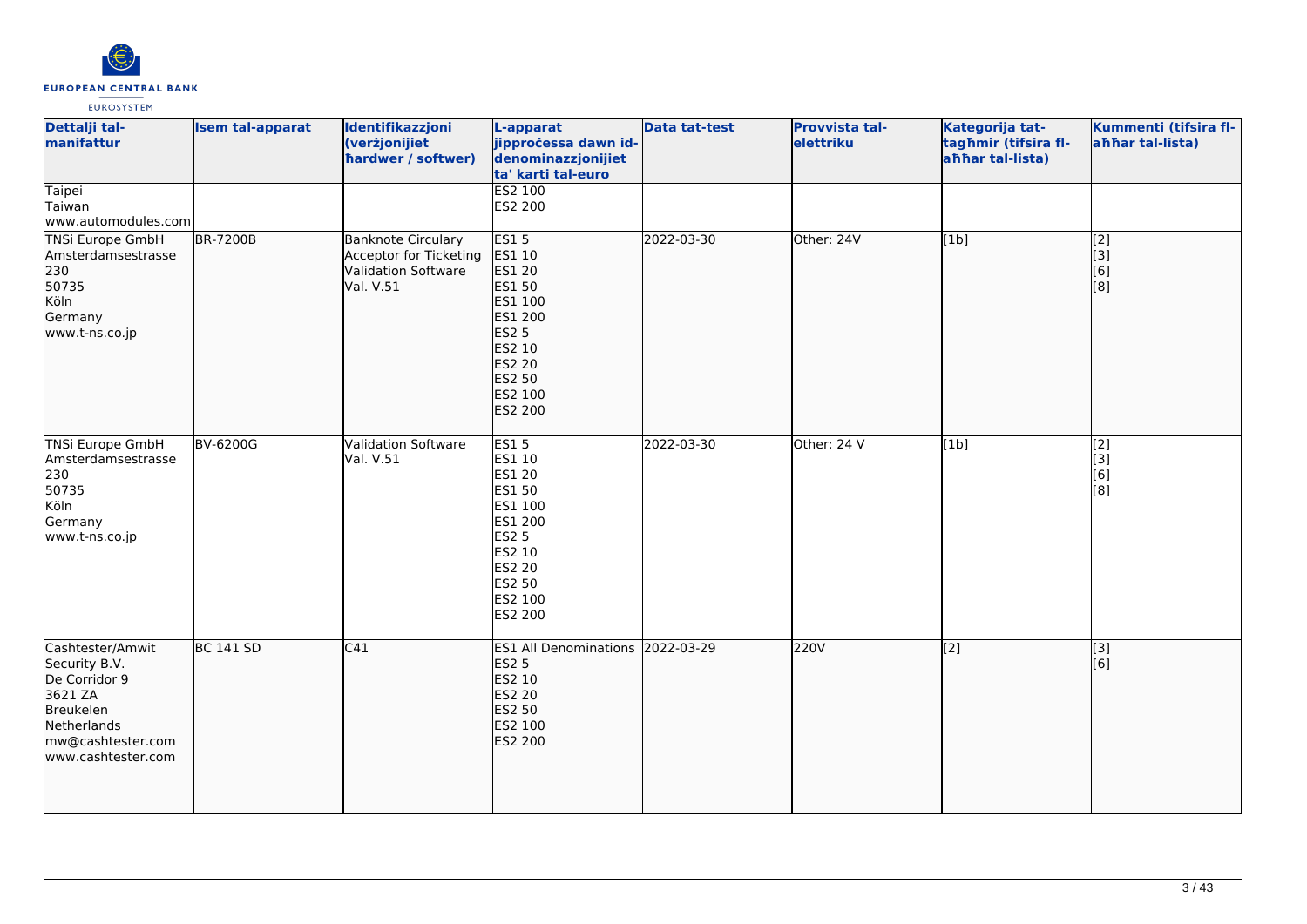

| Dettalji tal-<br>manifattur                                                                                                          | <b>Isem tal-apparat</b> | Identifikazzjoni<br>(verżjonijiet<br>hardwer / softwer) | L-apparat<br>jipprocessa dawn id-<br>denominazzjonijiet<br>ta' karti tal-euro                                         | <b>Data tat-test</b> | Provvista tal-<br>elettriku | Kategorija tat-<br>tagħmir (tifsira fl-<br>ahhar tal-lista) | Kummenti (tifsira fl-<br>ahhar tal-lista) |
|--------------------------------------------------------------------------------------------------------------------------------------|-------------------------|---------------------------------------------------------|-----------------------------------------------------------------------------------------------------------------------|----------------------|-----------------------------|-------------------------------------------------------------|-------------------------------------------|
| Cashtester/Amwit<br>Security B.V.<br>De Corridor 9<br>3621 ZA<br>Breukelen<br>Netherlands<br>mw@cashtester.com<br>www.cashtester.com | <b>BC 241 SD</b>        | C41                                                     | ES1 All Denominations 2022-03-23<br><b>ES2 5</b><br>ES2 10<br>ES2 20<br>ES2 50<br>ES2 100<br>ES2 200                  |                      | 100-240V                    | $\overline{[2]}$                                            | $\overline{[}3]$<br>[6]                   |
| Cashtester/Amwit<br>Security B.V.<br>De Corridor 9<br>3621 ZA<br>Breukelen<br>Netherlands<br>mw@cashtester.com<br>www.cashtester.com | $CT$ 334                | C12                                                     | <b>ES1 All Denominations</b><br><b>ES2 5</b><br>ES2 10<br><b>ES2 20</b><br><b>ES2 50</b><br>ES2 100<br><b>ES2 200</b> | 2022-03-23           | 12V                         | [1a]                                                        | [3]<br>[6]<br>[4a]                        |
| Safescan B.V.<br>Heliumstraat 14<br>2718 SL<br>Zoetermeer<br>Holland<br>info@safescan.com<br>www.safescan.com                        | Safescan 2865-S (G2)    | 2865SG2-E04                                             | <b>ES1 All Denominations</b><br><b>ES2 5</b><br>ES2 10<br>ES2 20<br>ES2 50<br>ES2 100<br>ES2 200                      | 2022-03-16           | 100-240V                    | $\overline{[2]}$                                            | $\overline{[3]}$<br>[6]                   |
| Fujitsu Frontech<br>Limited<br>1766 Yanokuchi, Inagi-<br>shi<br>206-855<br>Tokyo<br>Japan<br>www.frontech.fujitsu.c<br>lom/en        | G60 BRU                 | BV10<br>EU35AA                                          | <b>ES1 All Denominations</b><br><b>ES2 5</b><br>ES2 10<br><b>ES2 20</b><br><b>ES2 50</b><br>ES2 100<br>ES2 200        | 2022-03-04           | $24V$ DC                    | $\overline{[2]}$                                            | $\overline{[3]}$                          |
| Hyundai MIB<br>International Co. Ltd.<br>3301, A Bld, 17, Gosan-<br>ro 148beon-gil<br>15850<br>Gunpo-si, Gyeonggi-do,                | $MIB-15$                | Main: 5.8; Image: 3.0                                   | <b>ES1 All Denominations</b><br><b>ES2 5</b><br>ES2 10<br>ES2 20<br>ES2 50<br>ES2 100                                 | 2022-02-24           | Mains                       | [2]                                                         | $\overline{[3]}$<br>[6]                   |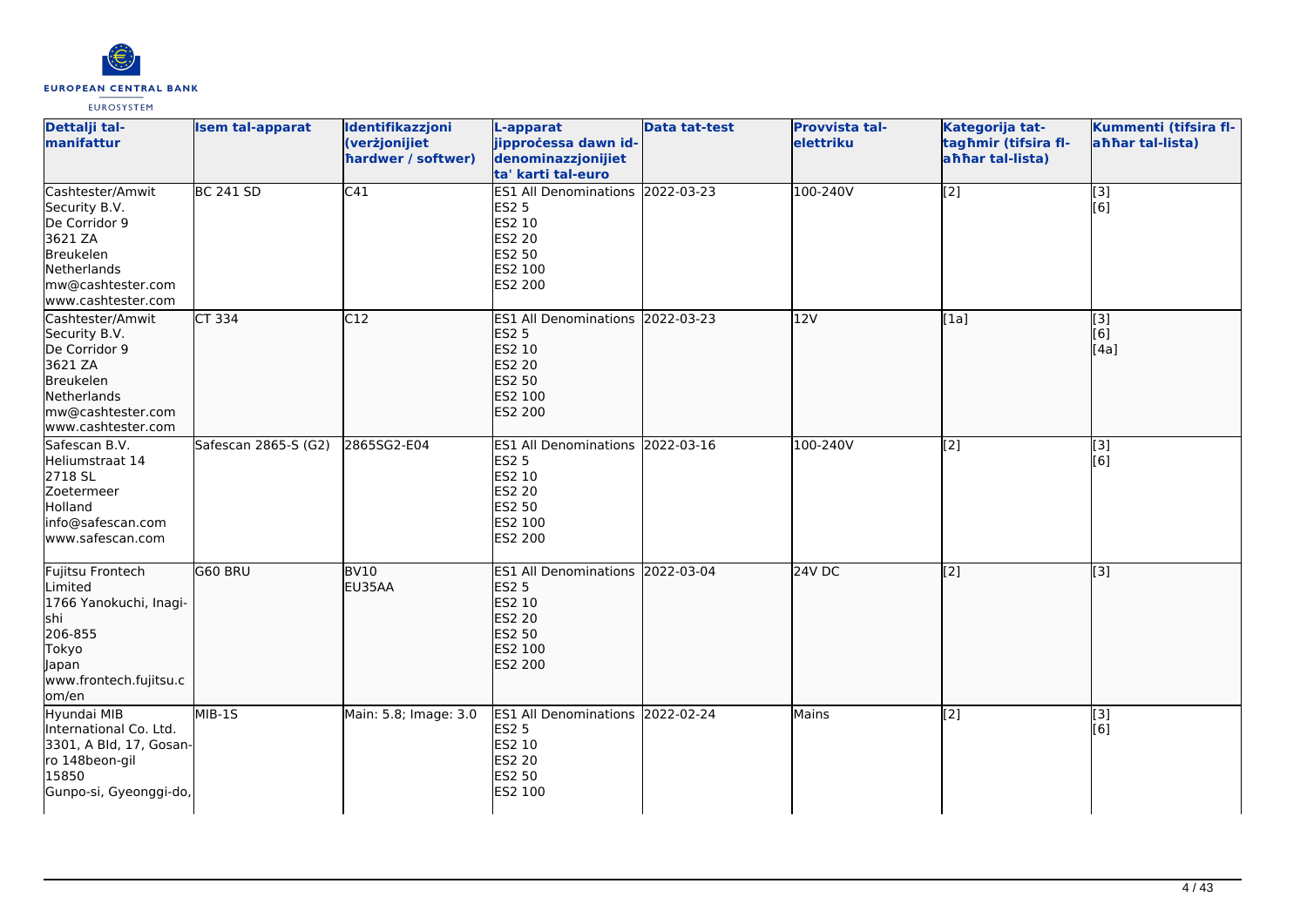

| Dettalji tal-<br>manifattur                                                                                                                                                           | <b>Isem tal-apparat</b> | Identifikazzjoni<br>(verżjonijiet<br>hardwer / softwer)                                                             | L-apparat<br>jipprocessa dawn id-<br>denominazzjonijiet<br>ta' karti tal-euro                                                | <b>Data tat-test</b> | <b>Provvista tal-</b><br>elettriku | Kategorija tat-<br>tagħmir (tifsira fl-<br>ahhar tal-lista) | Kummenti (tifsira fl-<br>ahhar tal-lista) |
|---------------------------------------------------------------------------------------------------------------------------------------------------------------------------------------|-------------------------|---------------------------------------------------------------------------------------------------------------------|------------------------------------------------------------------------------------------------------------------------------|----------------------|------------------------------------|-------------------------------------------------------------|-------------------------------------------|
| 15850, Gunpo City<br>KOREA (Republic)<br>sjpark5423@hyundaim<br>ib.com<br>www.hyundaimib.com                                                                                          |                         |                                                                                                                     | <b>ES2 200</b>                                                                                                               |                      |                                    |                                                             |                                           |
| Comercial del Sur de<br>Papelariá, S.L.<br>C/. Bodequeros, 54<br>29006<br>Málaga<br>Spain<br>www.liderpapel.com                                                                       | KF14930-N2              | C <sub>22</sub>                                                                                                     | <b>ES1 All Denominations</b><br><b>ES2 5</b><br><b>ES2 10</b><br><b>ES2 20</b><br><b>ES2 50</b><br>ES2 100<br><b>ES2 200</b> | 2022-02-22           | Adapter 12V DC                     | [1a]                                                        | [[3]                                      |
| Nanjing NUMENMATIC<br>TECH Co., LTD<br>606#, Jiuzhou B<br>Building, PingYang<br>325400<br>WenZhou City<br>China<br>brian@numenmatic.co<br>lm.<br>www.numenmatic.com                   | Numenmatic SH-27C       | Mainboard; CIS; IR;<br>MG; UV; Motor<br>SW1:11520<br>SW2:A8611333<br>SW3:CSNM06C10306<br>SW4:20220221190159 ES2 100 | ES1 All Denominations 2022-02-21<br><b>ES2 5</b><br>ES2 10<br><b>ES2 20</b><br><b>ES2 50</b><br><b>ES2 200</b>               |                      | 110V 220V                          | [2]                                                         | $\overline{[3]}$<br>[6]                   |
| Suzhou Ribao<br>Technology Co., Ltd<br>No.299, YuanQi Rd<br>Yuanhe Technology<br>Park<br>Xiangcheng<br>215133<br>Suzhou<br>China<br>info@nippo.com.cn<br>www.ribaotechnology.c<br>om/ | $BC-40$                 | <b>ECB: 0002</b>                                                                                                    | ES1 All Denominations 2022-02-14<br><b>ES2 5</b><br>ES2 10<br><b>ES2 20</b><br><b>ES2 50</b><br>ES2 100<br><b>ES2 200</b>    |                      | 110V, 220V                         | $\overline{[2]}$                                            | $\overline{[}3]$<br>[[6]                  |
| Masterwork<br>Automodules<br>4F, 223, Chong Yang<br>Rd                                                                                                                                | NC-3301                 | EUR 002.007                                                                                                         | ES1 All Denominations 2022-02-09<br><b>ES2 5</b><br><b>ES2 10</b><br><b>ES2 20</b>                                           |                      | 110V - 220V                        | [2]                                                         | [3]<br>[6]                                |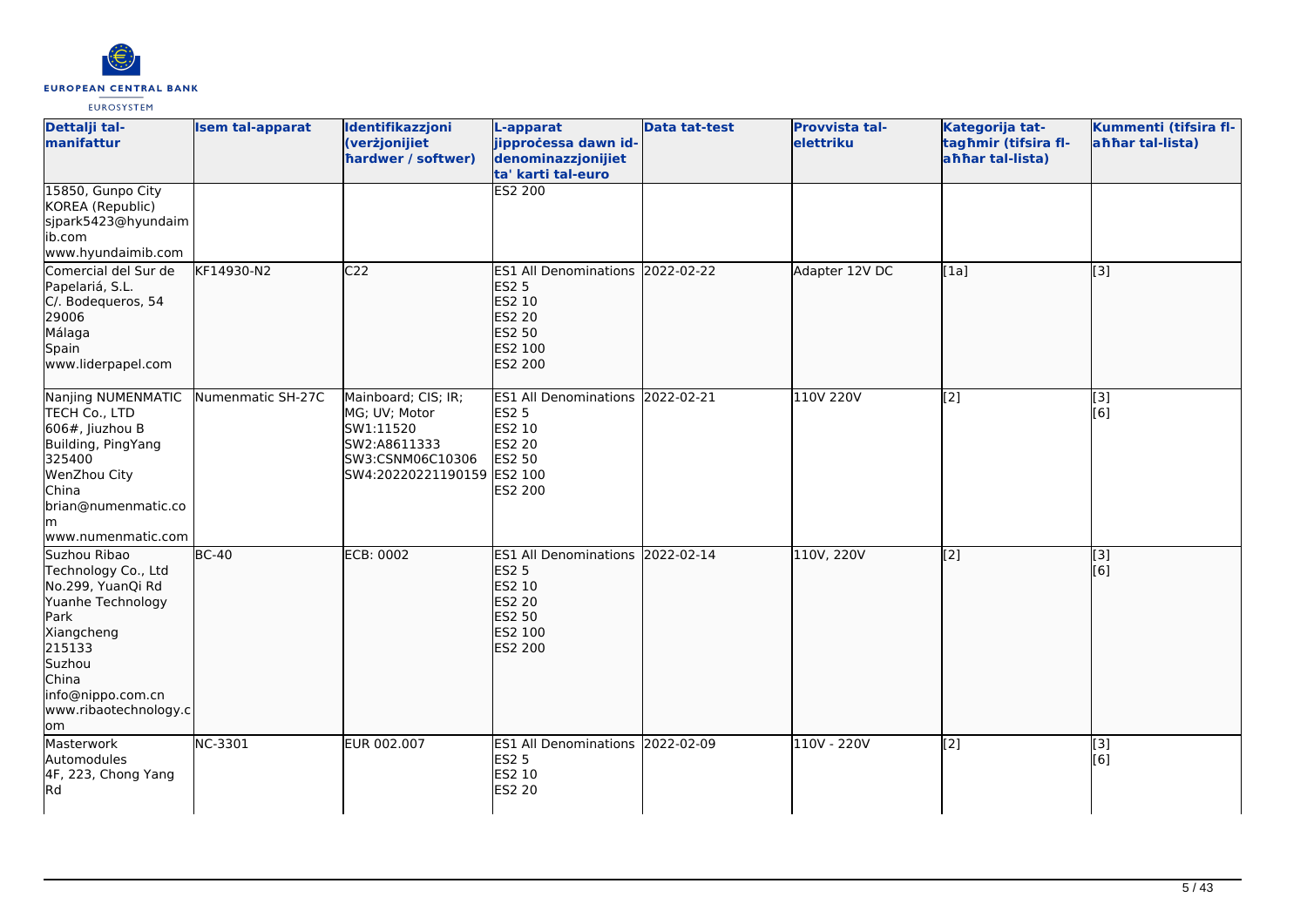

| Dettalji tal-<br>manifattur                                                                                                   | <b>Isem tal-apparat</b> | Identifikazzjoni<br>(verżjonijiet<br>hardwer / softwer) | L-apparat<br>jipprocessa dawn id-<br>denominazzjonijiet<br>ta' karti tal-euro                                                    | <b>Data tat-test</b> | <b>Provvista tal-</b><br>elettriku       | Kategorija tat-<br>tagħmir (tifsira fl-<br>ahhar tal-lista) | Kummenti (tifsira fl-<br>ahhar tal-lista) |
|-------------------------------------------------------------------------------------------------------------------------------|-------------------------|---------------------------------------------------------|----------------------------------------------------------------------------------------------------------------------------------|----------------------|------------------------------------------|-------------------------------------------------------------|-------------------------------------------|
| 115 Nangang<br>Taipei<br>Taiwan<br>www.automodules.com                                                                        |                         |                                                         | <b>ES2 50</b><br>ES2 100<br>ES2 200                                                                                              |                      |                                          |                                                             |                                           |
| Masterwork<br>Automodules<br>4F, 223, Chong Yang<br>Rd<br>115 Nangang<br>Taipei<br>Taiwan<br>www.automodules.com              | NC-3501                 | EUR 002.007                                             | ES1 All Denominations 2022-02-09<br><b>ES2 5</b><br><b>ES2 10</b><br><b>ES2 20</b><br><b>ES2 50</b><br>ES2 100<br><b>ES2 200</b> |                      | 110V - 220V                              | [2]                                                         | [3]<br>[[6]                               |
| Masterwork<br>Automodules<br>4F, 223, Chong Yang<br>Rd<br>115 Nangang<br>Taipei<br>Taiwan<br>www.automodules.com              | <b>IIAN</b>             | v1.3                                                    | ES1 All Denominations 2022-02-03<br><b>ES2 5</b><br><b>ES2 10</b><br><b>ES2 20</b><br><b>ES2 50</b><br>ES2 100<br>ES2 200        |                      | Adapter 5V or AA<br>Batterie             | [1b]                                                        | [3]<br>[6]                                |
| Giesecke+Devrient<br>Currency Technology<br>GmbH<br>Prinzregentenstraße<br>159<br>81677<br>Munich<br>Germany<br>www.gi-de.com | ProNote 1a              | 200.3                                                   | <b>ES1 All Denominations</b><br><b>ES2 5</b><br>ES2 10<br><b>ES2 20</b><br><b>ES2 50</b><br>ES2 100<br><b>ES2 200</b>            | 2022-01-19           | 110V/120V, Other:<br>100-240V 50/60Hz 3A | $\overline{[2]}$                                            | $\overline{[}3]$<br>[6]                   |
| CM Europe B.V.<br>Danzigweg 15<br>7418 EN<br>Deventer<br>Nederland<br>info@cmeurope.com<br>www.cmeurope.com                   | <b>B108</b>             | 1.0                                                     | ES1 All Denominations 2022-01-17<br><b>ES2 5</b><br>ES2 10<br><b>ES2 20</b><br><b>ES2 50</b><br>ES2 100<br>ES2 200               |                      | Mains 220V                               | [2]                                                         | [3]<br>[6]                                |
| CM Europe B.V.<br>Danzigweg 15                                                                                                | D001                    | 329                                                     | ES1 All Denominations 2022-01-17<br><b>ES2 5</b>                                                                                 |                      | Mains 220V                               | [1a]                                                        | $\overline{[}$ [3]<br>[[6]                |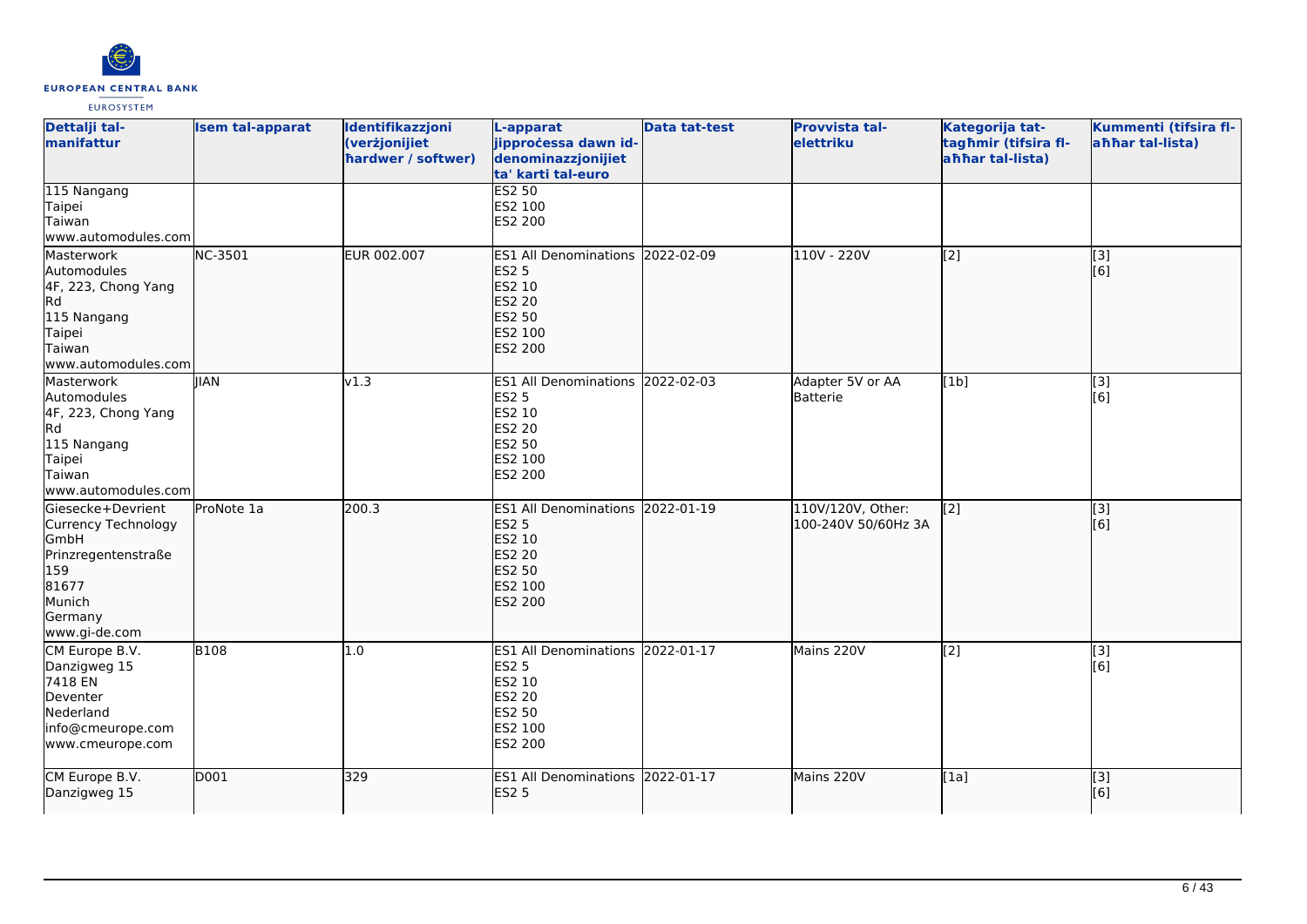

| Dettalji tal-<br>manifattur                                                                                   | <b>Isem tal-apparat</b>    | Identifikazzjoni<br>(verżjonijiet<br>hardwer / softwer) | L-apparat<br>jipprocessa dawn id-<br>denominazzjonijiet<br>ta' karti tal-euro                                             | <b>Data tat-test</b> | <b>Provvista tal-</b><br>elettriku | Kategorija tat-<br>tagħmir (tifsira fl-<br>ahhar tal-lista) | Kummenti (tifsira fl-<br>ahhar tal-lista) |
|---------------------------------------------------------------------------------------------------------------|----------------------------|---------------------------------------------------------|---------------------------------------------------------------------------------------------------------------------------|----------------------|------------------------------------|-------------------------------------------------------------|-------------------------------------------|
| 7418 EN<br>Deventer<br>Nederland<br>info@cmeurope.com<br>www.cmeurope.com                                     |                            |                                                         | <b>ES2 10</b><br><b>ES2 20</b><br><b>ES2 50</b><br>ES2 100<br>ES2 200                                                     |                      |                                    |                                                             |                                           |
| CM Europe B.V.<br>Danzigweg 15<br>7418 EN<br>Deventer<br>Nederland<br>info@cmeurope.com<br>www.cmeurope.com   | D005                       | <b>B21</b>                                              | ES1 All Denominations 2022-01-17<br><b>ES2 5</b><br>ES2 10<br><b>ES2 20</b><br><b>ES2 50</b><br>ES2 100<br>ES2 200        |                      | Mains 220V                         | [1a]                                                        | [3]<br>[6]                                |
| Safescan B.V.<br>Heliumstraat 14<br>2718 SL<br>Zoetermeer<br>Holland<br>info@safescan.com<br>www.safescan.com | Safescan 155-S (GD-<br>R2) | S31-71                                                  | ES1 All Denominations 2022-01-12<br><b>ES2 5</b><br>ES2 10<br><b>ES2 20</b><br><b>ES2 50</b><br>ES2 100<br>ES2 200        |                      | 110V-220V                          | [1a]                                                        | [3]<br>[6]                                |
| Safescan B.V.<br>Heliumstraat 14<br>2718 SL<br>Zoetermeer<br>Holland<br>info@safescan.com<br>www.safescan.com | Safescan 155-S (NT-<br>R1) | S31-71                                                  | ES1 All Denominations 2022-01-12<br><b>ES2 5</b><br>ES2 10<br><b>ES2 20</b><br>ES2 50<br>ES2 100<br>ES2 200               |                      | 110V-220V                          | [1a]                                                        | [3]<br>[6]                                |
| Safescan B.V.<br>Heliumstraat 14<br>2718 SL<br>Zoetermeer<br>Holland<br>info@safescan.com<br>www.safescan.com | Safescan 2665-S            | $561 - 11$                                              | ES1 All Denominations 2022-01-12<br><b>ES2 5</b><br><b>ES2 10</b><br><b>ES2 20</b><br><b>ES2 50</b><br>ES2 100<br>ES2 200 |                      | Mains 110V-220V                    | $\overline{[2]}$                                            | $\overline{[}$ [3]<br>[6]                 |
| GO Europe GmbH                                                                                                | <b>NC 620</b>              | U30 008                                                 | <b>ES2 5</b>                                                                                                              | 2021-12-15           | Mains, 220V                        | [2]                                                         | [3]                                       |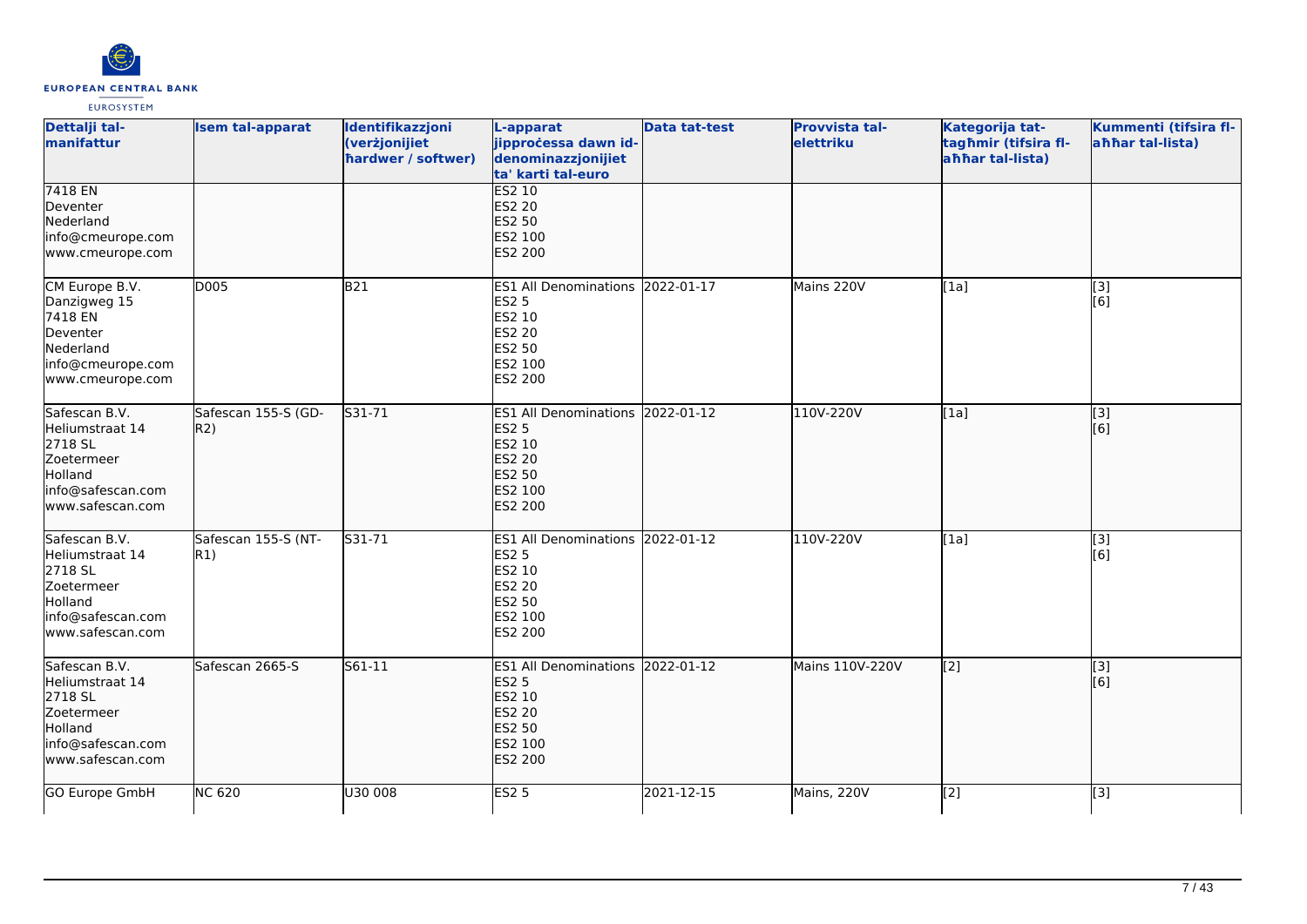

| Dettalji tal-<br>manifattur                                                                                               | <b>Isem tal-apparat</b>     | Identifikazzjoni<br>(verżjonijiet<br>hardwer / softwer) | L-apparat<br>jipprocessa dawn id-<br>denominazzjonijiet<br>ta' karti tal-euro                                             | <b>Data tat-test</b> | <b>Provvista tal-</b><br>elettriku | Kategorija tat-<br>tagħmir (tifsira fl-<br>ahhar tal-lista) | Kummenti (tifsira fl-<br>ahhar tal-lista) |
|---------------------------------------------------------------------------------------------------------------------------|-----------------------------|---------------------------------------------------------|---------------------------------------------------------------------------------------------------------------------------|----------------------|------------------------------------|-------------------------------------------------------------|-------------------------------------------|
| Zum Kraftwerk 1<br>45527<br>Hattingen<br>Germany<br>Bemd.koenig@go-<br>europe.com<br>www.go-europe.com                    |                             |                                                         | <b>ES2 10</b><br><b>ES2 20</b><br><b>ES2 50</b><br>ES2 100<br>ES2 200                                                     |                      |                                    |                                                             | [6]                                       |
| Safescan B.V.<br>Heliumstraat 14<br>2718 SL<br>Zoetermeer<br>Holland<br>info@safescan.com<br>www.safescan.com             | Safescan 155-S (G2)         | EU-01                                                   | ES1 All Denominations 2021-12-15<br><b>ES2 5</b><br>ES2 10<br><b>ES2 20</b><br><b>ES2 50</b><br>ES2 100<br><b>ES2 200</b> |                      | 110V 220V                          | [1a]                                                        | [3]<br>[6]                                |
| Safescan B.V.<br>Heliumstraat 14<br>2718 SL<br>Zoetermeer<br>Holland<br>info@safescan.com<br>www.safescan.com             | Safescan 2465-S             | S55-71                                                  | ES1 All Denominations 2021-12-15<br><b>ES2 5</b><br><b>ES2 10</b><br><b>ES2 20</b><br><b>ES2 50</b><br>ES2 100<br>ES2 200 |                      | Mains 110V 220V                    | $\left[2\right]$                                            | [3]<br>[6]                                |
| GO Europe GmbH<br>Zum Kraftwerk 1<br>45527<br>Hattingen<br>Germany<br>Bemd.koenig@go-<br>europe.com<br>www .go-europe.com | <b>NC 590</b>               | <b>BJ-LSJ-MB</b><br>U30 008                             | <b>ES2 5</b><br><b>ES2 10</b><br><b>ES2 20</b><br><b>ES2 50</b><br>ES2 100<br><b>ES2 200</b>                              | 2021-12-15           | Mains, 220V                        | $\overline{[2]}$                                            | $\overline{[}3]$<br>[6]                   |
| GO Europe GmbH<br>Zum Kraftwerk 1<br>45527<br>Hattingen<br>Germany<br>Bemd.koenig@go-<br>europe.com<br>www .go-europe.com | $\overline{\text{NC } 570}$ | BJ-82+1000-MB<br>lu30 008                               | <b>ES2 5</b><br>ES2 10<br><b>ES2 20</b><br><b>ES2 50</b><br>ES2 100<br>ES2 200                                            | 2021-12-15           | Mains, 220V                        | [2]                                                         | [3]<br>[6]                                |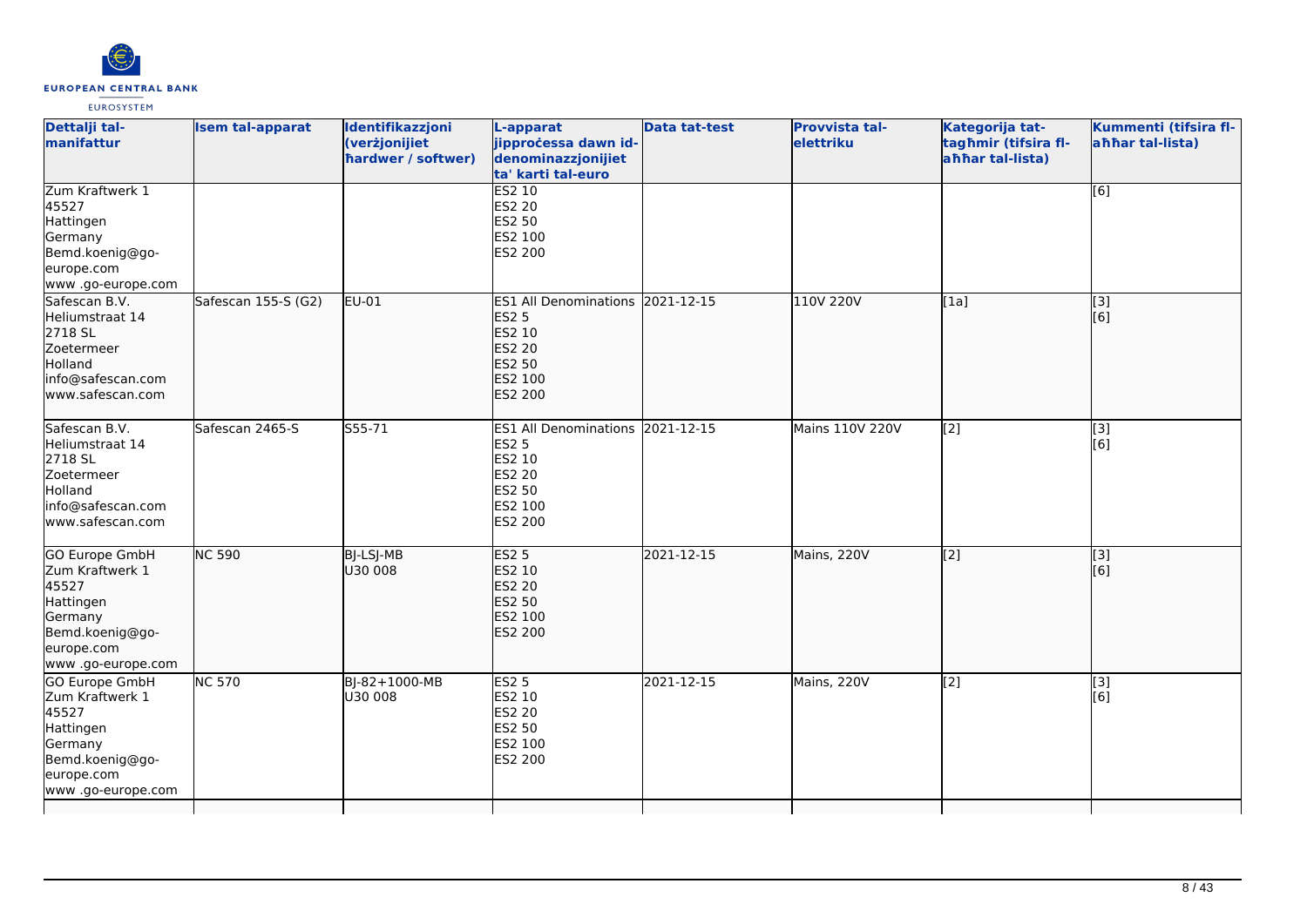

| Dettalji tal-<br>manifattur                                                                                                                                                                                                            | <b>Isem tal-apparat</b>               | Identifikazzjoni<br>(verżjonijiet<br>hardwer / softwer) | L-apparat<br>jipprocessa dawn id-<br>denominazzjonijiet<br>ta' karti tal-euro                                             | <b>Data tat-test</b> | Provvista tal-<br>elettriku | Kategorija tat-<br>tagħmir (tifsira fl-<br>ahhar tal-lista) | Kummenti (tifsira fl-<br>ahhar tal-lista) |
|----------------------------------------------------------------------------------------------------------------------------------------------------------------------------------------------------------------------------------------|---------------------------------------|---------------------------------------------------------|---------------------------------------------------------------------------------------------------------------------------|----------------------|-----------------------------|-------------------------------------------------------------|-------------------------------------------|
| Cashtester/Amwit<br>Security B.V.<br>De Corridor 9<br>3621 ZA<br>Breukelen<br>Netherlands<br>mw@cashtester.com<br>www.cashtester.com                                                                                                   | <b>BC 242 SD</b>                      | $C21 - 1$                                               | ES1 All Denominations 2021-12-13<br><b>ES2 5</b><br>ES2 10<br><b>ES2 20</b><br><b>ES2 50</b><br>ES2 100<br>ES2 200        |                      | 100-240V                    | $\overline{[2]}$                                            | $\overline{[}3]$<br>[6]                   |
| <b>ZHEJIANG SEMTOM</b><br>ELECTRONIC CO. LTD<br>1 Bldg, Section B<br>Shoes Ind. Zone Eco.<br>Development Area,<br>Pingyan<br>325401 Wenzhou<br>Zhejiang<br><b>CHINA</b><br>sales3@semtom.com<br>http://www.semtom.co<br>$\mathsf{Im}/$ | ST-1400                               | V1.0                                                    | <b>ES1 All Denominations</b><br><b>ES2 5</b><br>ES2 10<br>ES2 20<br>ES2 50<br>ES2 100<br><b>ES2 200</b>                   | 2021-12-13           | Mains 220V                  | [2]                                                         | [3]<br>[6]                                |
| Suzo international NL.<br>B.V. / Suzohapp<br>Rijnzathe 12<br>3454PV<br>De Meern<br>Netherlands<br>info@suzohapp.nl<br>eu.suzohapp.com                                                                                                  | Bill-to-Bill 100/200/300 EU1111<br>XE |                                                         | ES1 All Denominations 2021-12-09<br><b>ES2 5</b><br>ES2 10<br><b>ES2 20</b><br><b>ES2 50</b><br>ES2 100<br><b>ES2 200</b> |                      | Other_12/24_V               | [1b]                                                        | $\overline{[}3]$<br>[6]                   |
| Suzo international NL.<br>B.V. / Suzohapp<br>Rijnzathe 12<br>3454PV<br>De Meern<br>Netherlands<br>info@suzohapp.nl<br>eu.suzohapp.com                                                                                                  | MFL-XXXX-EU1230<br><b>CCNET</b>       | EU1230                                                  | <b>ES1 All Denominations</b><br><b>ES2 5</b><br>ES2 10<br><b>ES2 20</b><br>ES2 50<br>ES2 100<br>ES2 200                   | 2021-12-09           | Other: 12/24_V              | [1b]                                                        | [3]<br>[6]                                |
| Suzo international NL.<br>B.V. / Suzohapp<br>Rijnzathe 12                                                                                                                                                                              | Bill-to-Bill 100/200/300 EU1192       |                                                         | ES1 All Denominations 2021-12-09<br><b>ES2 5</b><br>ES2 10                                                                |                      | Other_12/24_V               | [1b]                                                        | $\overline{[}3]$<br>[6]                   |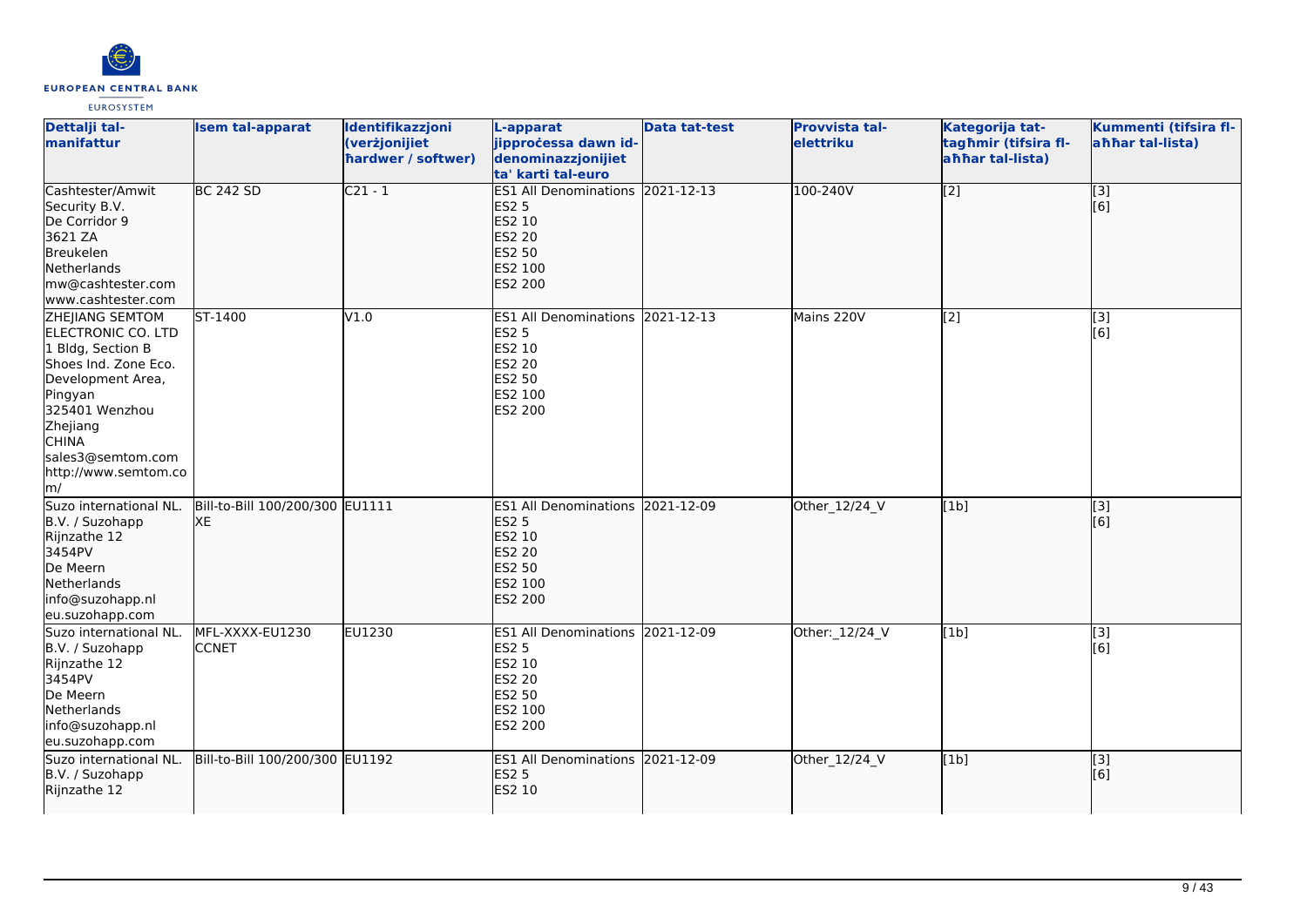

| Dettalji tal-<br>manifattur                                                                                                                                                      | <b>Isem tal-apparat</b> | Identifikazzjoni<br>(verżjonijiet<br>hardwer / softwer) | L-apparat<br>jipprocessa dawn id-<br>denominazzjonijiet<br>ta' karti tal-euro                                      | <b>Data tat-test</b> | Provvista tal-<br>elettriku | Kategorija tat-<br>tagħmir (tifsira fl-<br>ahhar tal-lista) | Kummenti (tifsira fl-<br>ahhar tal-lista) |
|----------------------------------------------------------------------------------------------------------------------------------------------------------------------------------|-------------------------|---------------------------------------------------------|--------------------------------------------------------------------------------------------------------------------|----------------------|-----------------------------|-------------------------------------------------------------|-------------------------------------------|
| 3454PV<br>De Meern<br>Netherlands<br>info@suzohapp.nl<br>eu.suzohapp.com                                                                                                         |                         |                                                         | <b>ES2 20</b><br><b>ES2 50</b><br>ES2 100<br>ES2 200                                                               |                      |                             |                                                             |                                           |
| Hilton Europe S.L.<br>Principe de Vergara<br>5-bajo dcha.<br>28001<br>Madrid<br>Spain<br>www.hiltoneurope.com                                                                    | b8000                   | $C21-1$                                                 | <b>ES1 All Denominations</b><br>ES2 5<br>ES2 10<br><b>ES2 20</b><br>ES2 50<br>ES2 100<br>ES2 200                   | 2021-12-02           | Mains, 220V                 | [2]                                                         | [3]                                       |
| Shenzhen Double<br>Power Electronics Co.,<br>Ltd<br>Rm 1281, 12/F,<br>Yunsong Building<br>Tairan 8rh Road<br>District Shenzen<br>Chegongmiao Futian<br>China<br>www.szdpower.com | DP-7300                 | $C21-1$                                                 | ES1 All Denominations 2021-11-26<br><b>ES2 5</b><br>ES2 10<br><b>ES2 20</b><br><b>ES2 50</b><br>ES2 100<br>ES2 200 |                      | Other: 100-240V             | $\overline{[2]}$                                            | $\overline{[3]}$<br>[6]                   |
| Shenzhen Double<br>Power Electronics Co.,<br>Ltd<br>Rm 1281, 12/F,<br>Yunsong Building<br>Tairan 8rh Road<br>District Shenzen<br>Chegongmiao Futian<br>China<br>www.szdpower.com | <b>DP-2288</b>          | C <sub>03</sub>                                         | ES1 All Denominations 2021-11-26<br><b>ES2 5</b><br>ES2 10<br>ES2 20<br>ES2 50<br>ES2 100<br>ES2 200               |                      | other: 12V Adapter          | [1a]                                                        | $\overline{[3]}$<br>[6]                   |
| Laurel Bank Machines<br>Co Ltd<br>1-1-2 Toranomon<br>Minato-ku<br><b>Tokyo</b><br>Japan                                                                                          | $1-923$                 | J-923-Main V04<br><b>Currency Counter</b>               | ES1 All Denominations 2021-11-26<br><b>ES2 5</b><br>ES2 10<br><b>ES2 20</b><br>ES2 50<br>ES2 100                   |                      | 100V - 240V                 | [2]                                                         | $\overline{[3]}$                          |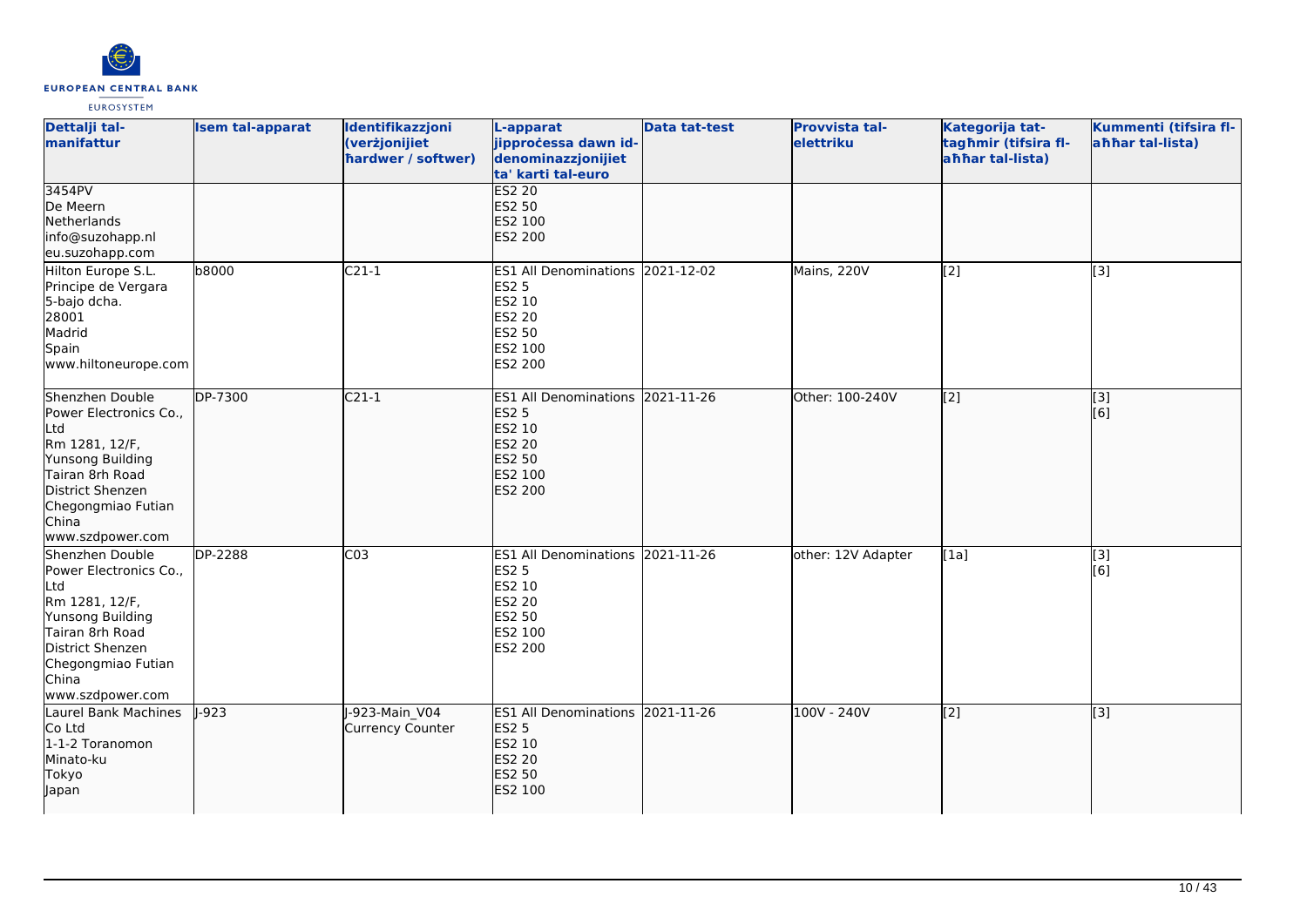

| Dettalji tal-<br>manifattur                                                                                                                 | <b>Isem tal-apparat</b> | Identifikazzjoni<br>(verżjonijiet<br>hardwer / softwer) | L-apparat<br>jipprocessa dawn id-<br>denominazzjonijiet<br>ta' karti tal-euro                                         | <b>Data tat-test</b> | Provvista tal-<br>elettriku | Kategorija tat-<br>tagħmir (tifsira fl-<br>laħħar tal-lista) | Kummenti (tifsira fl-<br>ahhar tal-lista) |
|---------------------------------------------------------------------------------------------------------------------------------------------|-------------------------|---------------------------------------------------------|-----------------------------------------------------------------------------------------------------------------------|----------------------|-----------------------------|--------------------------------------------------------------|-------------------------------------------|
| www.lbm.co.jp                                                                                                                               |                         |                                                         | <b>ES2 200</b>                                                                                                        |                      |                             |                                                              |                                           |
| Innovative Technology NV201 Spectral<br>Ltd<br>Derker Street<br>OL1 4EQ<br>Oldham<br>United Kingdom<br>sales@innovativetechn<br>ology.co.uk |                         | <b>BNV</b><br>EUR01011                                  | ES1 All Denominations 2021-11-25<br><b>ES2 5</b><br>ES2 10<br>ES2 20<br>ES2 50<br>ES2 100<br>ES2 200                  |                      | <b>24V DC</b>               | [1b]                                                         | $\overline{[3]}$<br>[6]                   |
| Innovative Technology NV9 Spectral<br>Ltd<br>Derker Street<br>OL1 4EQ<br>Oldham<br>United Kingdom<br>sales@innovativetechn<br>ology.co.uk   |                         | <b>BNV</b><br>EUR01015                                  | <b>ES1 All Denominations</b><br><b>ES2 5</b><br><b>ES2 10</b><br><b>ES2 20</b><br><b>ES2 50</b><br>ES2 100<br>ES2 200 | 2021-11-25           | 12V DC 24V DC               | [1b]                                                         | $\overline{[}$ [3]<br>[6]                 |
| Innovative Technology NV9USB+<br>Ltd<br>Derker Street<br>OL1 4EQ<br>Oldham<br>United Kingdom<br>sales@innovativetechn<br>ology.co.uk        |                         | <b>BNV</b><br>EUR45F66                                  | ES1 All Denominations 2021-11-25<br><b>ES2 5</b><br><b>ES2 10</b><br><b>ES2 20</b><br>ES2 50<br>ES2 100<br>ES2 200    |                      | 12VDC                       | [1b]                                                         | $\overline{[3]}$<br>[6]                   |
| Innovative Technology NV10USB+<br>Ltd<br>Derker Street<br>OL1 4EQ<br>Oldham<br>United Kingdom<br>sales@innovativetechn<br>ology.co.uk       |                         | <b>BNV</b><br><b>EUR45H56</b>                           | <b>ES1 All Denominations</b><br><b>ES2 5</b><br>ES2 10<br><b>ES2 20</b><br><b>ES2 50</b><br>ES2 100<br>ES2 200        | 2021-11-25           | 12V DC                      | [1b]                                                         | [3]<br>[6]                                |
| Innovative Technology NV200                                                                                                                 |                         | <b>BNV</b>                                              | ES1 All Denominations 2021-11-25                                                                                      |                      | 12V/24V DC                  | [1b]                                                         | $[3]$                                     |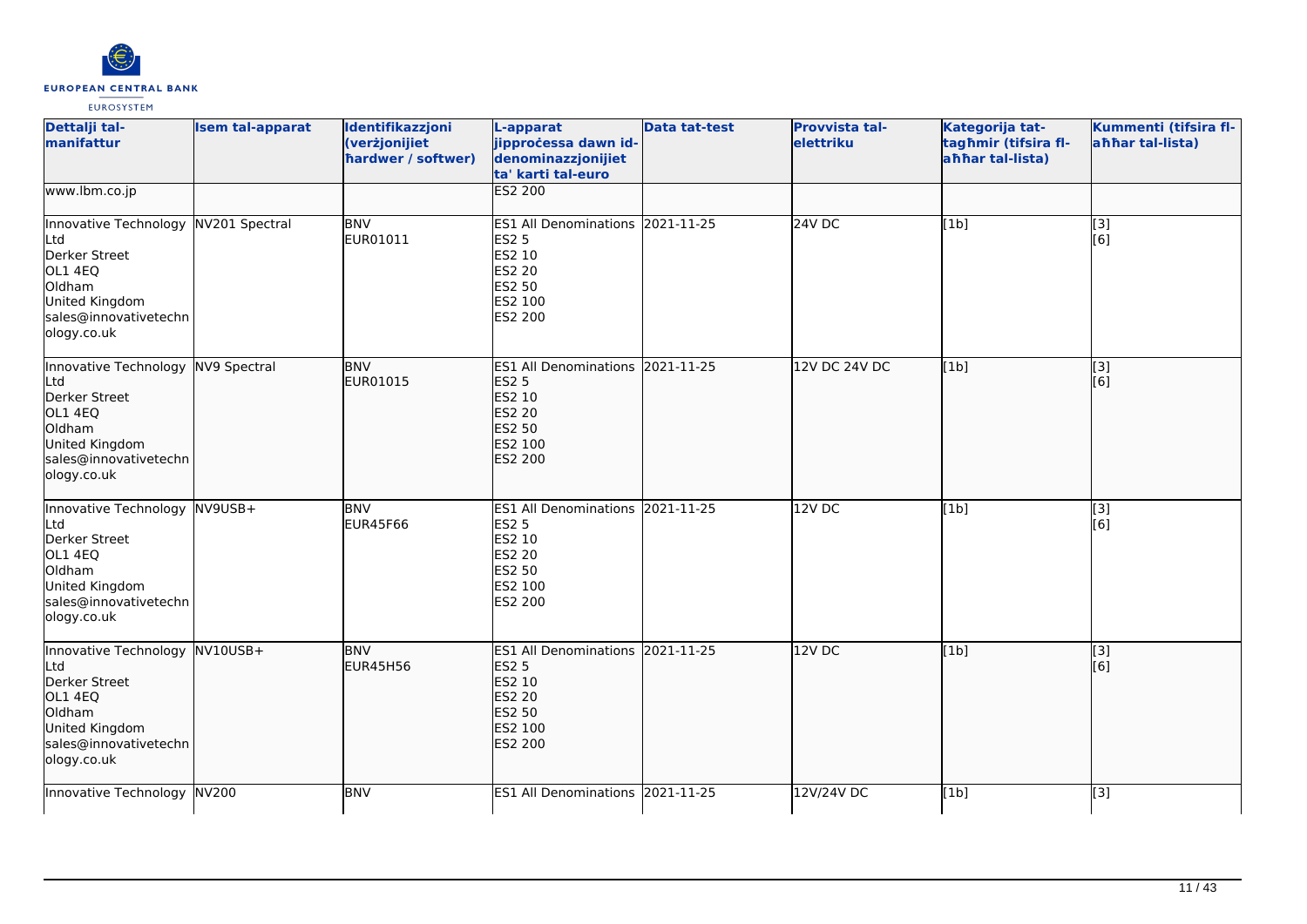

| Dettalji tal-<br>manifattur                                                                                                                              | <b>Isem tal-apparat</b> | Identifikazzjoni<br>(verżjonijiet<br>hardwer / softwer) | L-apparat<br>jipprocessa dawn id-<br>denominazzjonijiet<br>ta' karti tal-euro                                                                           | <b>Data tat-test</b> | <b>Provvista tal-</b><br>elettriku | Kategorija tat-<br>tagħmir (tifsira fl-<br>ahhar tal-lista) | Kummenti (tifsira fl-<br>ahhar tal-lista) |
|----------------------------------------------------------------------------------------------------------------------------------------------------------|-------------------------|---------------------------------------------------------|---------------------------------------------------------------------------------------------------------------------------------------------------------|----------------------|------------------------------------|-------------------------------------------------------------|-------------------------------------------|
| Ltd<br>Derker Street<br>OL1 4EQ<br>Oldham<br>United Kingdom<br>sales@innovativetechn<br>ology.co.uk                                                      |                         | <b>EUR01G47</b>                                         | <b>ES2 5</b><br>ES2 10<br><b>ES2 20</b><br><b>ES2 50</b><br>ES2 100<br>ES2 200                                                                          |                      |                                    |                                                             | [6]                                       |
| Innovative Technology<br>Ltd<br>Derker Street<br>OL1 4EQ<br>Oldham<br>United Kingdom<br>sales@innovativetechn<br>ology.co.uk                             | NV200 Spectral          | <b>BNV</b><br>EUR01039                                  | <b>ES1 All Denominations</b><br><b>ES2 5</b><br><b>ES2 10</b><br><b>ES2 20</b><br><b>ES2 50</b><br>ES2 100<br><b>ES2 200</b>                            | 2021-11-25           | 12V/24V DC                         | [1b]                                                        | [3]<br>[[6]                               |
| Innovative Technology NV201<br>Ltd<br>Derker Street<br>OL1 4EQ<br>Oldham<br>United Kingdom<br>sales@innovativetechn<br>ology.co.uk                       |                         | <b>BNV</b><br>EUR01C68                                  | <b>ES1 All Denominations</b><br><b>ES2 5</b><br><b>ES2 10</b><br><b>ES2 20</b><br><b>ES2 50</b><br>ES2 100<br>ES2 200                                   | 2021-11-25           | 24V DC                             | [1b]                                                        | [3]<br>[6]                                |
| e-Banking Tech Co, Ltd EB-1500+<br>A-1104 Digital Empire<br>906-1, Gwanyangdong<br>431-060<br>Dongangu, Anyang-si<br>Korea<br>www.ebankingtech.co<br>lm. |                         | with CIS<br>09.01.01                                    | Banknote Discriminator ES1 All Denominations 2021-11-24<br><b>ES2 5</b><br><b>ES2 10</b><br><b>ES2 20</b><br><b>ES2 50</b><br>ES2 100<br><b>ES2 200</b> |                      | 220V                               | $\overline{[2]}$                                            | $\overline{[}3]$<br>[6]                   |
| e-Banking Tech Co, Ltd EB-1500<br>A-1104 Digital Empire<br>906-1, Gwanyangdong<br>431-060<br>Dongangu, Anyang-si                                         |                         | with CIS<br>09.01.01                                    | Banknote Discriminator ES1 All Denominations 2021-11-24<br><b>ES2 5</b><br>ES2 10<br><b>ES2 20</b><br><b>ES2 50</b>                                     |                      | 220V                               | [2]                                                         | [3]<br>[6]                                |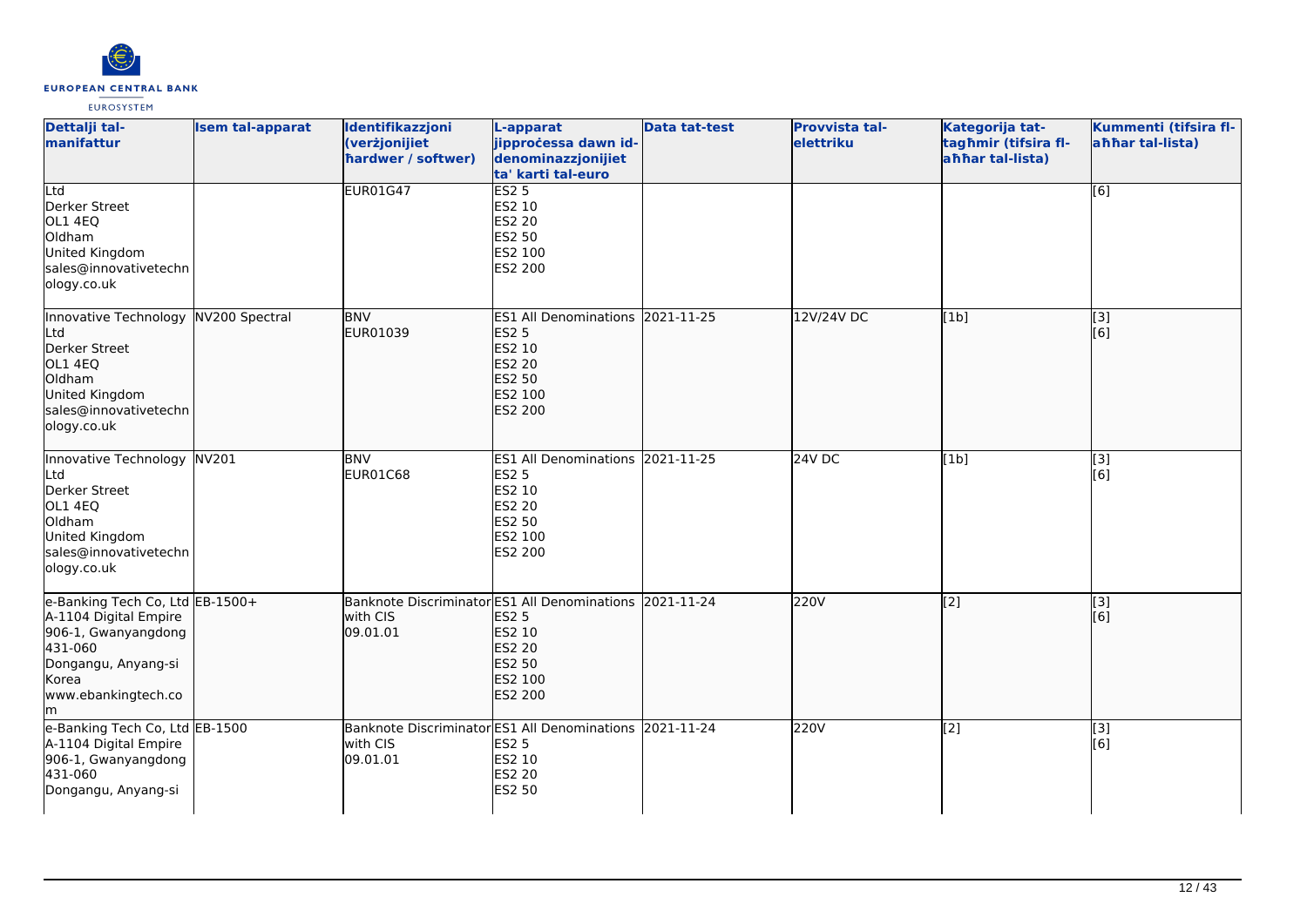

| Dettalji tal-<br>manifattur<br>Korea                                                                                                                                                  | <b>Isem tal-apparat</b> | Identifikazzjoni<br>(verżjonijiet<br>hardwer / softwer) | L-apparat<br>jipprocessa dawn id-<br>denominazzjonijiet<br>ta' karti tal-euro<br>ES2 100                                  | <b>Data tat-test</b> | <b>Provvista tal-</b><br>elettriku | Kategorija tat-<br>tagħmir (tifsira fl-<br>ahhar tal-lista) | Kummenti (tifsira fl-<br>ahhar tal-lista) |
|---------------------------------------------------------------------------------------------------------------------------------------------------------------------------------------|-------------------------|---------------------------------------------------------|---------------------------------------------------------------------------------------------------------------------------|----------------------|------------------------------------|-------------------------------------------------------------|-------------------------------------------|
| www.ebankingtech.co<br>lm.                                                                                                                                                            |                         |                                                         | ES2 200                                                                                                                   |                      |                                    |                                                             |                                           |
| Plus Banking Machines P16<br>Co Ltd<br>Dangsandong-6Ka,<br>Youngdeungpo-Ku<br>340-4<br>Seoul<br>Korea<br>plus@plus.co.kr<br>www.plus.co.kr                                            |                         | Micro Processor type<br>Main P-1.7.1 14.2.4             | ES1 All Denominations 2021-11-18<br><b>ES2 5</b><br>ES2 10<br><b>ES2 20</b><br><b>ES2 50</b><br>ES2 100<br><b>ES2 200</b> |                      | 110V/220V                          | $\overline{[2]}$                                            | $\overline{[3]}$<br>[6]                   |
| Suzhou Ribao<br>Technology Co., Ltd<br>No.299, YuanQi Rd<br>Yuanhe Technology<br>Park<br>Xiangcheng<br>215133<br>Suzhou<br>China<br>info@nippo.com.cn<br>www.ribaotechnology.c<br>lom | <b>BC-55</b>            | 020105                                                  | ES1 All Denominations 2021-11-10<br><b>ES2 5</b><br>ES2 10<br>ES2 20<br>ES2 50<br>ES2 100<br>ES2 200                      |                      | 110V, 220V                         | [2]                                                         | [3]<br>[6]                                |
| Suzhou Ribao<br>Technology Co., Ltd<br>No.299, YuanQi Rd<br>Yuanhe Technology<br>Park<br>Xiangcheng<br>215133<br>Suzhou<br>China<br>info@nippo.com.cn<br>www.ribaotechnology.c<br>lom | Magner 125              | 020105                                                  | ES1 All Denominations 2021-11-10<br><b>ES2 5</b><br>ES2 10<br><b>ES2 20</b><br>ES2 50<br>ES2 100<br>ES2 200               |                      | 110V, 220V                         | $\sqrt{2}$                                                  | [3]<br>[6]                                |
| Astrosystems Ltd<br>Grove Technology Park<br>Wantage, Oxfordshire                                                                                                                     | <b>ST1C</b>             | ST2 S 99 144<br>2021-08-10                              | ES15<br>ES1 10<br><b>ES2 5</b>                                                                                            | 2021-11-10           | 12V                                | [1b]                                                        | $\overline{[2]}$<br>[3]<br>[6]            |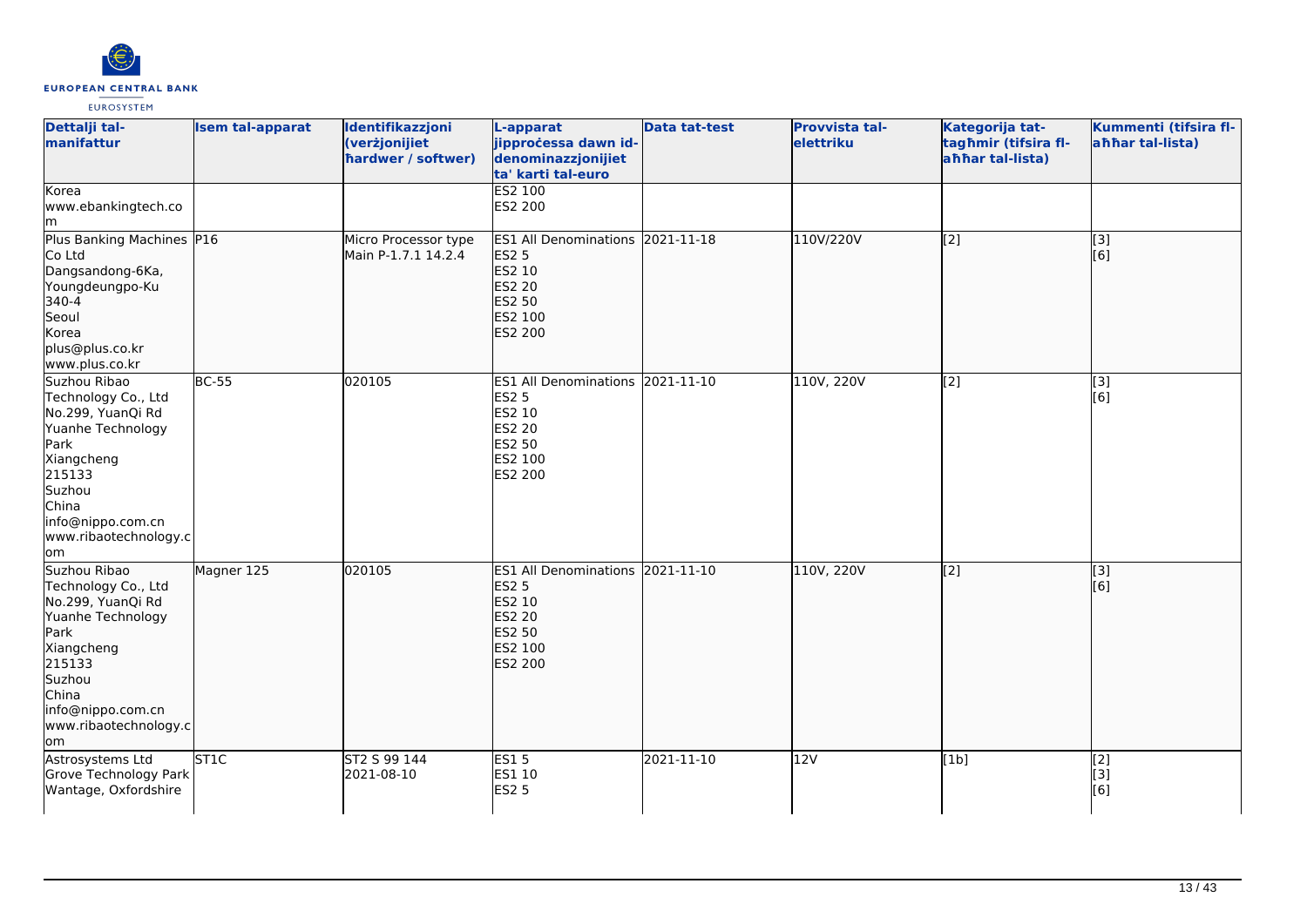

| Dettalji tal-<br>manifattur                                                                                                   | <b>Isem tal-apparat</b> | Identifikazzjoni<br>(verżjonijiet<br>hardwer / softwer) | L-apparat<br>jipprocessa dawn id-<br>denominazzjonijiet<br>ta' karti tal-euro                                               | <b>Data tat-test</b> | Provvista tal-<br>elettriku | Kategorija tat-<br>tagħmir (tifsira fl-<br>ahhar tal-lista) | Kummenti (tifsira fl-<br>ahhar tal-lista) |
|-------------------------------------------------------------------------------------------------------------------------------|-------------------------|---------------------------------------------------------|-----------------------------------------------------------------------------------------------------------------------------|----------------------|-----------------------------|-------------------------------------------------------------|-------------------------------------------|
| <b>United Kingdom</b><br>www.globalbillacceptor<br>s.com                                                                      |                         |                                                         | <b>ES2 10</b>                                                                                                               |                      |                             |                                                             | $\overline{[8]}$                          |
| Fujitsu Frontech<br>Limited<br>1766 Yanokuchi, Inagi-<br>lshi<br>206-855<br>Tokyo<br>Japan<br>www.frontech.fujitsu.c<br>om/en | <b>G60 BRU</b>          | <b>BV10</b><br>EU32AA                                   | <b>ES1 All Denominations</b><br><b>ES2 5</b><br>ES2 10<br><b>ES2 20</b><br>ES2 50<br>ES2 100<br><b>ES2 200</b>              | 2021-11-04           | $24V$ DC                    | $\overline{[2]}$                                            | $\overline{[}3]$                          |
| <b>BellCon Aps</b><br>Messingvei 64A<br>8940<br>Randers SV<br>Denmark<br>www.bellcon.com                                      | Evision SD              | C20 (039)                                               | <b>ES2 5</b><br>ES2 10<br><b>ES2 20</b><br>ES2 50<br>ES2 100<br>ES2 200                                                     | 2021-11-03           | Mains, 230V                 | [1a]                                                        | [3]<br>[6]                                |
| <b>BellCon Aps</b><br>Messingvei 64A<br>8940<br>Randers SV<br>Denmark<br>www.bellcon.com                                      | BellCount V610          | SW: 002.006                                             | <b>ES1 All Denominations</b><br><b>ES2 5</b><br>ES2 10<br><b>ES2 20</b><br><b>ES2 50</b><br>ES2 100<br><b>ES2 200</b>       | 2021-11-03           | Mains, 110V, 220V           | $\overline{[2]}$                                            | [3]<br>[6]                                |
| <b>BellCon Aps</b><br>Messingvei 64A<br>8940<br>Randers SV<br>Denmark<br>www.bellcon.com                                      | Evision SD              | C10(039)                                                | <b>ES15</b><br>ES1 10<br><b>ES1 20</b><br>ES1 50<br><b>ES2 5</b><br>ES2 10<br><b>ES2 20</b><br>ES2 50<br>ES2 100<br>ES2 200 | $2021 - 11 - 03$     | Mains, 230V                 | [1a]                                                        | $\overline{[3]}$<br>[6]                   |
| Cummins-Allison Corp   et Scan iFX1-LC i106                                                                                   |                         | EURO REVISION 7.31                                      | ES1 All Denominations 2021-11-03                                                                                            |                      | 110V, 220V                  | $\overline{[2]}$                                            | [3]                                       |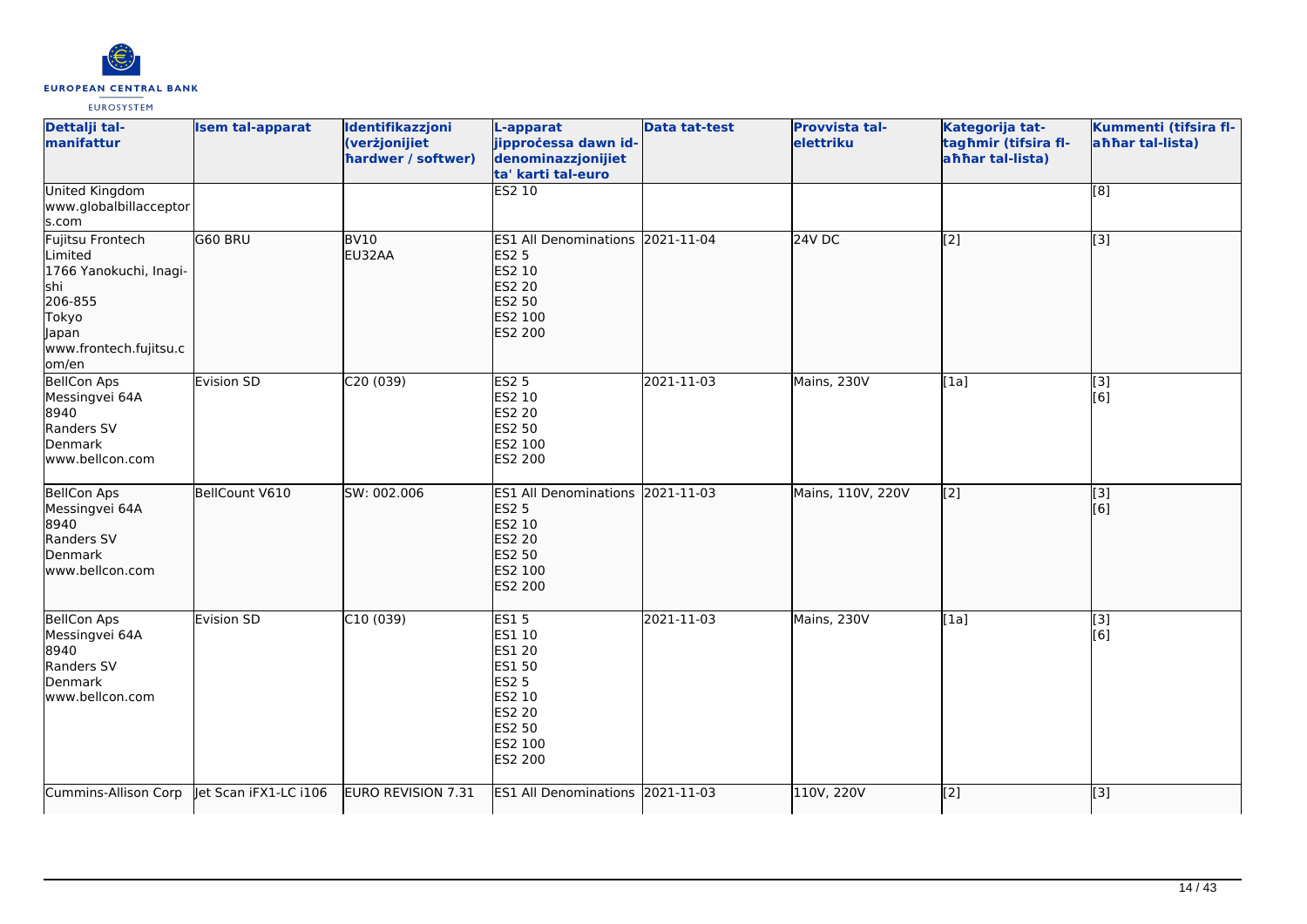

| Dettalji tal-<br>manifattur                                                                                                        | <b>Isem tal-apparat</b> | Identifikazzjoni<br>(verżjonijiet<br>hardwer / softwer) | L-apparat<br>jipprocessa dawn id-<br>denominazzjonijiet<br>ta' karti tal-euro                                         | <b>Data tat-test</b> | Provvista tal-<br>elettriku | Kategorija tat-<br>tagħmir (tifsira fl-<br>ahhar tal-lista) | Kummenti (tifsira fl-<br>ahhar tal-lista) |
|------------------------------------------------------------------------------------------------------------------------------------|-------------------------|---------------------------------------------------------|-----------------------------------------------------------------------------------------------------------------------|----------------------|-----------------------------|-------------------------------------------------------------|-------------------------------------------|
| 891 Feehandville Drive<br>IL 60056<br>MT. Prospect<br>USA<br>www.cumminsallison.c<br>lom                                           |                         |                                                         | ES2 <sub>5</sub><br><b>ES2 10</b><br><b>ES2 20</b><br>ES2 50<br>ES2 100<br><b>ES2 200</b>                             |                      |                             |                                                             | [6]                                       |
| Fujitsu Frontech<br>Limited<br>1766 Yanokuchi, Inagi-<br>shi<br>206-855<br>Tokyo<br>Japan<br>www.frontech.fujitsu.c<br>om/en       | GSR50-BNA               | GSR50-BV<br>EU0129                                      | ES1 All Denominations 2021-11-03<br><b>ES2 5</b><br>ES2 10<br><b>ES2 20</b><br>ES2 50<br>ES2 100<br>ES2 200           |                      | <b>24V DC</b>               | [2]                                                         | $\overline{[3]}$                          |
| <b>BellCon Aps</b><br>Messingvei 64A<br>8940<br>Randers SV<br>Denmark<br>www.bellcon.com                                           | BellCount V2510M        | C20 (EUR: V2.003)                                       | <b>ES1 All Denominations</b><br><b>ES2 5</b><br>ES2 10<br><b>ES2 20</b><br><b>ES2 50</b><br>ES2 100<br>ES2 200        | 2021-10-29           | Mains, 110V, 220V           | $\overline{[2]}$                                            | $\overline{[}3]$<br>[6]                   |
| Iternet-European<br><b>Distribution</b><br>Via S. Merli 64/66<br>29122<br>Piacenza<br>Italy<br>www.iternet-<br>securitysystems.com | Holenburg PIXEL S2      | V12                                                     | ES1 All Denominations 2021-10-28<br><b>ES2 5</b><br>ES2 10<br>ES2 20<br>ES2 50<br>ES2 100<br>ES2 200                  |                      | DC 12 Vdc                   | [1a]                                                        | [3]<br>[6]                                |
| Cummins-Allison Corp<br>891 Feehandville Drive<br>IL 60056<br>MT. Prospect<br>USA<br>www.cumminsallison.c<br>lom                   | let Scan iFX1 i126      | <b>EURO REVISION 7.31</b>                               | <b>ES1 All Denominations</b><br><b>ES2 5</b><br>ES2 10<br><b>ES2 20</b><br><b>ES2 50</b><br>ES2 100<br><b>ES2 200</b> | 2021-10-28           | 110V, 220V                  | $\left[2\right]$                                            | [3]<br>[6]                                |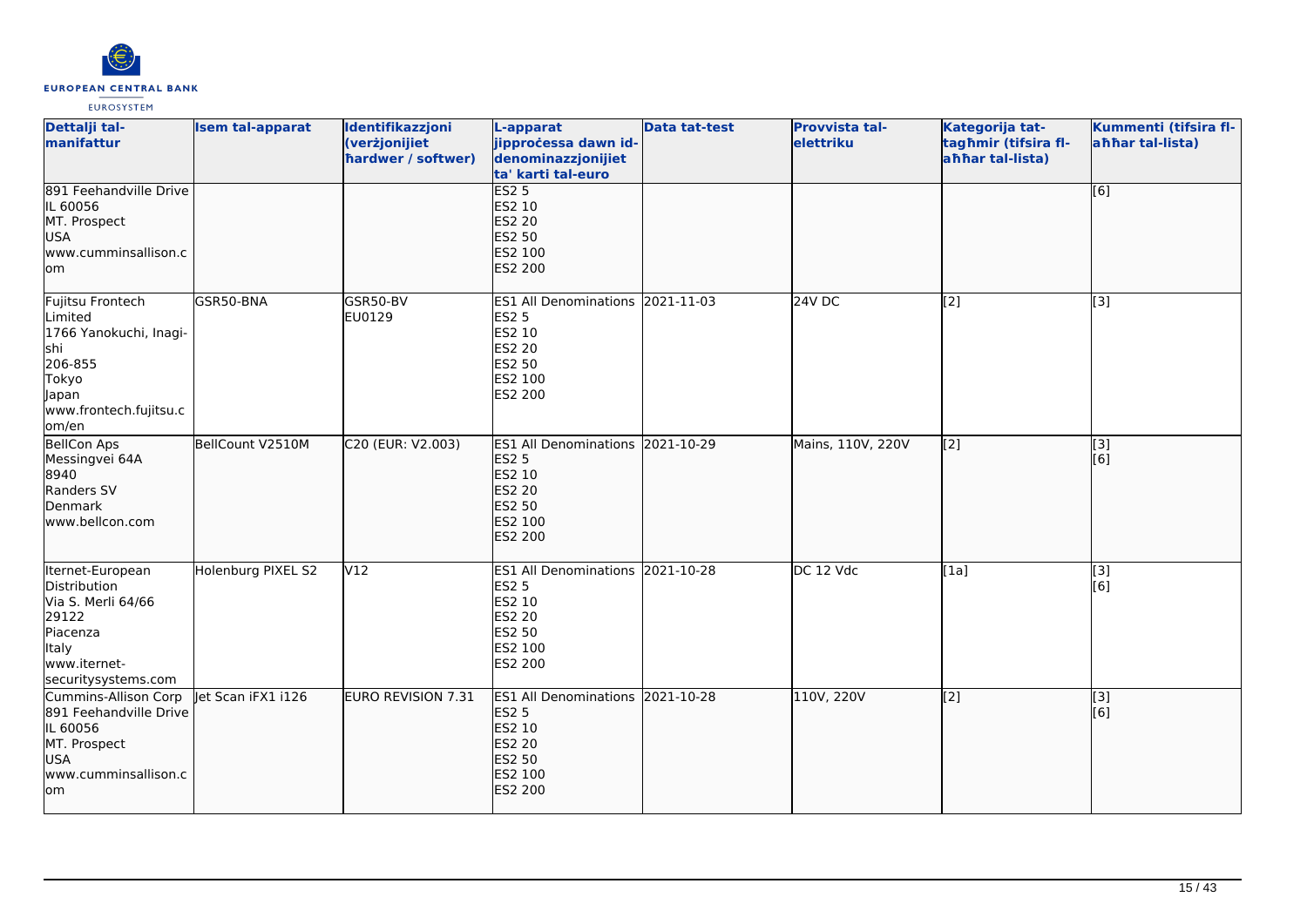

| Dettalji tal-<br>manifattur                                                                                                        | <b>Isem tal-apparat</b> | Identifikazzjoni<br>(verżjonijiet<br>hardwer / softwer) | L-apparat<br>jipprocessa dawn id-<br>denominazzjonijiet<br>ta' karti tal-euro                                             | <b>Data tat-test</b> | <b>Provvista tal-</b><br>elettriku                                               | Kategorija tat-<br>tagħmir (tifsira fl-<br>ahhar tal-lista) | Kummenti (tifsira fl-<br>ahhar tal-lista) |
|------------------------------------------------------------------------------------------------------------------------------------|-------------------------|---------------------------------------------------------|---------------------------------------------------------------------------------------------------------------------------|----------------------|----------------------------------------------------------------------------------|-------------------------------------------------------------|-------------------------------------------|
| Cummins-Allison Corp<br>891 Feehandville Drive<br>IL 60056<br>MT. Prospect<br>lusa.<br>lwww.cumminsallison.c<br>lom                | let Scan iFX1-LC i104   | EURO REVISION 7.31                                      | ES1 All Denominations 2021-10-28<br><b>ES2 5</b><br>ES2 10<br>ES2 20<br>ES2 50<br>ES2 100<br>ES2 200                      |                      | 110V, 220V                                                                       | [2]                                                         | $[3]$<br>[6]                              |
| Cummins-Allison Corp<br>891 Feehandville Drive<br>IL 60056<br>MT. Prospect<br>lusa.<br>www.cumminsallison.c<br>lom                 | let Scan iFX2 i126      | EURO REVISION 7.31                                      | ES1 All Denominations 2021-10-28<br><b>ES2 5</b><br>ES2 10<br><b>ES2 20</b><br><b>ES2 50</b><br>ES2 100<br><b>ES2 200</b> |                      | 110V/220V                                                                        | [[2]                                                        | [3]<br>[[6]                               |
| Iternet-European<br>Distribution<br>Via S. Merli 64/66<br>29122<br>Piacenza<br>Italy<br>www.iternet-<br>securitysystems.com        | Holenburg HT 8913       | C <sub>03</sub>                                         | ES1 All Denominations 2021-10-28<br><b>ES2 5</b><br>ES2 10<br>ES2 20<br>ES2 50<br>ES2 100<br>ES2 200                      |                      | Rechargeable battery - [1a]<br>Adapter (INPUT:<br>100-240Vac OUTPUT:<br>12       |                                                             | $\overline{[3]}$<br>[6]                   |
| Iternet-European<br><b>Distribution</b><br>Via S. Merli 64/66<br>29122<br>Piacenza<br>Italy<br>www.iternet-<br>securitysystems.com | Holenburg HT 7.0        | CO <sub>2</sub>                                         | ES1 All Denominations 2021-10-28<br><b>ES2 5</b><br>ES2 10<br>ES2 20<br><b>ES2 50</b><br>ES2 100<br>ES2 200               |                      | Rechargeable battery - [1a]<br>Adapter (INPUT:100-24<br>OVac-<br>OUTPUT:12Vdc/1A |                                                             | [3]<br>[6]                                |
| Iternet-European<br>Distribution<br>Via S. Merli 64/66<br>29122<br>Piacenza<br>Italy<br>www.iternet-                               | Holenburg HT 3000       | C <sub>21</sub>                                         | ES1 All Denominations 2021-10-28<br><b>ES2 5</b><br>ES2 10<br>ES2 20<br>ES2 50<br>ES2 100<br>ES2 200                      |                      | Mains - 220V                                                                     | [2]                                                         | [3]<br>[6]                                |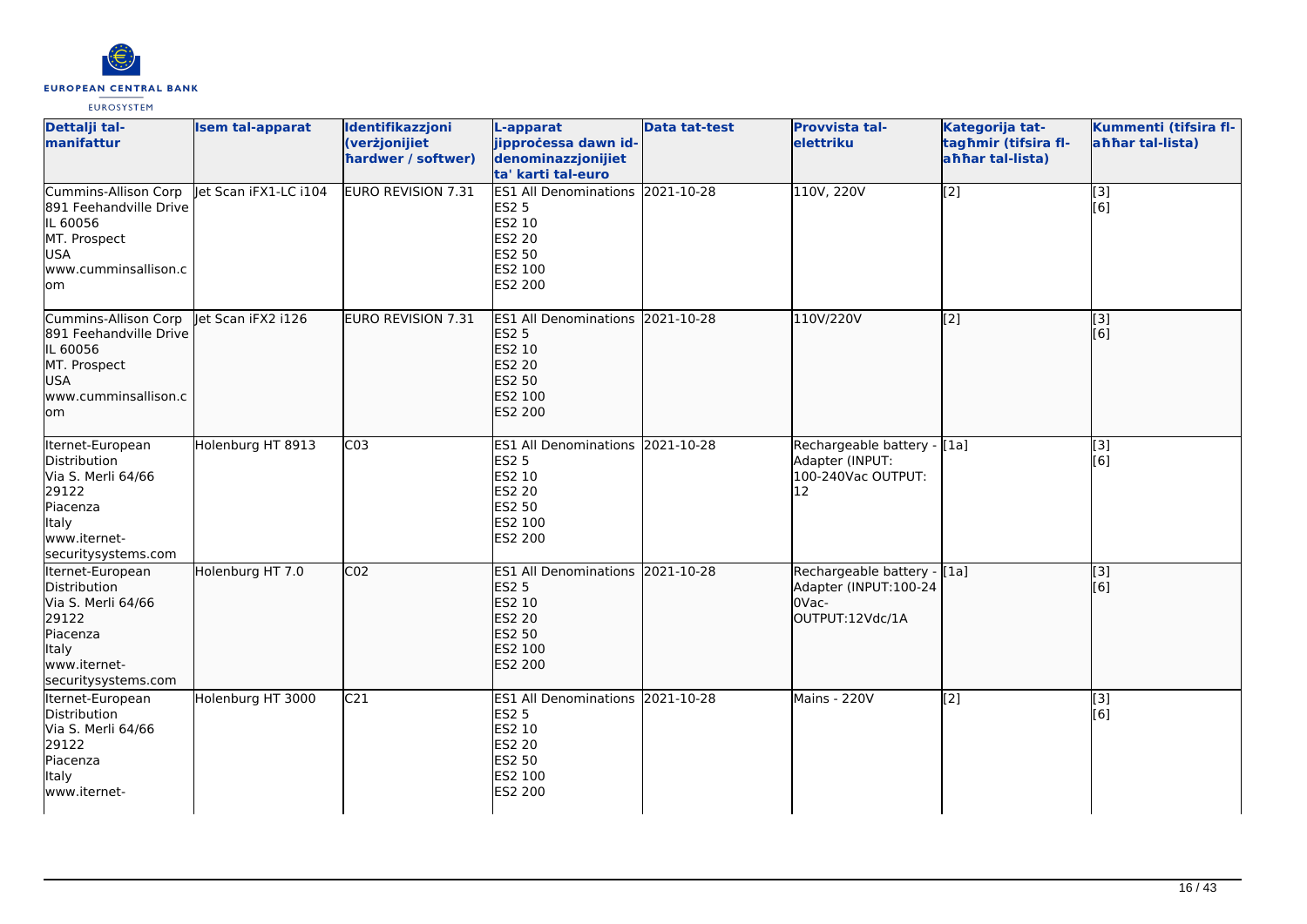

| Dettalji tal-<br>manifattur                                                                                            | <b>Isem tal-apparat</b> | Identifikazzjoni<br>(verżjonijiet<br>hardwer / softwer) | L-apparat<br>jipprocessa dawn id-<br>denominazzjonijiet<br>ta' karti tal-euro                                             | <b>Data tat-test</b> | Provvista tal-<br>elettriku | Kategorija tat-<br>tagħmir (tifsira fl-<br>ahhar tal-lista) | Kummenti (tifsira fl-<br>ahhar tal-lista) |
|------------------------------------------------------------------------------------------------------------------------|-------------------------|---------------------------------------------------------|---------------------------------------------------------------------------------------------------------------------------|----------------------|-----------------------------|-------------------------------------------------------------|-------------------------------------------|
| securitysystems.com                                                                                                    |                         |                                                         |                                                                                                                           |                      |                             |                                                             |                                           |
| YOUGO srl<br>Strada Albareto 11<br>10012<br>Bollengo (TO)<br>Italy<br>info@yougo-tech.com<br>www.yougo-tech.com        | U-ONE_600               | 0.12                                                    | <b>ES1 All Denominations</b><br><b>ES2 5</b><br>ES2 10<br><b>ES2 20</b><br><b>ES2 50</b><br>ES2 100<br>ES2 200            | 2021-10-26           | 220V                        | [1a]                                                        | [3]<br>[6]                                |
| YOUGO srl<br>Strada Albareto 11<br>10012<br>Bollengo (TO)<br><b>Italy</b><br>info@yougo-tech.com<br>www.yougo-tech.com | <b>U-ONE 1200</b>       | 0.12                                                    | <b>ES1 All Denominations</b><br><b>ES2 5</b><br>ES2 10<br><b>ES2 20</b><br>ES2 50<br>ES2 100<br>ES2 200                   | 2021-10-26           | 110V-220V                   | [1a]                                                        | $\overline{[3]}$<br>[6]                   |
| YOUGO srl<br>Strada Albareto 11<br>10012<br>Bollengo (TO)<br>Italy<br>info@yougo-tech.com<br>www.yougo-tech.com        | U-ONE                   | 0.12                                                    | ES1 All Denominations 2021-10-26<br><b>ES2 5</b><br>ES2 10<br><b>ES2 20</b><br><b>ES2 50</b><br>ES2 100<br><b>ES2 200</b> |                      | 220V                        | [1a]                                                        | $\overline{[3]}$<br>[6]                   |
| YOUGO srl<br>Strada Albareto 11<br>10012<br>Bollengo (TO)<br><b>Italy</b><br>info@yougo-tech.com<br>www.yougo-tech.com | U-ONE_2000              | 0.12                                                    | <b>ES1 All Denominations</b><br><b>ES2 5</b><br><b>ES2 10</b><br><b>ES2 20</b><br>ES2 50<br>ES2 100<br>ES2 200            | 2021-10-26           | 220V                        | [1a]                                                        | $\overline{[3]}$<br>[6]                   |
| YOUGO srl<br>Strada Albareto 11<br>10012<br>Bollengo (TO)<br><b>Italy</b><br>info@yougo-tech.com                       | U-ONE_5000              | 0.12                                                    | <b>ES1 All Denominations</b><br><b>ES2 5</b><br><b>ES2 10</b><br><b>ES2 20</b><br><b>ES2 50</b><br>ES2 100                | 2021-10-26           | 220V                        | [1a]                                                        | [3]<br>[6]                                |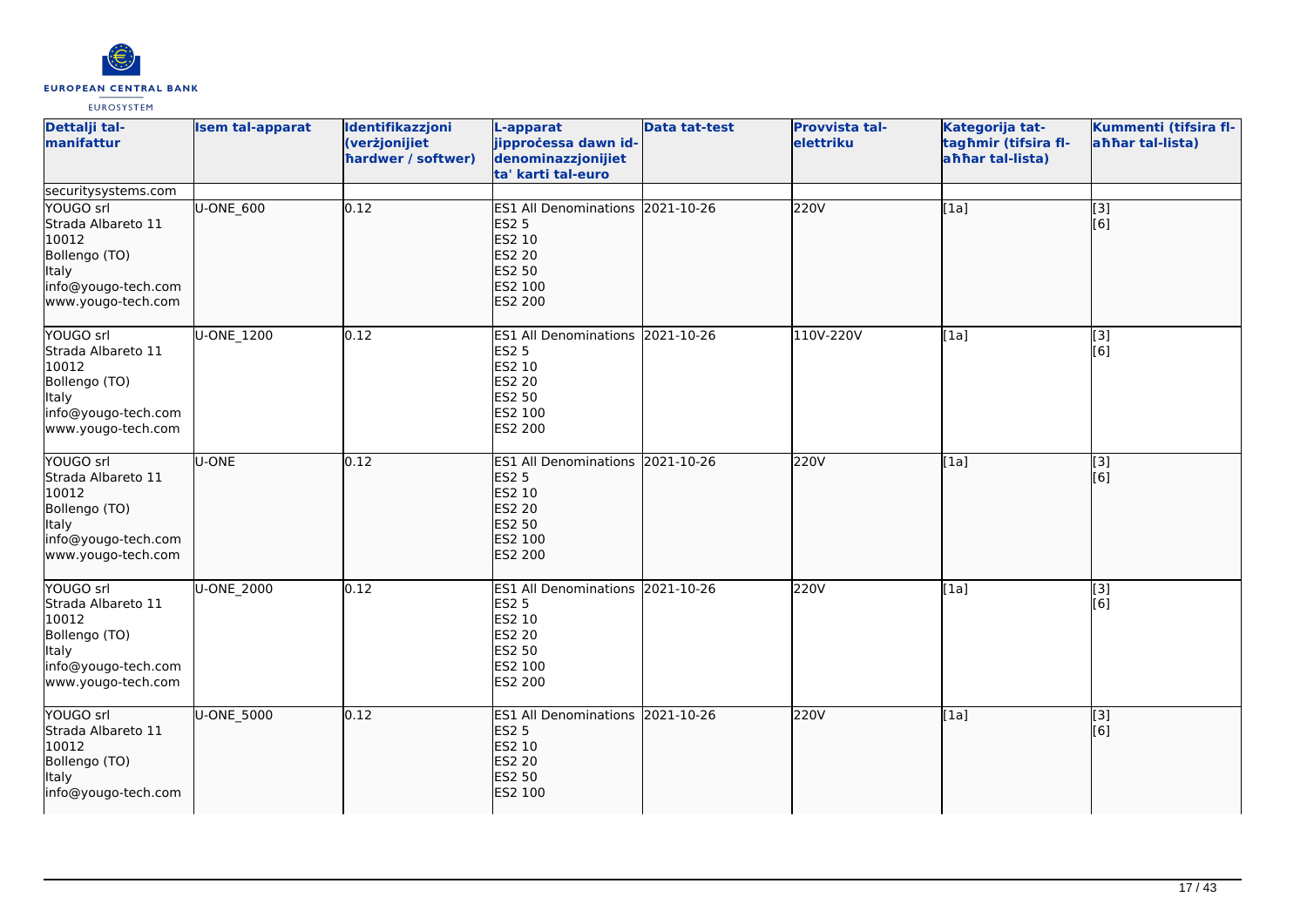

| Dettalji tal-<br>manifattur                                                                                             | <b>Isem tal-apparat</b> | Identifikazzjoni<br>(verżjonijiet<br>hardwer / softwer) | L-apparat<br>jipproċessa dawn id-<br>denominazzjonijiet<br>ta' karti tal-euro                                             | <b>Data tat-test</b> | <b>Provvista tal-</b><br>elettriku | Kategorija tat-<br>tagħmir (tifsira fl-<br>aħħar tal-lista) | Kummenti (tifsira fl-<br>ahhar tal-lista) |
|-------------------------------------------------------------------------------------------------------------------------|-------------------------|---------------------------------------------------------|---------------------------------------------------------------------------------------------------------------------------|----------------------|------------------------------------|-------------------------------------------------------------|-------------------------------------------|
| www.yougo-tech.com                                                                                                      |                         |                                                         | <b>ES2 200</b>                                                                                                            |                      |                                    |                                                             |                                           |
| Cummins-Allison Corp<br>891 Feehandville Drive<br>IL 60056<br>MT. Prospect<br><b>USA</b><br>www.cumminsallison.c<br>lom | Jet Scan iFX3 i136      | EURO REVISION 7.31                                      | ES1 All Denominations 2021-10-22<br><b>ES2 5</b><br><b>ES2 10</b><br><b>ES2 20</b><br><b>ES2 50</b><br>ES2 100<br>ES2 200 |                      | 110V, 220V                         | [2]                                                         | [3]<br>[6]                                |
| Cummins-Allison Corp<br>891 Feehandville Drive<br>IL 60056<br>MT. Prospect<br><b>USA</b><br>www.cumminsallison.c<br>lom | Jet Scan iFX1-LC i126   | EURO REVISION 7.31                                      | <b>ES1 All Denominations</b><br><b>ES2 5</b><br>ES2 10<br><b>ES2 20</b><br><b>ES2 50</b><br>ES2 100<br>ES2 200            | 2021-10-22           | 110V, 220V                         | [2]                                                         | [3]<br>[6]                                |
| Cummins-Allison Corp<br>891 Feehandville Drive<br>IL 60056<br>MT. Prospect<br><b>USA</b><br>www.cumminsallison.c<br>lom | let Scan iFX1 i104      | EURO REVISION 7.31                                      | <b>ES1 All Denominations</b><br><b>ES2 5</b><br>ES2 10<br><b>ES2 20</b><br>ES2 50<br>ES2 100<br><b>ES2 200</b>            | 2021-10-22           | 110V, 220V                         | $[2]$                                                       | [3]<br>[6]                                |
| Cummins-Allison Corp<br>891 Feehandville Drive<br>IL 60056<br>MT. Prospect<br>USA<br>www.cumminsallison.c<br>lom        | let Scan iFX1 i106      | EURO REVISION 7.31                                      | <b>ES1 All Denominations</b><br><b>ES2 5</b><br>ES2 10<br><b>ES2 20</b><br><b>ES2 50</b><br>ES2 100<br><b>ES2 200</b>     | 2021-10-22           | 110V, 220V                         | [2]                                                         | [3]<br>[6]                                |
| Cummins-Allison Corp<br>891 Feehandville Drive<br>IL 60056<br>MT. Prospect<br><b>USA</b>                                | Jet Scan iFX2 i106      | EURO REVISION 7.31                                      | <b>ES1 All Denominations 2021-10-22</b><br><b>ES2 5</b><br>ES2 10<br><b>ES2 20</b><br>ES2 50                              |                      | 110V, 220V                         | [2]                                                         | $\overline{[3]}$<br>[6]                   |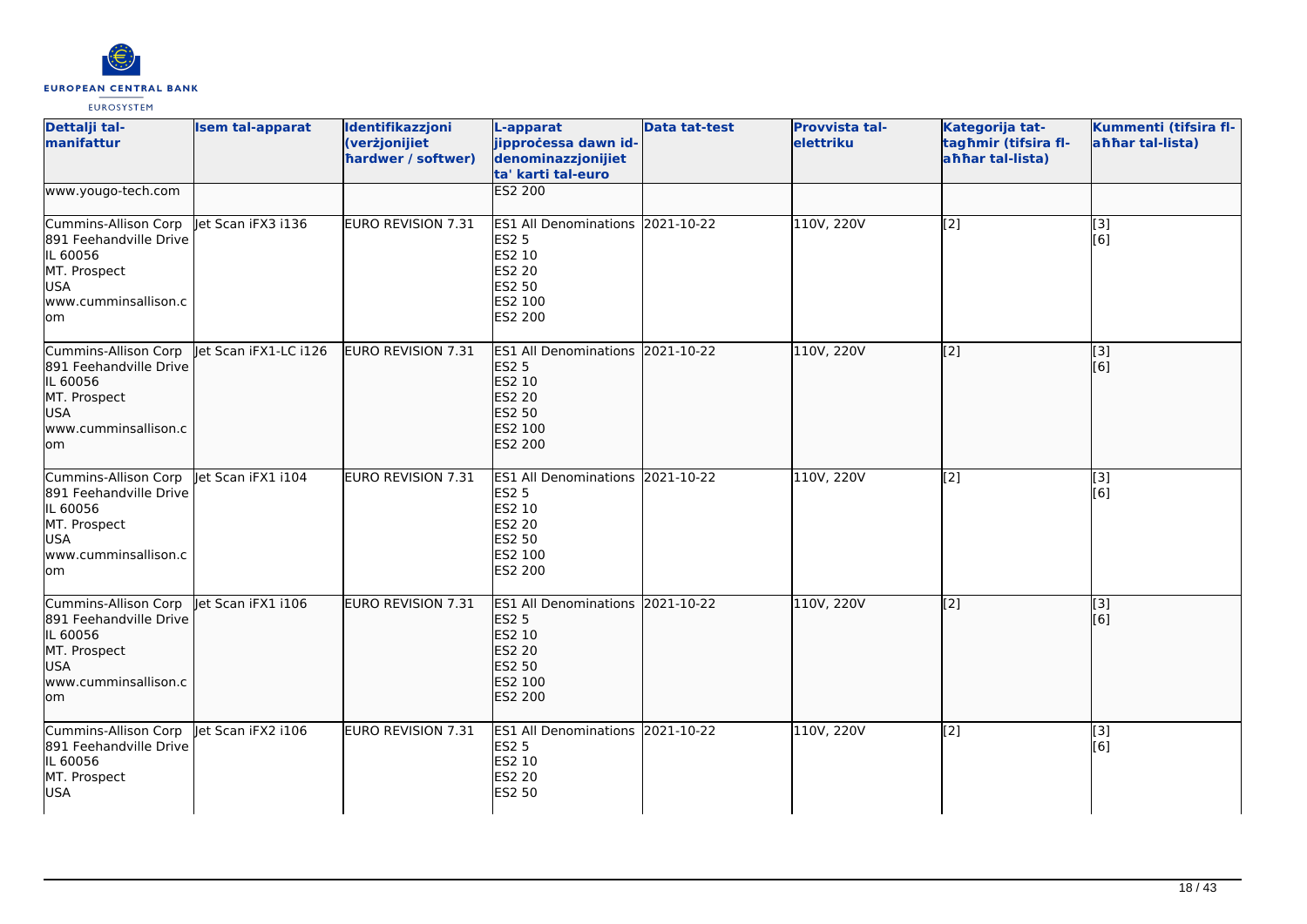

| Dettalji tal-<br>manifattur                                                                                               | <b>Isem tal-apparat</b> | Identifikazzjoni<br>(verżjonijiet<br>hardwer / softwer) | L-apparat<br>jipproċessa dawn id-<br>denominazzjonijiet<br>ta' karti tal-euro                                         | <b>Data tat-test</b> | Provvista tal-<br>elettriku | Kategorija tat-<br>tagħmir (tifsira fl-<br>ahhar tal-lista) | Kummenti (tifsira fl-<br>ahhar tal-lista) |
|---------------------------------------------------------------------------------------------------------------------------|-------------------------|---------------------------------------------------------|-----------------------------------------------------------------------------------------------------------------------|----------------------|-----------------------------|-------------------------------------------------------------|-------------------------------------------|
| www.cumminsallison.c<br>lom                                                                                               |                         |                                                         | <b>ES2 100</b><br>ES2 200                                                                                             |                      |                             |                                                             |                                           |
| Cummins-Allison Corp<br>891 Feehandville Drive<br>IL 60056<br>MT. Prospect<br><b>USA</b><br>www.cumminsallison.c<br>lom.  | let Scan iFX3 i138      | <b>EURO REVISION 7.31</b>                               | <b>ES1 All Denominations</b><br><b>ES2 5</b><br>ES2 10<br><b>ES2 20</b><br><b>ES2 50</b><br>ES2 100<br>ES2 200        | 2021-10-22           | 110V, 220V                  | $\overline{[2]}$                                            | $\overline{[3]}$<br>[6]                   |
| JCM Europe GmbH<br>Mündelheimer Weg 60<br>40472<br>Düsseldorf<br>Germany<br>info@jcmglobal.eu<br>www.jcmglobal.eu         | <b>VEGA-100</b>         | VEGA-10x<br>V2.52-18                                    | <b>ES1 All Denominations</b><br><b>ES2 5</b><br>ES2 10<br>ES2 20<br>ES2 50<br>ES2 100<br>ES2 200                      | 2021-10-20           | 12V                         | [1b]                                                        | $[3]$<br>[6]                              |
| Volumatic Ltd<br>Taurus House,<br>Endemere Road<br>Warwicks<br>CV6 5PY<br>Coventry<br>United Kingdom<br>www.volumatic.com | CCi                     | <b>EBA-40</b><br>V1.49-33                               | <b>ES1 All Denominations</b><br><b>ES2 5</b><br>ES2 10<br><b>ES2 20</b><br><b>ES2 50</b><br>ES2 100<br><b>ES2 200</b> | 2021-10-19           | 12V AC Adapter              | [1b]                                                        | [3]<br>[6]<br>[8]                         |
| <b>JCM Europe GmbH</b><br>Mündelheimer Weg 60<br>40472<br>Düsseldorf<br>Germany<br>info@jcmglobal.eu<br>www.jcmglobal.eu  | RDM-100 Series          | 3590T0302607                                            | <b>ES1 All Denominations</b><br><b>ES2 5</b><br>ES2 10<br>ES2 20<br>ES2 50<br>ES2 100<br>ES2 200                      | 2021-10-19           | other: 24V                  | [1b]                                                        | $\overline{[3]}$<br>[6]<br>[8]            |
| <b>JCM Europe GmbH</b><br>Mündelheimer Weg 60<br>40472<br>Düsseldorf                                                      | <b>MRX Series</b>       | V110011-219                                             | ES1 All Denominations 2021-10-19<br><b>ES2 5</b><br>ES2 10<br><b>ES2 20</b>                                           |                      | Other: 24V                  | [1b]                                                        | [3]<br>[6]<br>[8]                         |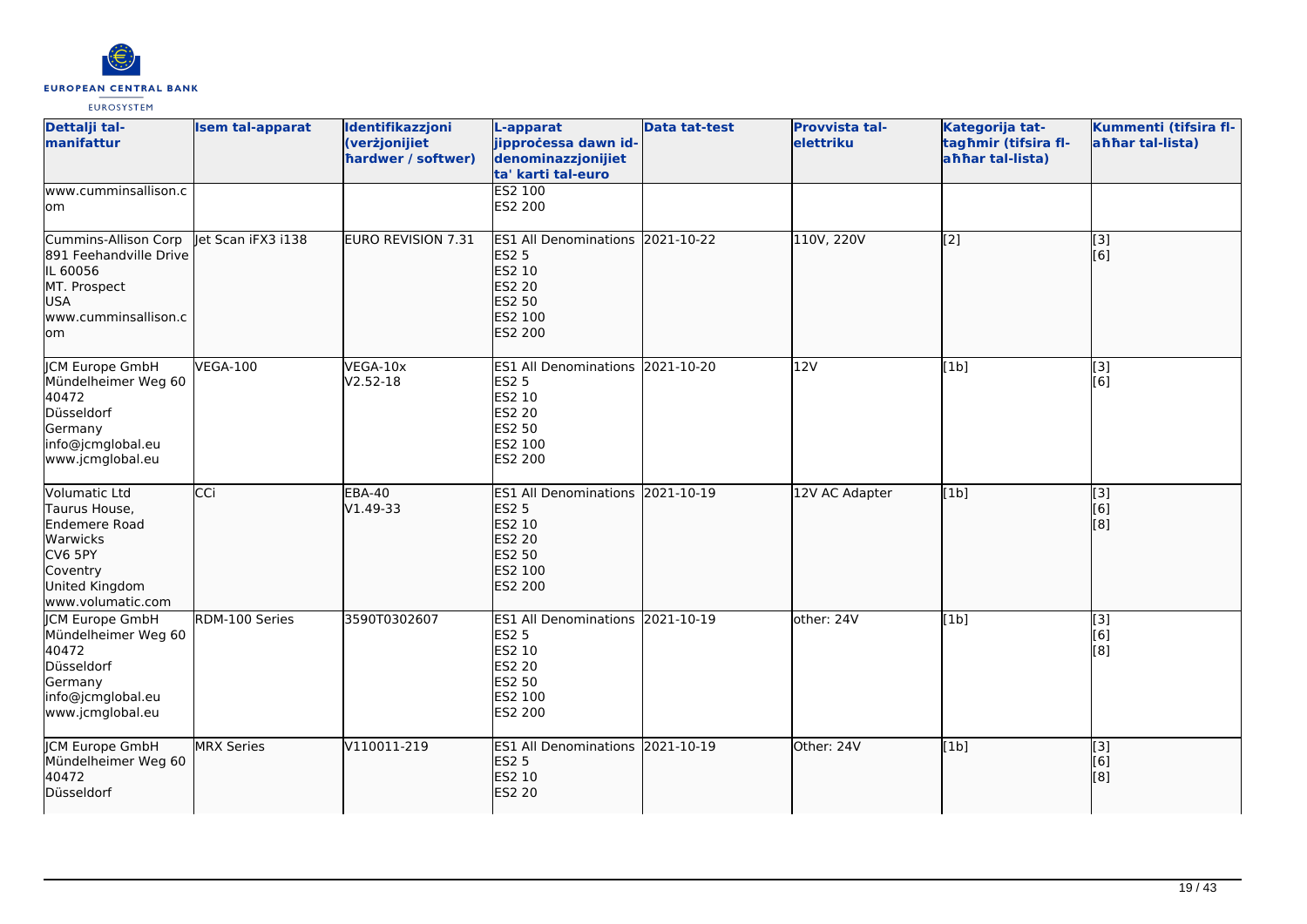

| Dettalji tal-<br>manifattur                                                                                                                                             | <b>Isem tal-apparat</b> | Identifikazzjoni<br>(verżjonijiet<br>hardwer / softwer) | L-apparat<br>jipprocessa dawn id-<br>denominazzjonijiet<br>ta' karti tal-euro                                             | <b>Data tat-test</b> | <b>Provvista tal-</b><br>elettriku | Kategorija tat-<br>tagħmir (tifsira fl-<br>ahhar tal-lista) | Kummenti (tifsira fl-<br>ahhar tal-lista) |
|-------------------------------------------------------------------------------------------------------------------------------------------------------------------------|-------------------------|---------------------------------------------------------|---------------------------------------------------------------------------------------------------------------------------|----------------------|------------------------------------|-------------------------------------------------------------|-------------------------------------------|
| Germany<br>info@jcmglobal.eu<br>www.jcmglobal.eu                                                                                                                        |                         |                                                         | <b>ES2 50</b><br>ES2 100<br>ES2 200                                                                                       |                      |                                    |                                                             |                                           |
| Kobo Science &<br>Technology Co Ltd<br>Room 906 No.1<br><b>Building Runjie</b><br>Mansion Dengwei Rd<br>PC 215011<br>Suzhou Jiangsu<br>China<br>www.kobotechweb.co<br>m | BC-8EI                  | <b>DSP 18</b>                                           | <b>ES1 All Denominations</b><br><b>ES2 5</b><br>ES2 10<br>ES2 20<br>ES2 50<br>ES2 100<br>ES2 200                          | 2021-10-15           | Mains, 220V                        | [2]                                                         | [3]                                       |
| Kobo Science &<br>Technology Co Ltd<br>Room 906 No.1<br><b>Building Runjie</b><br>Mansion Dengwei Rd<br>PC 215011<br>Suzhou Jiangsu<br>China<br>www.kobotechweb.co<br>m | <b>BT-6000</b>          | <b>IMAGE 2.9.3.9</b>                                    | ES1 All Denominations 2021-10-15<br><b>ES2 5</b><br>ES2 10<br><b>ES2 20</b><br><b>ES2 50</b><br>ES2 100<br><b>ES2 200</b> |                      | Mains, 220V                        | $\vert$ [2]                                                 | $\overline{[3]}$                          |
| Giesecke+Devrient<br>Currency Technology<br><b>GmbH</b><br>Prinzregentenstraße<br>159<br>81677<br>Munich<br>Germany<br>www.gi-de.com                                    | ProNote1                | 200.3                                                   | ES1 All Denominations 2021-10-13<br><b>ES2 5</b><br>ES2 10<br>ES2 20<br>ES2 50<br>ES2 100<br>ES2 200                      |                      | 110V, 220V                         | $\overline{[2]}$                                            | $\overline{[}3]$<br>[6]                   |
| Giesecke+Devrient<br>Currency Technology<br>GmbH<br>Prinzregentenstraße<br>159<br>81677                                                                                 | ProNote 200             | 200.4                                                   | ES1 All Denominations 2021-10-12<br><b>ES2 5</b><br>ES2 10<br><b>ES2 20</b><br><b>ES2 50</b><br>ES2 100                   |                      | 110V, 220V                         | $\left[2\right]$                                            | $\overline{[3]}$<br>[6]                   |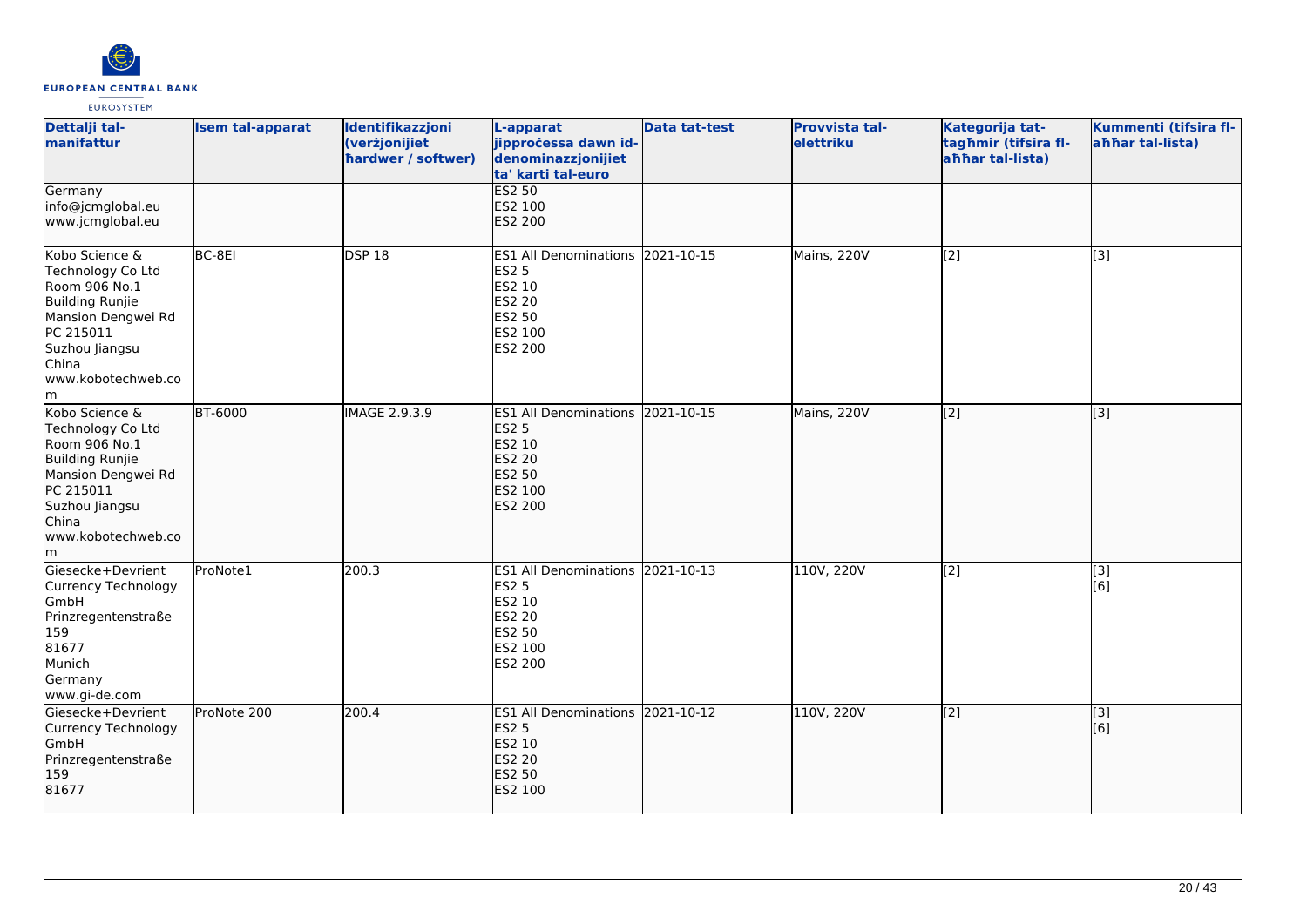

| Dettalji tal-<br>manifattur                                                                                                         | <b>Isem tal-apparat</b>   | Identifikazzjoni<br>(verżjonijiet<br>hardwer / softwer) | L-apparat<br>jipproċessa dawn id-<br>denominazzjonijiet<br>ta' karti tal-euro                                                                               | <b>Data tat-test</b> | Provvista tal-<br>elettriku | Kategorija tat-<br>tagħmir (tifsira fl-<br>ahhar tal-lista) | Kummenti (tifsira fl-<br>ahhar tal-lista) |
|-------------------------------------------------------------------------------------------------------------------------------------|---------------------------|---------------------------------------------------------|-------------------------------------------------------------------------------------------------------------------------------------------------------------|----------------------|-----------------------------|-------------------------------------------------------------|-------------------------------------------|
| Munich<br>Germany<br>www.gi-de.com                                                                                                  |                           |                                                         | <b>ES2 200</b>                                                                                                                                              |                      |                             |                                                             |                                           |
| Crane Payment<br>Innovations<br>109 Chemin du Pont-du<br>Centenaire<br>CH-1228<br>Plan-les-Quates<br>Switzerland<br>www.CranePI.com | <b>SCN series - SCN83</b> | 520025431_SCN83_EU ES1 All Denominations                | <b>ES2 5</b><br>ES2 10<br><b>ES2 20</b><br>ES2 50<br>ES2 100<br><b>ES2 200</b>                                                                              | 2021-10-05           | 24V, 220V                   | [1b]                                                        | $\overline{[3]}$<br>[6]<br>[8]            |
| GO Europe GmbH<br>Zum Kraftwerk 1<br>45527<br>Hattingen<br>Germany<br>Bemd.koenig@go-<br>europe.com<br>www .go-europe.com           | Olympia NC 315            | $BT-112$<br>u6.04                                       | <b>ES15</b><br>ES1 10<br><b>ES1 20</b><br><b>ES1 50</b><br><b>ES1 200</b><br><b>ES2 5</b><br>ES2 10<br><b>ES2 20</b><br><b>ES2 50</b><br>ES2 100<br>ES2 200 | 2021-10-05           | 12V                         | [1a]                                                        | [2]<br>[3]<br>[6]<br>[8]                  |
| <b>GO Europe GmbH</b><br>Zum Kraftwerk 1<br>45527<br>Hattingen<br>Germany<br>Bemd.koenig@go-<br>europe.com<br>www .go-europe.com    | Olympia NC 325            | $BT-112$<br>u6.04                                       | ES15<br>ES1 10<br>ES1 20<br><b>ES1 50</b><br>ES1 200<br><b>ES2 5</b><br><b>ES2 10</b><br>ES2 20<br>ES2 50<br>ES2 100<br><b>ES2 200</b>                      | 2021-10-05           | other: 12V                  | [1a]                                                        | $\overline{[2]}$<br>[3]<br>[6]            |
| GO Europe GmbH<br>Zum Kraftwerk 1<br>45527<br>Hattingen                                                                             | Olympia NC 335            | <b>BT-112</b><br>u6-07                                  | <b>ES15</b><br>ES1 10<br><b>ES1 20</b><br><b>ES1 50</b>                                                                                                     | 2021-10-05           | other: $12V$                | [1a]                                                        | [2]<br>[3]<br>[6]                         |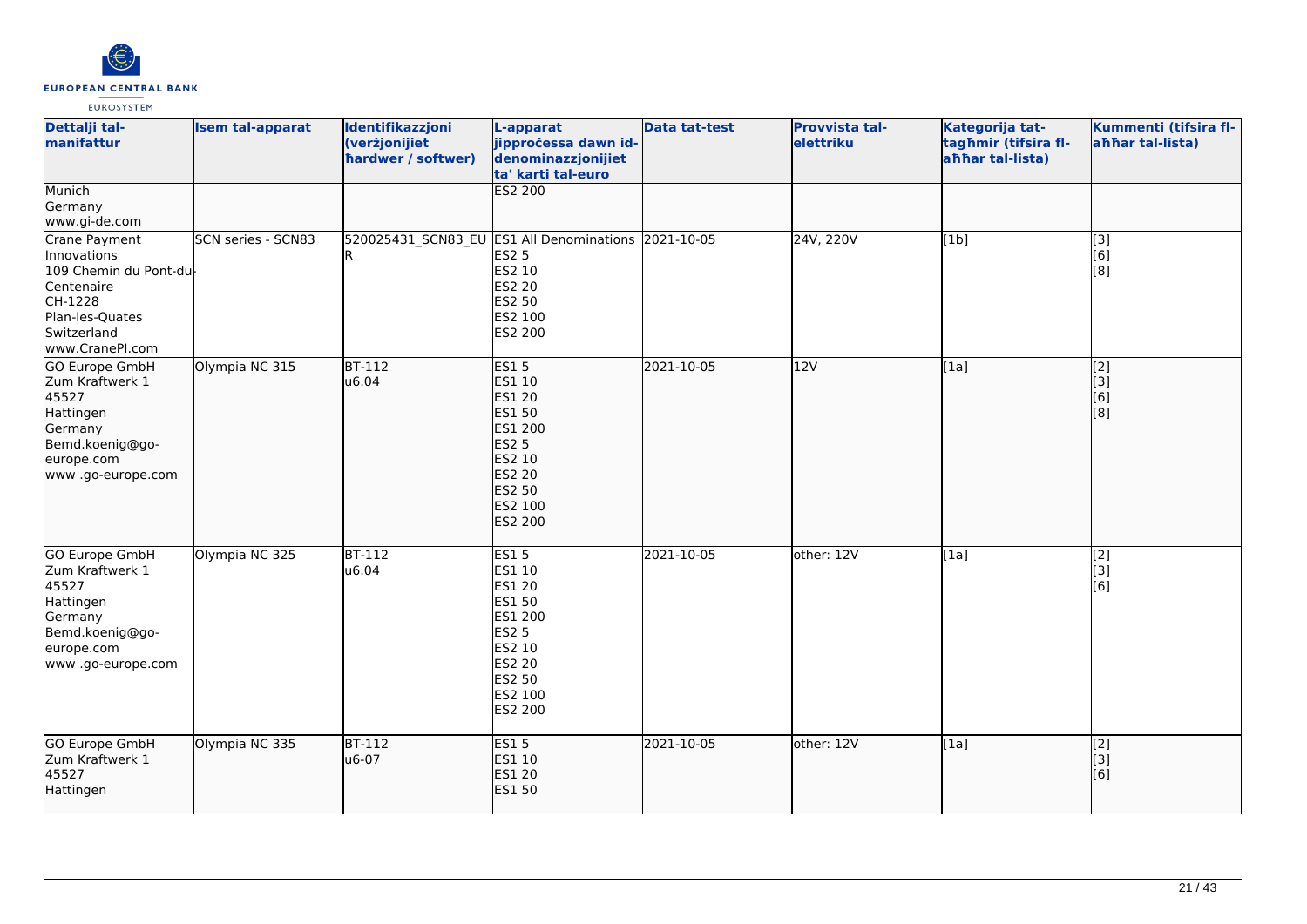

| Dettalji tal-<br>manifattur                                                                                    | <b>Isem tal-apparat</b> | Identifikazzjoni<br>(verżjonijiet<br>hardwer / softwer) | L-apparat<br>jipprocessa dawn id-<br>denominazzjonijiet<br>ta' karti tal-euro                                             | <b>Data tat-test</b> | Provvista tal-<br>elettriku | Kategorija tat-<br>tagħmir (tifsira fl-<br>ahhar tal-lista) | Kummenti (tifsira fl-<br>ahhar tal-lista) |
|----------------------------------------------------------------------------------------------------------------|-------------------------|---------------------------------------------------------|---------------------------------------------------------------------------------------------------------------------------|----------------------|-----------------------------|-------------------------------------------------------------|-------------------------------------------|
| Germany<br>Bemd.koenig@go-<br>europe.com<br>www.go-europe.com                                                  |                         |                                                         | <b>ES1 200</b><br><b>ES2 5</b><br>ES2 10<br><b>ES2 20</b><br><b>ES2 50</b><br>ES2 100<br><b>ES2 200</b>                   |                      |                             |                                                             |                                           |
| Safescan B.V.<br>Heliumstraat 14<br>2718 SL<br>Zoetermeer<br>Holland<br>info@safescan.com<br>lwww.safescan.com | Safescan 185-S          | S32-81                                                  | ES1 All Denominations 2021-09-30<br><b>ES2 5</b><br>ES2 10<br>ES2 20<br><b>ES2 50</b><br>ES2 100<br>ES2 200               |                      | 110V 220V                   | [1a]                                                        | [3]<br>[6]                                |
| BellCon Aps<br>Messingvei 64A<br>8940<br>Randers SV<br>Denmark<br>www.bellcon.com                              | SuperVision mc2         | FW 01.22, DM 01.36                                      | ES1 All Denominations 2021-09-29<br><b>ES2 5</b><br>ES2 10<br><b>ES2 20</b><br><b>ES2 50</b><br>ES2 100<br><b>ES2 200</b> |                      | Mains, 110V, 230V           | [1a]                                                        | $\overline{[3]}$<br>[6]                   |
| <b>BellCon Aps</b><br>Messingvei 64A<br>8940<br>Randers SV<br>Denmark<br>www.bellcon.com                       | Evision 5               | $\overline{CO2}$                                        | ES1 All Denominations 2021-09-29<br><b>ES2 5</b><br><b>ES2 10</b><br>ES2 20<br><b>ES2 50</b><br>ES2 100<br>ES2 200        |                      | Mains, 230V                 | [1a]                                                        | [3]<br>[6]                                |
| <b>BellCon Aps</b><br>Messingvei 64A<br>8940<br>Randers SV<br>Denmark<br>www.bellcon.com                       | BellCount V2510         | C20 (EUR: V2.004a)                                      | ES1 All Denominations 2021-09-28<br><b>ES2 5</b><br>ES2 10<br><b>ES2 20</b><br><b>ES2 50</b><br>ES2 100<br>ES2 200        |                      | Mains, 110V, 220V           | $\left[2\right]$                                            | [3]<br>[6]                                |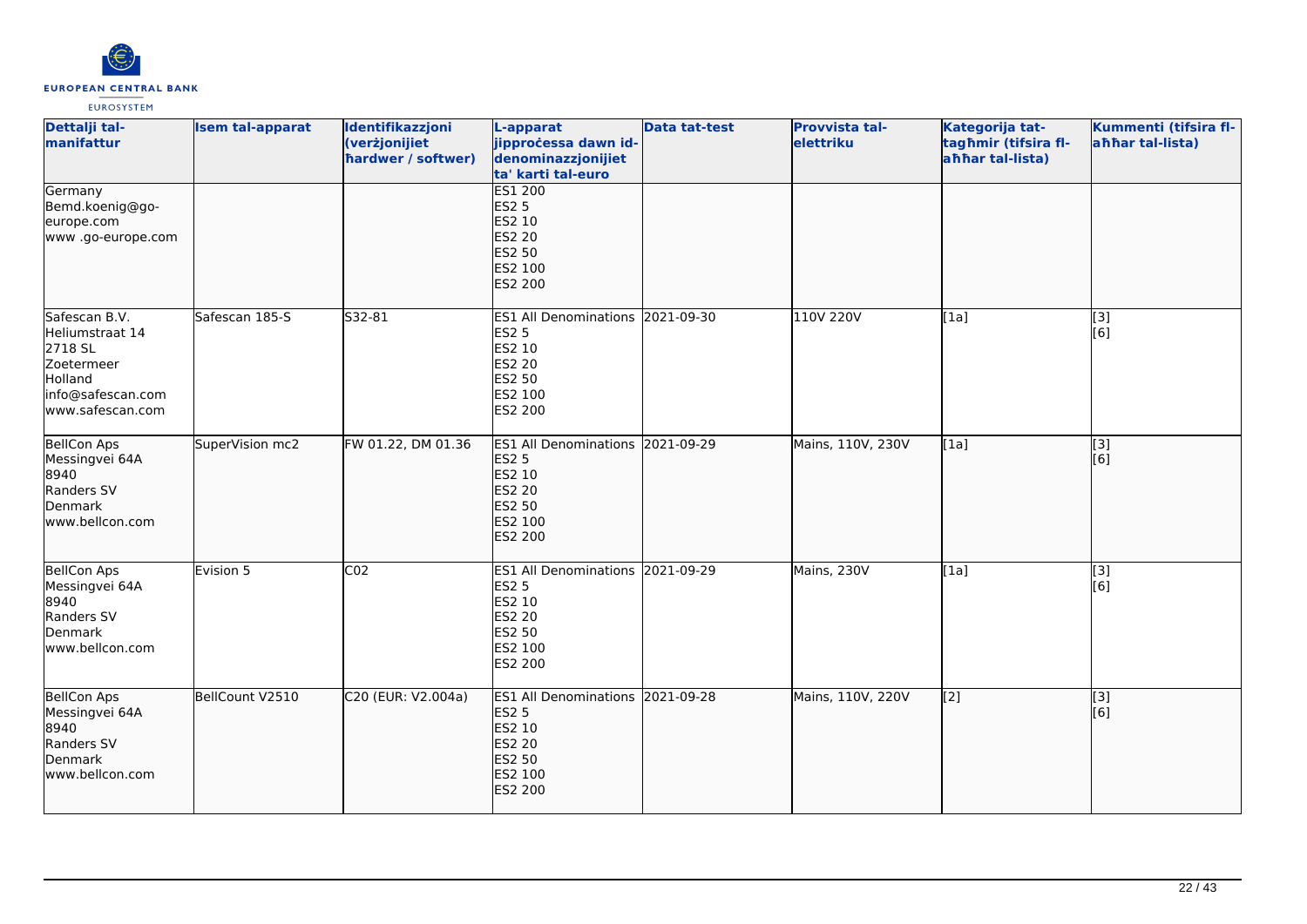

| Dettalji tal-<br>manifattur                                                                                                                                                 | <b>Isem tal-apparat</b> | Identifikazzjoni<br>(verżjonijiet<br>hardwer / softwer) | L-apparat<br>jipprocessa dawn id-<br>denominazzjonijiet<br>ta' karti tal-euro                                             | <b>Data tat-test</b> | Provvista tal-<br><b>elettriku</b> | Kategorija tat-<br>tagħmir (tifsira fl-<br>ahhar tal-lista) | Kummenti (tifsira fl-<br>ahhar tal-lista) |
|-----------------------------------------------------------------------------------------------------------------------------------------------------------------------------|-------------------------|---------------------------------------------------------|---------------------------------------------------------------------------------------------------------------------------|----------------------|------------------------------------|-------------------------------------------------------------|-------------------------------------------|
| Hilton Europe S.L.<br>Principe de Vergara<br>5-bajo dcha.<br>28001<br>Madrid<br>Spain<br>www.hiltoneurope.com                                                               | b330                    | CO <sub>2</sub>                                         | ES1 All Denominations 2021-09-28<br><b>ES2 5</b><br>ES2 10<br>ES2 20<br>ES2 50<br>ES2 100<br>ES2 200                      |                      | Mains, 220V                        | [1a]                                                        | $[3]$                                     |
| SOUTH Automation<br>International GmbH<br>Waldeckerstr. 6<br>64546<br>Walldorf-Mörfelden<br>Germany<br>mjb@southautomation.<br><b>I</b> net<br>www.southautomation.<br> net | <b>TN10</b>             | <b>EUR SW: EUR.03.03</b>                                | ES1 All Denominations 2021-09-27<br><b>ES2 5</b><br>ES2 10<br><b>ES2 20</b><br><b>ES2 50</b><br>ES2 100<br><b>ES2 200</b> |                      | Mains: 110V, 220V                  | $\left[ \begin{matrix} 2 \end{matrix} \right]$              | [3]<br>[6]                                |
| Detectalia Europe<br>S.L.U.<br>C/Catalunya 25B<br>Poligono Industrial El<br>Pastoret<br>3640<br>Monóvar (Alicante)<br>Spain<br>www.detectalia.com                           | D7X                     | CO <sub>2</sub>                                         | <b>ES1 All Denominations</b><br><b>ES2 5</b><br>ES2 10<br>ES2 20<br>ES2 50<br>ES2 100<br><b>ES2 200</b>                   | 2021-09-24           | Mains, 220V                        | [1a]                                                        | [3]                                       |
| Strongpoint AB<br>Torshamnsgatan 5<br>16440<br>Kista<br>Sweden<br>dario.costamagna@str<br>ongpoint.com<br>www.strongpoint.com                                               | Note Cassette SV        | (01.08.21)                                              | ES1 All Denominations 2021-09-23<br><b>ES2 5</b><br>ES2 10<br><b>ES2 20</b><br>ES2 50<br>ES2 100<br>ES2 200               |                      | Other: 12-24V                      | [1b]                                                        | [3]<br>[6]                                |
| Strongpoint AB<br>Torshamnsgatan 5<br>16440<br>Kista                                                                                                                        | Note Cassette SV        | 11(01.09.21)                                            | ES1 All Denominations 2021-09-23<br><b>ES2 5</b><br>ES2 10<br>ES2 20                                                      |                      | Other: 12-24V                      | [1b]                                                        | [3]<br>[6]                                |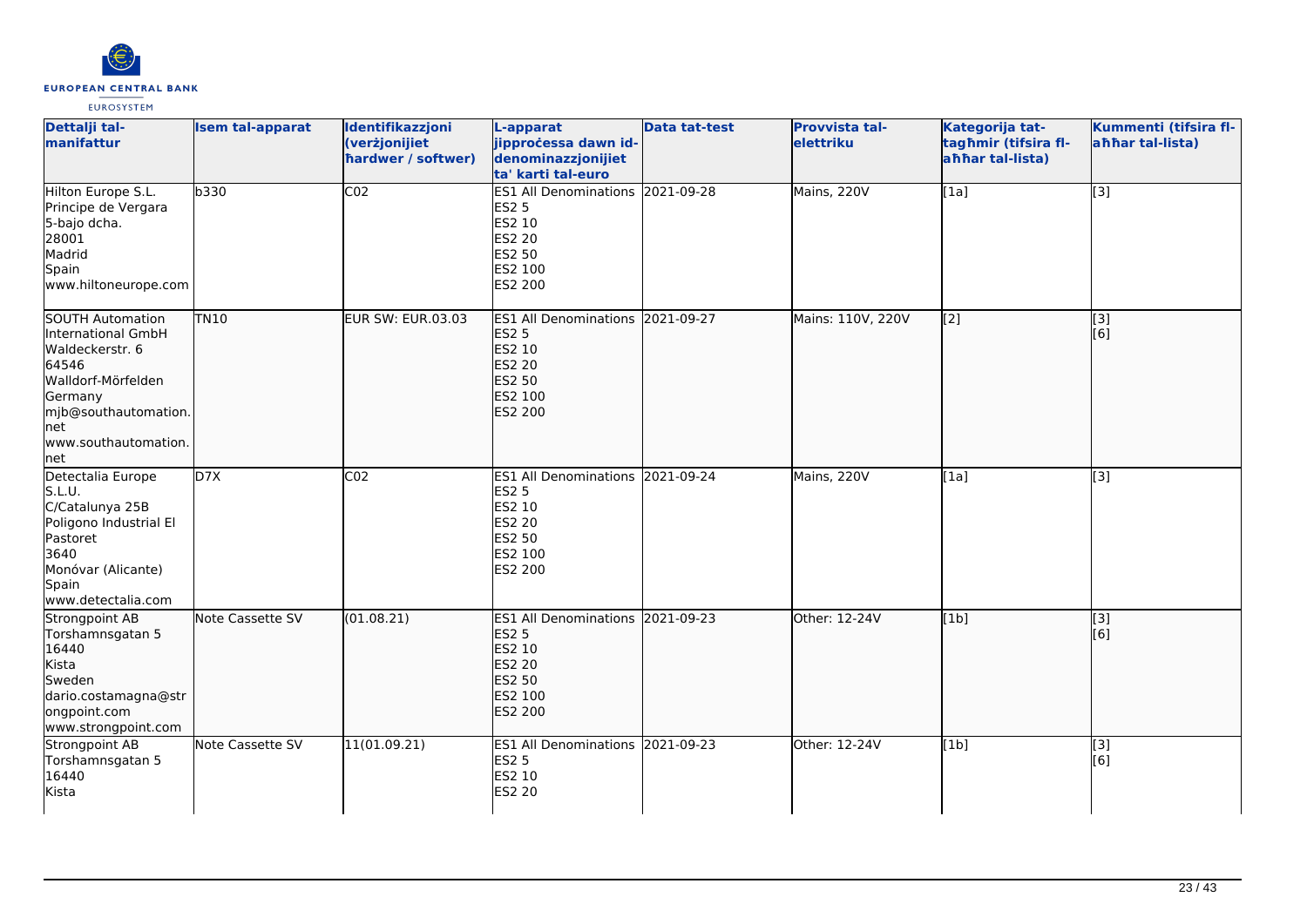

| Dettalji tal-<br>manifattur                                                                                                                              | <b>Isem tal-apparat</b> | Identifikazzjoni<br>(verżjonijiet<br>hardwer / softwer) | L-apparat<br>jipproċessa dawn id-<br>denominazzjonijiet<br>ta' karti tal-euro                                             | <b>Data tat-test</b> | Provvista tal-<br>elettriku | Kategorija tat-<br>tagħmir (tifsira fl-<br>ahhar tal-lista) | Kummenti (tifsira fl-<br>aħħar tal-lista) |
|----------------------------------------------------------------------------------------------------------------------------------------------------------|-------------------------|---------------------------------------------------------|---------------------------------------------------------------------------------------------------------------------------|----------------------|-----------------------------|-------------------------------------------------------------|-------------------------------------------|
| Sweden<br>dario.costamagna@str<br>ongpoint.com<br>www.strongpoint.com                                                                                    |                         |                                                         | <b>ES2 50</b><br>ES2 100<br>ES2 200                                                                                       |                      |                             |                                                             |                                           |
| Strongpoint AB<br>Torshamnsgatan 5<br>16440<br>Kista<br>Sweden<br>dario.costamagna@str<br>ongpoint.com<br>www.strongpoint.com                            | Note Cassette HV        | <b>EUR</b><br>7(01.09.21)                               | ES1 All Denominations 2021-09-23<br><b>ES2 5</b><br>ES2 10<br><b>ES2 20</b><br><b>ES2 50</b><br>ES2 100<br>ES2 200        |                      | <b>Other: 12-24V</b>        | [1b]                                                        | [3]<br>[6]                                |
| <b>GRG Banking</b><br>Equipment Co Ltd<br>9 Kelin Road Science<br><b>City</b><br>510663<br>Guangzhou, District<br>Luogang<br>China<br>www.grgbanking.com | <b>BA-08</b>            | M520040030                                              | <b>ES1 All Denominations</b><br><b>ES2 5</b><br>ES2 10<br>ES2 20<br>ES2 50<br>ES2 100<br>ES2 200                          | 2021-09-23           | 12 V                        | [1a]                                                        | [3]<br>[6]                                |
| Cima S.p.A.<br>Via di Mezzo 2/4<br>41037<br>Mirandola (MO)<br><b>Italy</b><br>info@cimaspa.it<br>www.cimaspa.it                                          | <b>BV1000</b>           | <b>BV1000</b><br>B1-EUR-105001                          | ES1 All Denominations 2021-09-14<br><b>ES2 5</b><br>ES2 10<br><b>ES2 20</b><br><b>ES2 50</b><br>ES2 100<br><b>ES2 200</b> |                      | Mains                       | [1b]                                                        | [3]<br>[6]                                |
| Cima S.p.A.<br>Via di Mezzo 2/4<br>41037<br>Mirandola (MO)<br><b>Italy</b><br>info@cimaspa.it<br>www.cimaspa.it                                          | <b>SDM-50</b>           | BV1000L<br>B1-EUR-106001                                | <b>ES1 All Denominations</b><br><b>ES2 5</b><br>ES2 10<br><b>ES2 20</b><br>ES2 50<br>ES2 100<br>ES2 200                   | 2021-09-14           | Mains                       | [1a]                                                        | [3]<br>[6]                                |
| Cima S.p.A.<br>Via di Mezzo 2/4                                                                                                                          | <b>SDM-10</b>           | <b>BV1000L</b><br>B1-EUR-106001                         | ES1 All Denominations 2021-09-14<br><b>ES2 5</b>                                                                          |                      | <b>Mains</b>                | [1a]                                                        | $\overline{[3]}$<br>[6]                   |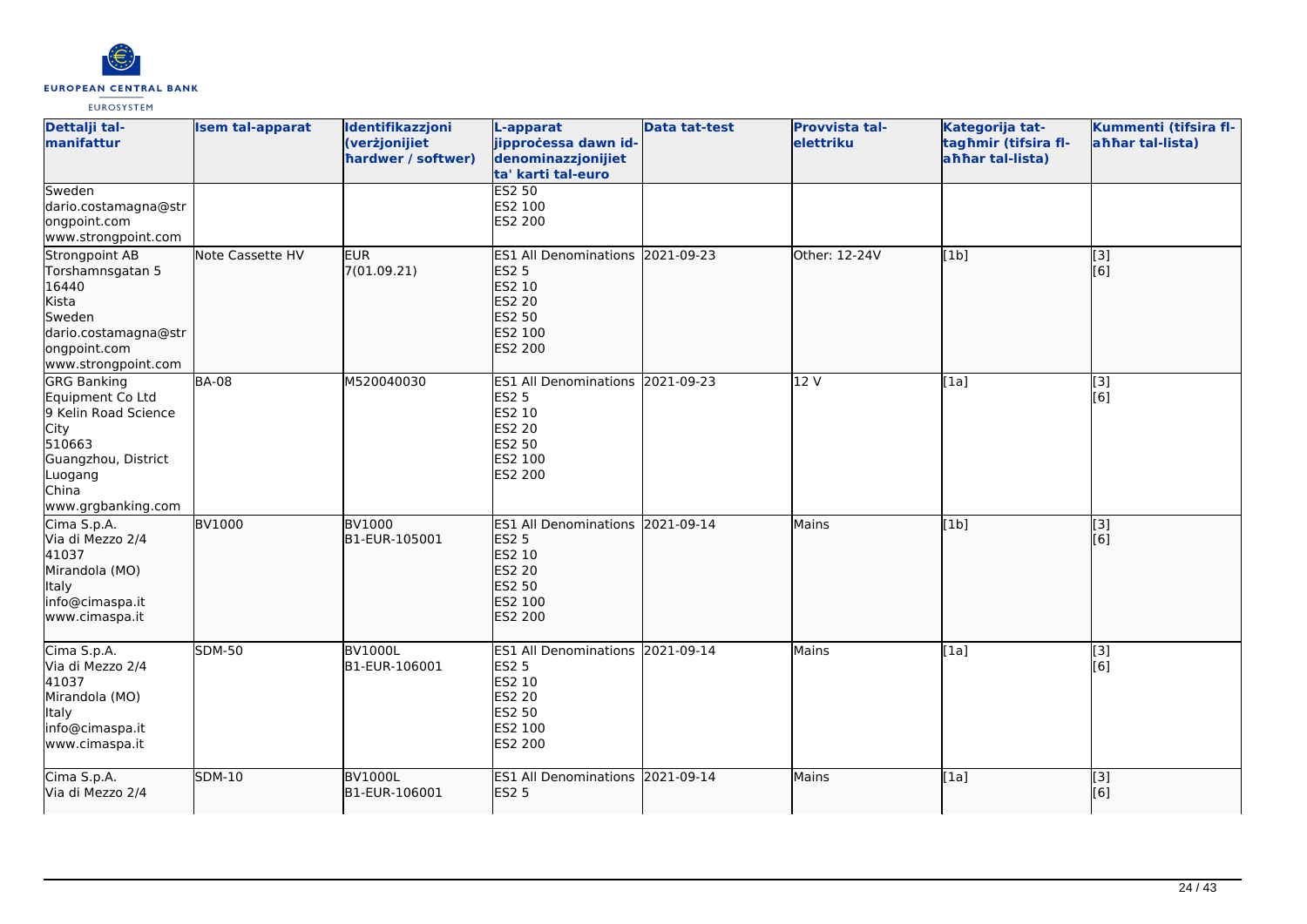

| Dettalji tal-<br>manifattur                                                                                                                                                                                                | <b>Isem tal-apparat</b> | Identifikazzjoni<br>(verżjonijiet<br>hardwer / softwer) | L-apparat<br>jipprocessa dawn id-<br>denominazzjonijiet<br>ta' karti tal-euro                                                    | <b>Data tat-test</b> | <b>Provvista tal-</b><br>elettriku | Kategorija tat-<br>tagħmir (tifsira fl-<br>ahhar tal-lista) | Kummenti (tifsira fl-<br>ahhar tal-lista) |
|----------------------------------------------------------------------------------------------------------------------------------------------------------------------------------------------------------------------------|-------------------------|---------------------------------------------------------|----------------------------------------------------------------------------------------------------------------------------------|----------------------|------------------------------------|-------------------------------------------------------------|-------------------------------------------|
| 41037<br>Mirandola (MO)<br><b>Italy</b><br>info@cimaspa.it<br>www.cimaspa.it                                                                                                                                               |                         |                                                         | <b>ES2 10</b><br><b>ES2 20</b><br><b>ES2 50</b><br>ES2 100<br><b>ES2 200</b>                                                     |                      |                                    |                                                             |                                           |
| Cima S.p.A.<br>Via di Mezzo 2/4<br>41037<br>Mirandola (MO)<br>Italy<br>info@cimaspa.it<br>www.cimaspa.it                                                                                                                   | <b>BV1000</b>           | <b>BV1000</b><br>B1-EUR-106001                          | ES1 All Denominations 2021-09-14<br><b>ES2 5</b><br>ES2 10<br><b>ES2 20</b><br><b>ES2 50</b><br>ES2 100<br>ES2 200               |                      | Mains                              | [1b]                                                        | $\overline{[3]}$<br>[6]                   |
| <b>SHENZEN POLYFIT</b><br>TECHNOLOGY Co.Ltd.<br>6/F, Blk Hengtemei,<br>No. 3 Ganli Road,<br>Longgang District<br>518112<br>Shenzhen<br>China<br>info@futuremoneydete<br>ctor.com<br>http://www.futuremone<br>ydetector.com | <b>FMD-520</b>          | <b>Banknote Detector</b><br>U15 108                     | ES1 All Denominations 2021-09-06<br><b>ES2 5</b><br><b>ES2 10</b><br><b>ES2 20</b><br><b>ES2 50</b><br>ES2 100<br><b>ES2 200</b> |                      | 100V-240V                          | [1a]                                                        | [3]<br>[6]                                |
| Francopost srl<br>Via Prina 15<br>20154<br>Milano<br>Italy<br>www.francopost.it                                                                                                                                            | Flash                   | <b>FMD-520</b><br>U15 108                               | ES1 All Denominations 2021-09-06<br><b>ES2 5</b><br>ES2 10<br><b>ES2 20</b><br><b>ES2 50</b><br>ES2 100<br>ES2 200               |                      | 100V-240V                          | [1a]                                                        | [3]<br>[6]                                |
| Shenzhen Double<br>Power Electronics Co.,<br>Ltd<br>Rm 1281, 12/F,<br>Yunsong Building                                                                                                                                     | DP-2258                 | Software type?C22                                       | ES1 All Denominations 2021-09-02<br><b>ES2 5</b><br><b>ES2 10</b><br><b>ES2 20</b><br><b>ES2 50</b>                              |                      | 12V Adapter                        | [1a]                                                        | $\overline{[}$ [3]<br>[6]                 |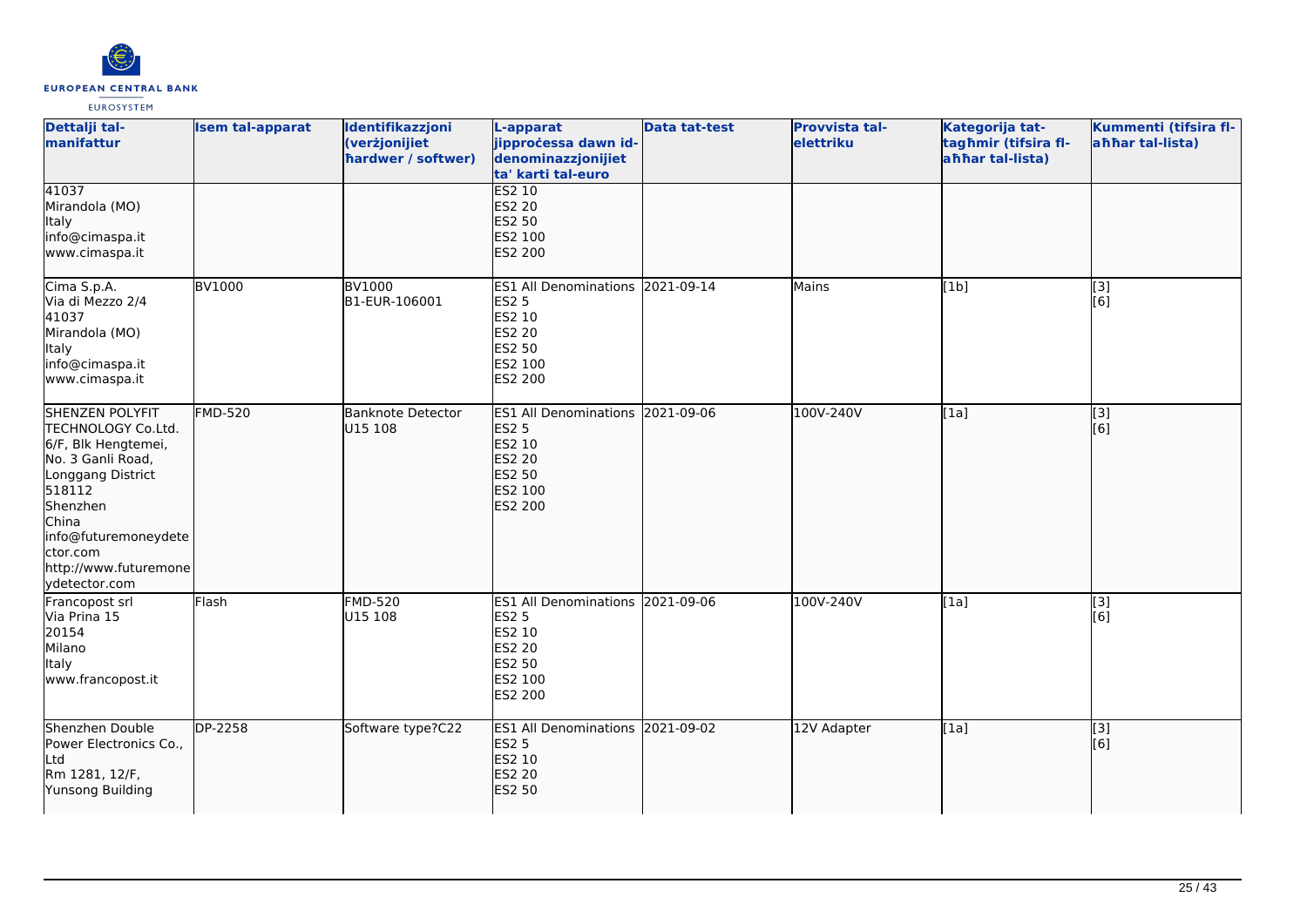

| Dettalji tal-<br>manifattur                                                                                                                                                             | <b>Isem tal-apparat</b> | Identifikazzjoni<br>(verżjonijiet<br>hardwer / softwer) | L-apparat<br>jipproċessa dawn id-<br>denominazzjonijiet<br>ta' karti tal-euro                                      | <b>Data tat-test</b> | Provvista tal-<br>elettriku | Kategorija tat-<br>tagħmir (tifsira fl-<br>ahhar tal-lista) | Kummenti (tifsira fl-<br>ahhar tal-lista) |
|-----------------------------------------------------------------------------------------------------------------------------------------------------------------------------------------|-------------------------|---------------------------------------------------------|--------------------------------------------------------------------------------------------------------------------|----------------------|-----------------------------|-------------------------------------------------------------|-------------------------------------------|
| Tairan 8rh Road<br>District Shenzen<br>Chegongmiao Futian<br>China<br>www.szdpower.com                                                                                                  |                         |                                                         | ES2 100<br>ES2 200                                                                                                 |                      |                             |                                                             |                                           |
| CCE - Cash Concepts<br>Europe GmbH<br>Kemtener Strasse 99<br>88131<br>Lindau<br>Germany<br>www.cce.gmbh                                                                                 | <b>CCE 6000</b>         | Software type: C21-1                                    | <b>ES1 All Denominations</b><br><b>ES2 5</b><br>ES2 10<br><b>ES2 20</b><br>ES2 50<br>ES2 100<br>ES2 200            | 2021-09-02           | Other: 100-240V             | [2]                                                         | [3]<br>[6]                                |
| Shenzhen Double<br>Power Electronics Co.,<br>Ltd<br>Rm 1281, 12/F,<br>Yunsong Building<br>Tairan 8rh Road<br>District Shenzen<br>Chegongmiao Futian<br>China<br>www.szdpower.com        | DP-2318                 | Software type: C02                                      | ES1 All Denominations 2021-09-02<br><b>ES2 5</b><br>ES2 10<br><b>ES2 20</b><br><b>ES2 50</b><br>ES2 100<br>ES2 200 |                      | other:12V Adapter           | [1a]                                                        | [3]<br>[6]                                |
| Shenzhen Double<br>Power Electronics Co.,<br>Ltd<br>Rm 1281, 12/F,<br>Yunsong Building<br>Tairan 8rh Road<br>District Shenzen<br>Chegongmiao Futian<br><b>China</b><br>www.szdpower.com | DP-7300Plus             | $C21-1$                                                 | ES1 All Denominations 2021-08-31<br>ES2 5<br>ES2 10<br>ES2 20<br>ES2 50<br>ES2 100<br>ES2 200                      |                      | Other: 100-240V             | $\overline{[2]}$                                            | $\overline{[3]}$<br>[6]                   |
| Shenzhen Double<br>Power Electronics Co.,<br>Ltd<br>Rm 1281, 12/F,<br>Yunsong Building<br>Tairan 8rh Road                                                                               | <b>DP-2268</b>          | C12                                                     | ES1 All Denominations 2021-08-31<br><b>ES2 5</b><br><b>ES2 10</b><br><b>ES2 20</b><br><b>ES2 50</b><br>ES2 100     |                      | 12V Adapter                 | [1a]                                                        | [6]<br>[4a]                               |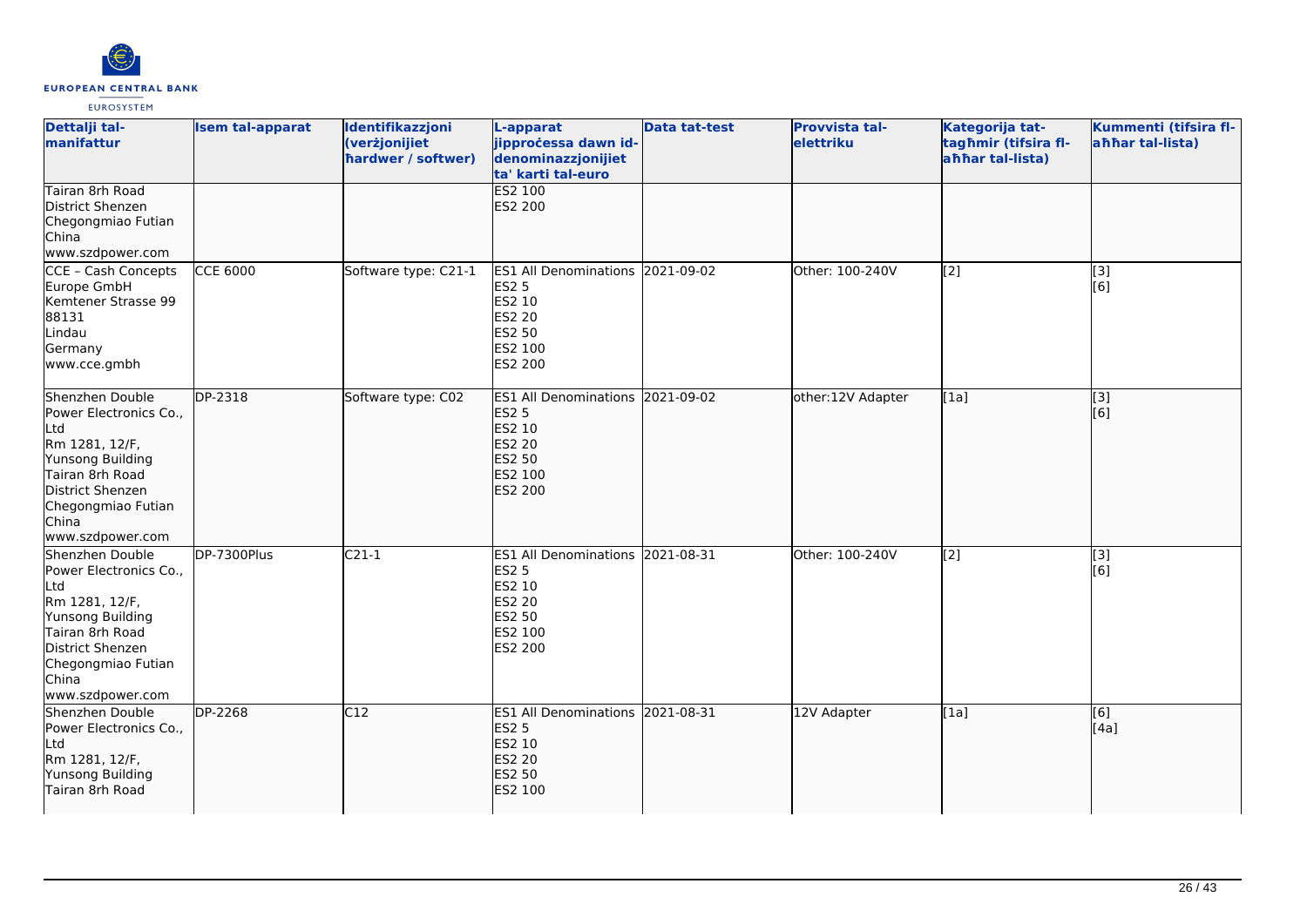

| Dettalji tal-<br>manifattur                                                                                              | <b>Isem tal-apparat</b> | Identifikazzjoni<br>(verżjonijiet<br>hardwer / softwer) | L-apparat<br>jipproċessa dawn id-<br>denominazzjonijiet<br>ta' karti tal-euro                                                | <b>Data tat-test</b> | <b>Provvista tal-</b><br>elettriku | Kategorija tat-<br>tagħmir (tifsira fl-<br>ahhar tal-lista) | Kummenti (tifsira fl-<br>ahhar tal-lista) |
|--------------------------------------------------------------------------------------------------------------------------|-------------------------|---------------------------------------------------------|------------------------------------------------------------------------------------------------------------------------------|----------------------|------------------------------------|-------------------------------------------------------------|-------------------------------------------|
| <b>District Shenzen</b><br>Chegongmiao Futian<br>China<br>www.szdpower.com                                               |                         |                                                         | <b>ES2 200</b>                                                                                                               |                      |                                    |                                                             |                                           |
| CCE - Cash Concepts<br>Europe GmbH<br>Kemtener Strasse 99<br>88131<br>Lindau<br>Germany<br>www.cce.gmbh                  | <b>CCE 10</b>           | C <sub>01</sub>                                         | ES1 All Denominations 2021-08-27<br><b>ES2 5</b><br><b>ES2 10</b><br><b>ES2 20</b><br><b>ES2 50</b><br>ES2 100<br>ES2 200    |                      | Other: 12V Adapter                 | [1a]                                                        | $[3]$<br>[6]                              |
| CCE - Cash Concepts<br>Europe GmbH<br>Kemtener Strasse 99<br>88131<br>Lindau<br>Germany<br>www.cce.gmbh                  | <b>CCE 20</b>           | C <sub>01</sub>                                         | <b>ES1 All Denominations</b><br><b>ES2 5</b><br><b>ES2 10</b><br><b>ES2 20</b><br><b>ES2 50</b><br>ES2 100<br><b>ES2 200</b> | 2021-08-27           | Other: 12V Adapter                 | [1a]                                                        | [3]<br>[6]                                |
| <b>JCM Europe GmbH</b><br>Mündelheimer Weg 60<br>40472<br>Düsseldorf<br>Germany<br>info@jcmglobal.eu<br>www.jcmglobal.eu | <b>UBA Pro Series</b>   | <b>UBA-500</b><br>V1.49-38                              | ES1 All Denominations 2021-08-20<br><b>ES2 5</b><br><b>ES2 10</b><br><b>ES2 20</b><br><b>ES2 50</b><br>ES2 100<br>ES2 200    |                      | 12/24V                             | [1b]                                                        | $\overline{[3]}$<br>[6]<br>[8]            |
| JCM Europe GmbH<br>Mündelheimer Weg 60<br>40472<br>Düsseldorf<br>Germany<br>info@jcmglobal.eu<br>www.jcmglobal.eu        | <b>UBA-10</b>           | <b>UBA-10</b><br>V3.04-52                               | ES1 All Denominations 2021-08-20<br><b>ES2 5</b><br><b>ES2 10</b><br><b>ES2 20</b><br><b>ES2 50</b><br>ES2 100<br>ES2 200    |                      | 12V                                | [1b]                                                        | [3]<br>[6]                                |
| <b>JCM Europe GmbH</b><br>Mündelheimer Weg 60<br>40472                                                                   | UBA-10-RC               | <b>UBA-10</b><br>V2.01-23                               | ES1 All Denominations 2021-08-20<br><b>ES2 5</b><br>ES2 10                                                                   |                      | 24V                                | [1b]                                                        | [3]<br>[6]<br>[8]                         |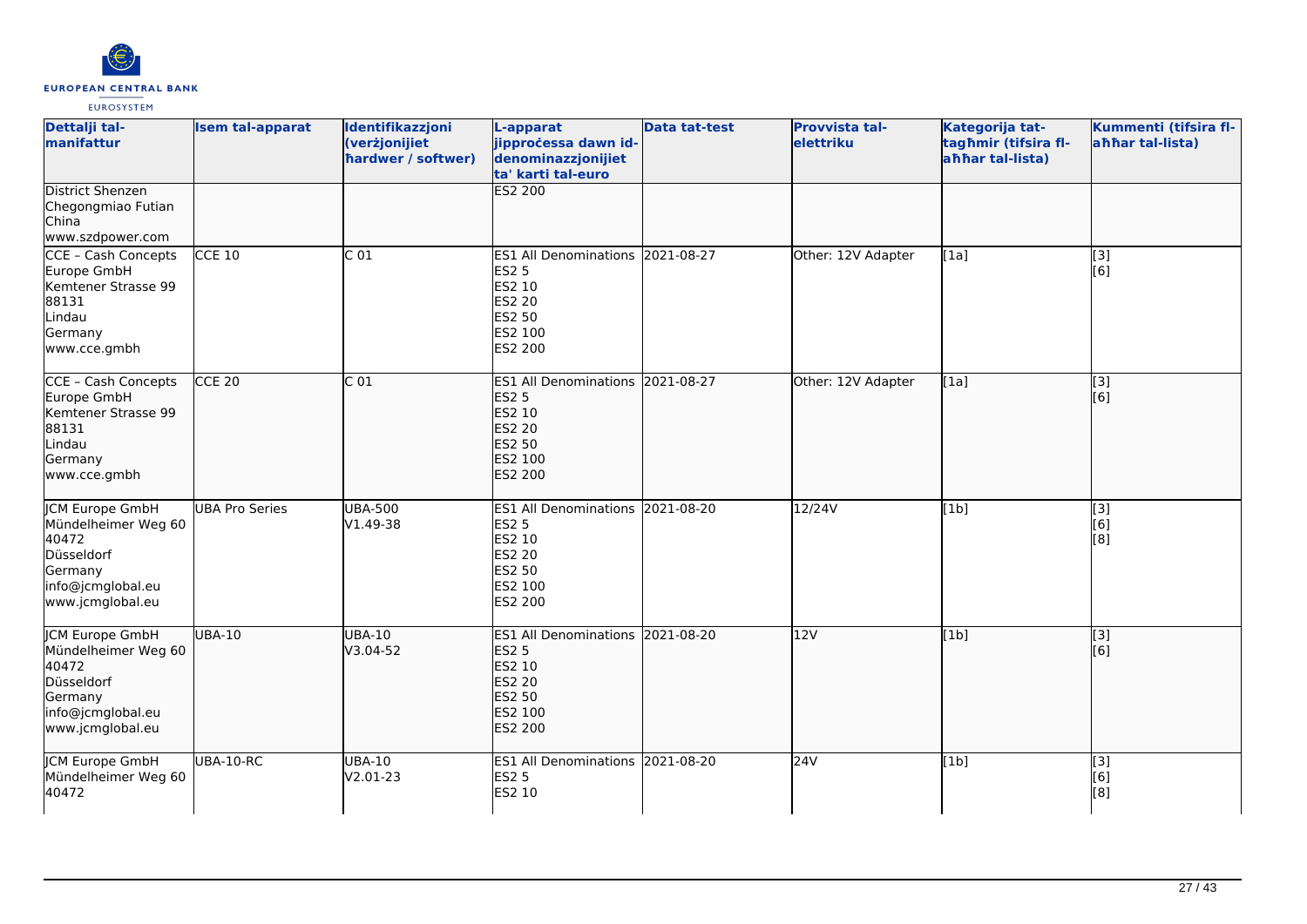

| Dettalji tal-<br>manifattur                                                                                              | <b>Isem tal-apparat</b>  | Identifikazzjoni<br>(verżjonijiet<br>hardwer / softwer) | L-apparat<br>jipprocessa dawn id-<br>denominazzjonijiet<br>ta' karti tal-euro                                             | <b>Data tat-test</b> | <b>Provvista tal-</b><br>elettriku | Kategorija tat-<br>tagħmir (tifsira fl-<br>ahhar tal-lista) | Kummenti (tifsira fl-<br>ahhar tal-lista)                    |
|--------------------------------------------------------------------------------------------------------------------------|--------------------------|---------------------------------------------------------|---------------------------------------------------------------------------------------------------------------------------|----------------------|------------------------------------|-------------------------------------------------------------|--------------------------------------------------------------|
| Düsseldorf<br>Germany<br>info@jcmglobal.eu<br>www.jcmglobal.eu                                                           |                          |                                                         | <b>ES2 20</b><br>ES2 50<br>ES2 100<br>ES2 200                                                                             |                      |                                    |                                                             |                                                              |
| JCM Europe GmbH<br>Mündelheimer Weg 60<br>40472<br>Düsseldorf<br>Germany<br>info@jcmglobal.eu<br>www.jcmglobal.eu        | iVizion-100              | iVIZION-100<br>V2.98-44                                 | <b>ES1 All Denominations</b><br><b>ES2 5</b><br>ES2 10<br><b>ES2 20</b><br>ES2 50<br><b>ES2 100</b><br>ES2 200            | 2021-08-19           | 12V/24V                            | [1b]                                                        | [3]<br>[6]<br>[8]                                            |
| <b>JCM Europe GmbH</b><br>Mündelheimer Weg 60<br>40472<br>Düsseldorf<br>Germany<br>info@jcmglobal.eu<br>www.jcmglobal.eu | <b>UBA-Pro RC Series</b> | <b>UBA-500-SH2-RT</b><br>V1.49-38                       | ES1 All Denominations 2021-08-19<br><b>ES2 5</b><br>ES2 10<br>ES2 20<br>ES2 50<br>ES2 100<br>ES2 200                      |                      | 24V                                | [1b]                                                        | $\overline{[3]}$<br>[6]<br>[8]                               |
| JCM Europe GmbH<br>Mündelheimer Weg 60<br>40472<br>Düsseldorf<br>Germany<br>info@jcmglobal.eu<br>www.jcmglobal.eu        | TBV-100 Series           | <b>TBV-100-FSH</b><br>V1.28-93                          | ES1 All Denominations 2021-08-19<br><b>ES2 5</b><br>ES2 10<br><b>ES2 20</b><br><b>ES2 50</b><br>ES2 100<br><b>ES2 200</b> |                      | 24V                                | $\overline{[2]}$                                            | [3]<br>[6]<br>$\left[ \begin{matrix} 8 \end{matrix} \right]$ |
| JCM Europe GmbH<br>Mündelheimer Weg 60<br>40472<br>Düsseldorf<br>Germany<br>info@jcmglobal.eu<br>www.jcmglobal.eu        | iPRO-100 Series          | V3.06-38                                                | <b>ES1 All Denominations</b><br><b>ES2 5</b><br>ES2 10<br><b>ES2 20</b><br><b>ES2 50</b><br>ES2 100<br>ES2 200            | 2021-08-18           | 12V                                | [1b]                                                        | [3]<br>[6]<br>[8]                                            |
| Cashtester/Amwit<br>Security B.V.                                                                                        | <b>CT 432 SD</b>         | $\overline{CO2}$                                        | ES1 All Denominations 2021-08-18<br><b>ES2 5</b>                                                                          |                      | 12V                                | [1a]                                                        | $\overline{[}$ [3]<br>[6]                                    |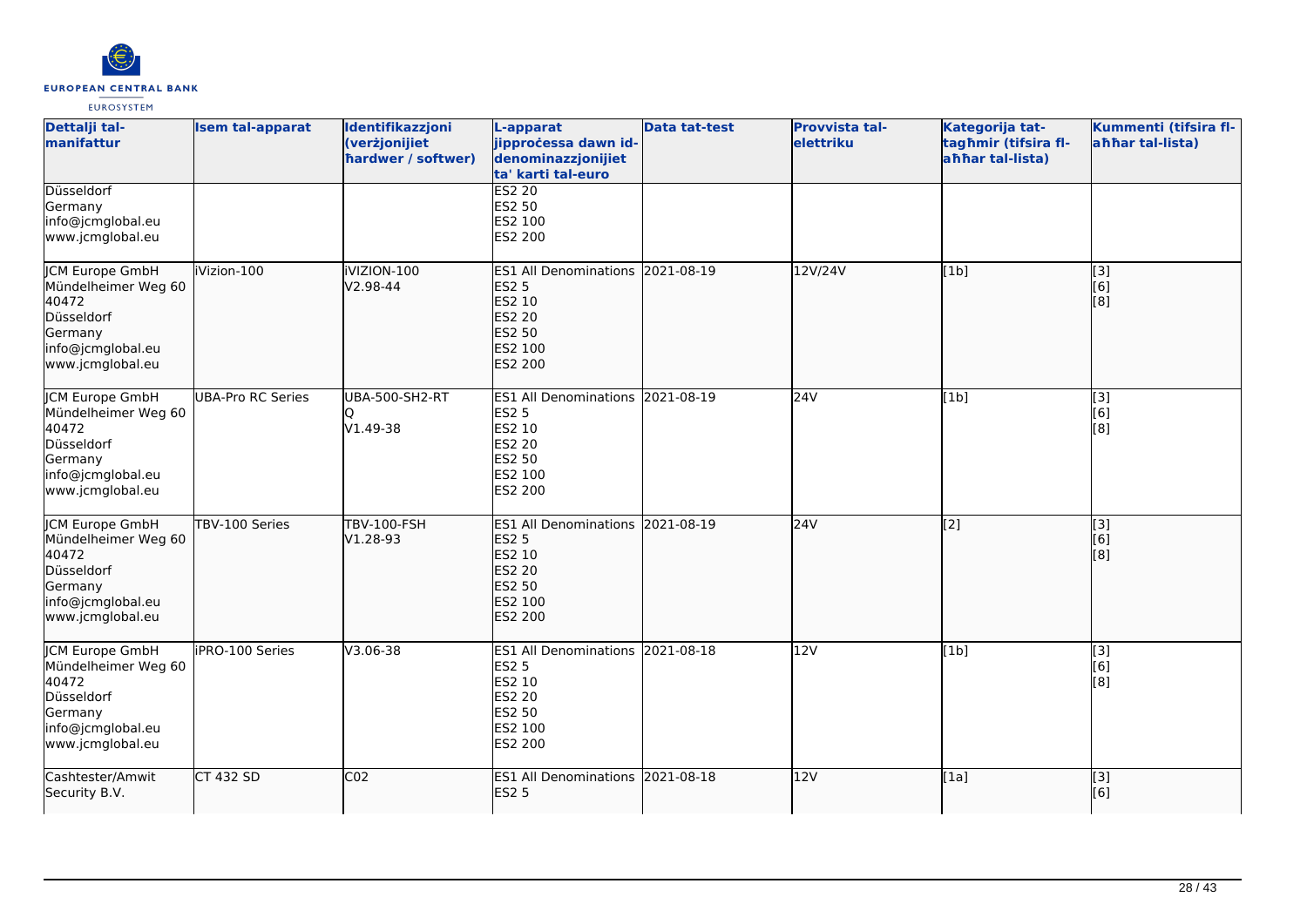

| Dettalji tal-<br>manifattur                                                                                                          | <b>Isem tal-apparat</b> | Identifikazzjoni<br>(verżjonijiet<br>hardwer / softwer) | L-apparat<br>jipprocessa dawn id-<br>denominazzjonijiet<br>ta' karti tal-euro                                                             | <b>Data tat-test</b> | Provvista tal-<br>elettriku | Kategorija tat-<br>tagħmir (tifsira fl-<br>ahhar tal-lista) | Kummenti (tifsira fl-<br>ahhar tal-lista)                           |
|--------------------------------------------------------------------------------------------------------------------------------------|-------------------------|---------------------------------------------------------|-------------------------------------------------------------------------------------------------------------------------------------------|----------------------|-----------------------------|-------------------------------------------------------------|---------------------------------------------------------------------|
| De Corridor 9<br>3621 ZA<br>Breukelen<br>Netherlands<br>mw@cashtester.com<br>www.cashtester.com                                      |                         |                                                         | <b>ES2 10</b><br><b>ES2 20</b><br><b>ES2 50</b><br>ES2 100<br>ES2 200                                                                     |                      |                             |                                                             |                                                                     |
| Cashtester/Amwit<br>Security B.V.<br>De Corridor 9<br>3621 ZA<br>Breukelen<br>Netherlands<br>mw@cashtester.com<br>www.cashtester.com | <b>CT 433 SD</b>        | CO <sub>2</sub>                                         | ES1 All Denominations 2021-08-18<br><b>ES2 5</b><br>ES2 10<br><b>ES2 20</b><br>ES2 50<br>ES2 100<br>ES2 200                               |                      | 12V                         | [1a]                                                        | $\overline{[3]}$<br>[6]                                             |
| <b>JCM Europe GmbH</b><br>Mündelheimer Weg 60<br>40472<br>Düsseldorf<br>Germany<br>info@jcmglobal.eu<br>www.jcmglobal.eu             | <b>DBV-500</b>          | <b>DBV-50x</b><br>V1.54-38                              | ES15<br>ES1 10<br><b>ES1 20</b><br><b>ES1 50</b><br><b>ES2 5</b><br>ES2 10<br><b>ES2 20</b><br><b>ES2 50</b><br>ES2 100<br><b>ES2 200</b> | 2021-08-18           | 12V/24V                     | [1b]                                                        | [2]<br>[3]<br>[6]<br>$\left[ \begin{matrix} 8 \end{matrix} \right]$ |
| <b>CM Europe GmbH</b><br>Mündelheimer Weg 60<br>40472<br>Düsseldorf<br>Germany<br>info@jcmglobal.eu<br>www.jcmglobal.eu              | iPRO-SH2-RC             | iPRO-100<br>V3.08-38                                    | <b>ES1 All Denominations</b><br><b>ES2 5</b><br>ES2 10<br>ES2 20<br>ES2 50<br>ES2 100<br>ES2 200                                          | 2021-08-18           | 24V                         | [1b]                                                        | [3]<br>[6]<br>[8]                                                   |
| Giesecke+Devrient<br>Currency Technology<br>GmbH<br>Prinzregentenstraße<br>159<br>81677                                              | ProNote 300             | <b>EUR V1.010</b>                                       | ES1 All Denominations 2021-08-12<br><b>ES2 5</b><br>ES2 10<br><b>ES2 20</b><br><b>ES2 50</b><br>ES2 100                                   |                      | 110V, 220V                  | [2]                                                         | $\overline{[}3]$<br>[6]                                             |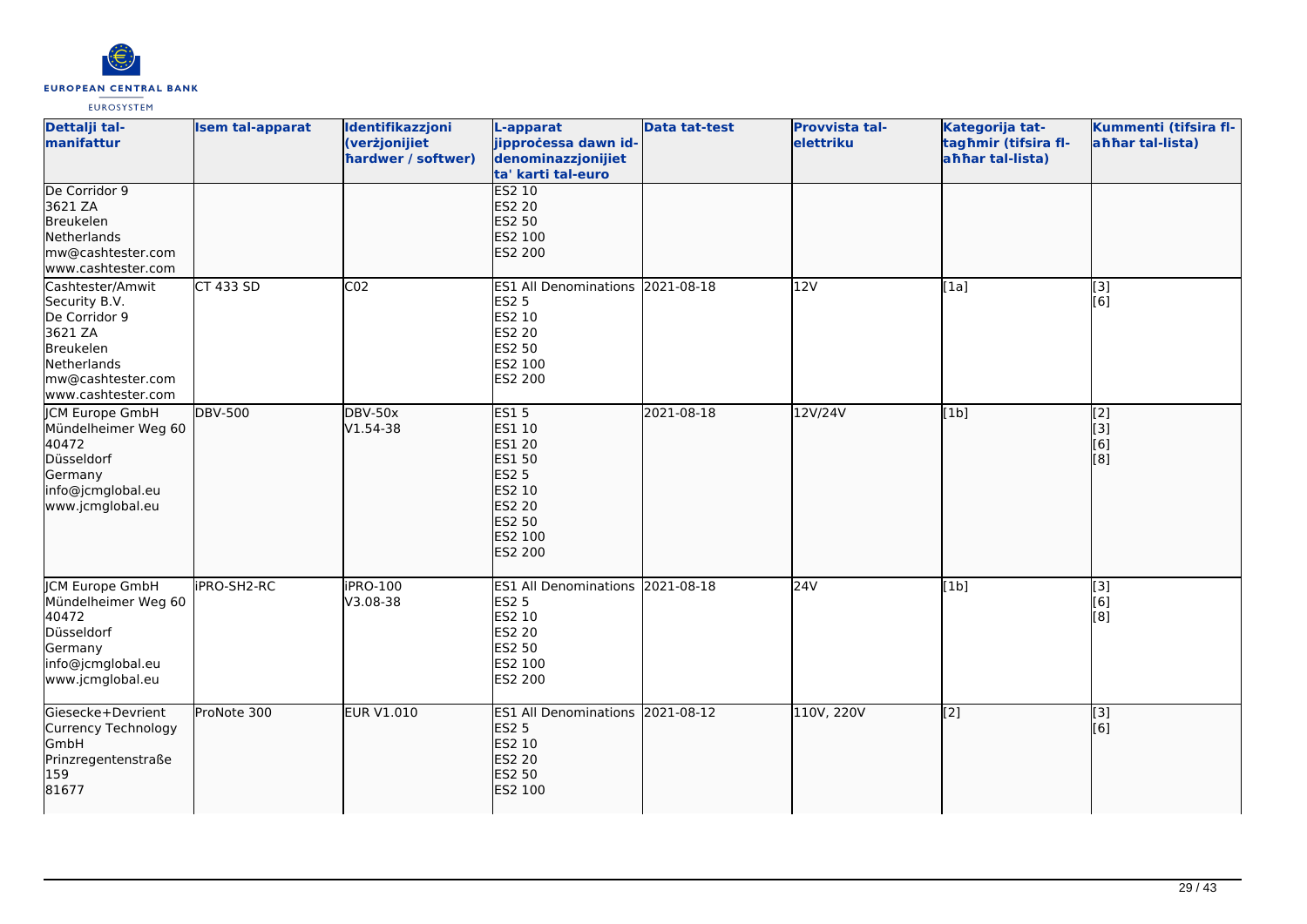

| Dettalji tal-<br>manifattur                                                                                              | <b>Isem tal-apparat</b> | Identifikazzjoni<br>(verżjonijiet<br>hardwer / softwer) | L-apparat<br>jipproċessa dawn id-<br>denominazzjonijiet<br>ta' karti tal-euro                                                                               | <b>Data tat-test</b> | Provvista tal-<br>elettriku | Kategorija tat-<br>tagħmir (tifsira fl-<br>ahhar tal-lista) | Kummenti (tifsira fl-<br>ahhar tal-lista) |
|--------------------------------------------------------------------------------------------------------------------------|-------------------------|---------------------------------------------------------|-------------------------------------------------------------------------------------------------------------------------------------------------------------|----------------------|-----------------------------|-------------------------------------------------------------|-------------------------------------------|
| Munich<br>Germany<br>www.gi-de.com                                                                                       |                         |                                                         | ES2 200                                                                                                                                                     |                      |                             |                                                             |                                           |
| GO Europe GmbH<br>Zum Kraftwerk 1<br>45527<br>Hattingen<br>Germany<br>Bemd.koenig@go-<br>europe.com<br>www.go-europe.com | Olympia NC 355          | <b>BJ-219</b><br>V11                                    | ES1 All Denominations 2021-08-06<br><b>ES2 5</b><br>ES2 10<br><b>ES2 20</b><br>ES2 50<br>ES2 100<br>ES2 200                                                 |                      | DC12V                       | [1a]                                                        | $\overline{[3]}$<br>[6]                   |
| Arca Technologies srl<br>Via Statale 17<br>10012<br>Bollengo (TO)<br>Italy<br>www.arca.com                               | CS1one                  | CS1 Ver 1.1<br>EUR_06_00                                | <b>ES15</b><br><b>ES1 10</b><br><b>ES1 20</b><br><b>ES1 50</b><br>ES1 200<br><b>ES2 5</b><br>ES2 10<br><b>ES2 20</b><br><b>ES2 50</b><br>ES2 100<br>ES2 200 | 2021-07-26           | 110V - 220V                 | [1a]                                                        | $\overline{[2]}$<br>[3]<br>[6]            |
| Arca Technologies srl<br>Via Statale 17<br>10012<br>Bollengo (TO)<br>Italy<br>www.arca.com                               | CS1oneT                 | $CS1$ Ver $1.1$<br>EUR_06_00                            | <b>ES15</b><br>ES1 10<br><b>ES1 20</b><br><b>ES1 50</b><br>ES1 200<br><b>ES2 5</b><br><b>ES2 10</b><br>ES2 20<br>ES2 50<br>ES2 100<br><b>ES2 200</b>        | 2021-07-26           | 110V - 220V                 | [1a]                                                        | $\overline{[3]}$<br>[6]                   |
| Ratiotec GmbH & Co<br><b>KG</b><br>Max Keith Strasse 66<br>D-45136                                                       | Smart Protect           | $C-03$                                                  | ES1 All Denominations 2021-07-26<br><b>ES2 5</b><br>ES2 10<br><b>ES2 20</b>                                                                                 |                      | 12V                         | [1a]                                                        | [3]<br>[6]<br>[8]                         |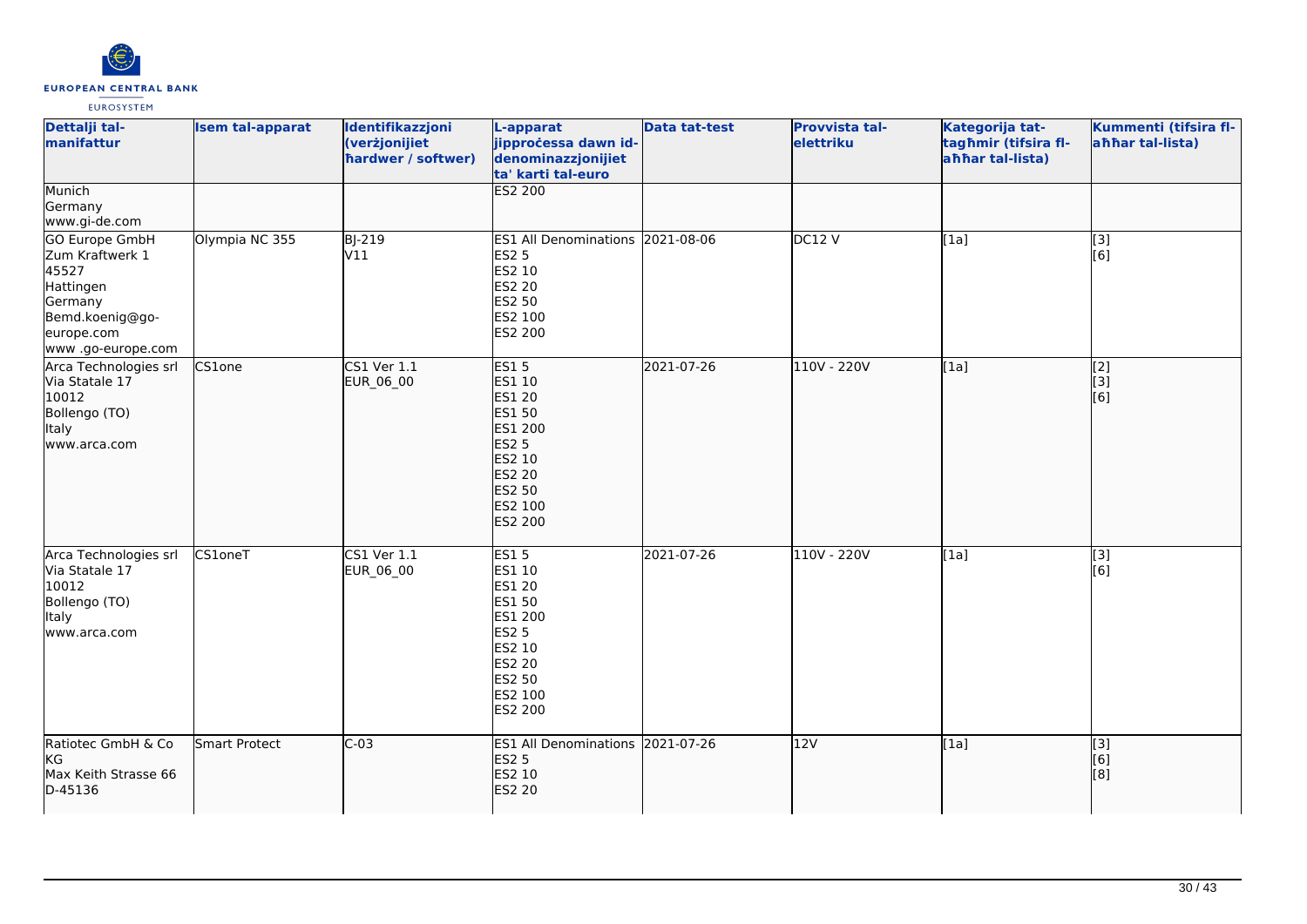

| Dettalji tal-<br>manifattur                                                                                                                             | <b>Isem tal-apparat</b>   | Identifikazzjoni<br>(verżjonijiet<br>hardwer / softwer) | L-apparat<br>jipprocessa dawn id-<br>denominazzjonijiet<br>ta' karti tal-euro                                             | <b>Data tat-test</b> | <b>Provvista tal-</b><br>elettriku                   | Kategorija tat-<br>tagħmir (tifsira fl-<br>ahhar tal-lista) | Kummenti (tifsira fl-<br>ahhar tal-lista) |
|---------------------------------------------------------------------------------------------------------------------------------------------------------|---------------------------|---------------------------------------------------------|---------------------------------------------------------------------------------------------------------------------------|----------------------|------------------------------------------------------|-------------------------------------------------------------|-------------------------------------------|
| Essen<br>Germany<br>www.ratio-tec.de                                                                                                                    |                           |                                                         | <b>ES2 50</b><br>ES2 100<br>ES2 200                                                                                       |                      |                                                      |                                                             |                                           |
| Ratiotec GmbH & Co<br><b>KG</b><br>Max Keith Strasse 66<br>D-45136<br>Essen<br>Germany<br>www.ratio-tec.de                                              | <b>Smart Protect Plus</b> | 020                                                     | ES1 All Denominations 2021-07-26<br><b>ES2 5</b><br>ES2 10<br>ES2 20<br><b>ES2 50</b><br>ES2 100<br>ES2 200               |                      | 12V                                                  | [1a]                                                        | [3]<br>[6]                                |
| Kisan Electronics Co<br>Ltd<br>273-1 Sungsoo-Dong<br>2GA 3 Dong<br>Sungdong-Gu 133, 831<br>Seoul<br>South Korea<br>yshin21@kisane.com<br>www.kisane.com | <b>NEWTON</b> mini        | Main: v1.3, Reco: v1.3                                  | <b>ES1 All Denominations</b><br><b>ES2 5</b><br><b>ES2 10</b><br><b>ES2 20</b><br>ES2 50<br>ES2 100<br><b>ES2 200</b>     | 2021-07-22           | 110-220V                                             | $\left[2\right]$                                            | [3]<br>[6]                                |
| CI Tech Components<br>AG<br>Oberburgstrasse 10<br>3400<br>Burgdorf<br>Switzerland<br>info@citech.com<br>www.citech.com                                  | CI Note Line Recycle      | CI Note Line Recycle<br>13-EU-16                        | ES1 All Denominations 2021-07-21<br><b>ES2 5</b><br>ES2 10<br><b>ES2 20</b><br>ES2 50<br>ES2 100<br>ES2 200               |                      | other: 24V; 220 V with [1b]<br>external power supply |                                                             | $[3]$<br>[6]                              |
| Francopost srl<br>Via Prina 15<br>20154<br>Milano<br>Italy<br>www.francopost.it                                                                         | 920                       | CIS20D5:ALC<br>02021000                                 | ES1 All Denominations 2021-07-19<br><b>ES2 5</b><br>ES2 10<br><b>ES2 20</b><br><b>ES2 50</b><br>ES2 100<br><b>ES2 200</b> |                      | 100V-240V                                            | $\left[ \begin{matrix} 2 \end{matrix} \right]$              | [3]<br>[6]                                |
| <b>SHENZEN POLYFIT</b><br>TECHNOLOGY Co.Ltd.                                                                                                            | FMD-920CIS                | CIS20D5:ALC<br>02021000                                 | ES1 All Denominations 2021-07-19<br><b>ES2 5</b>                                                                          |                      | 100-240V                                             | [2]                                                         | $\overline{[3]}$<br>[6]                   |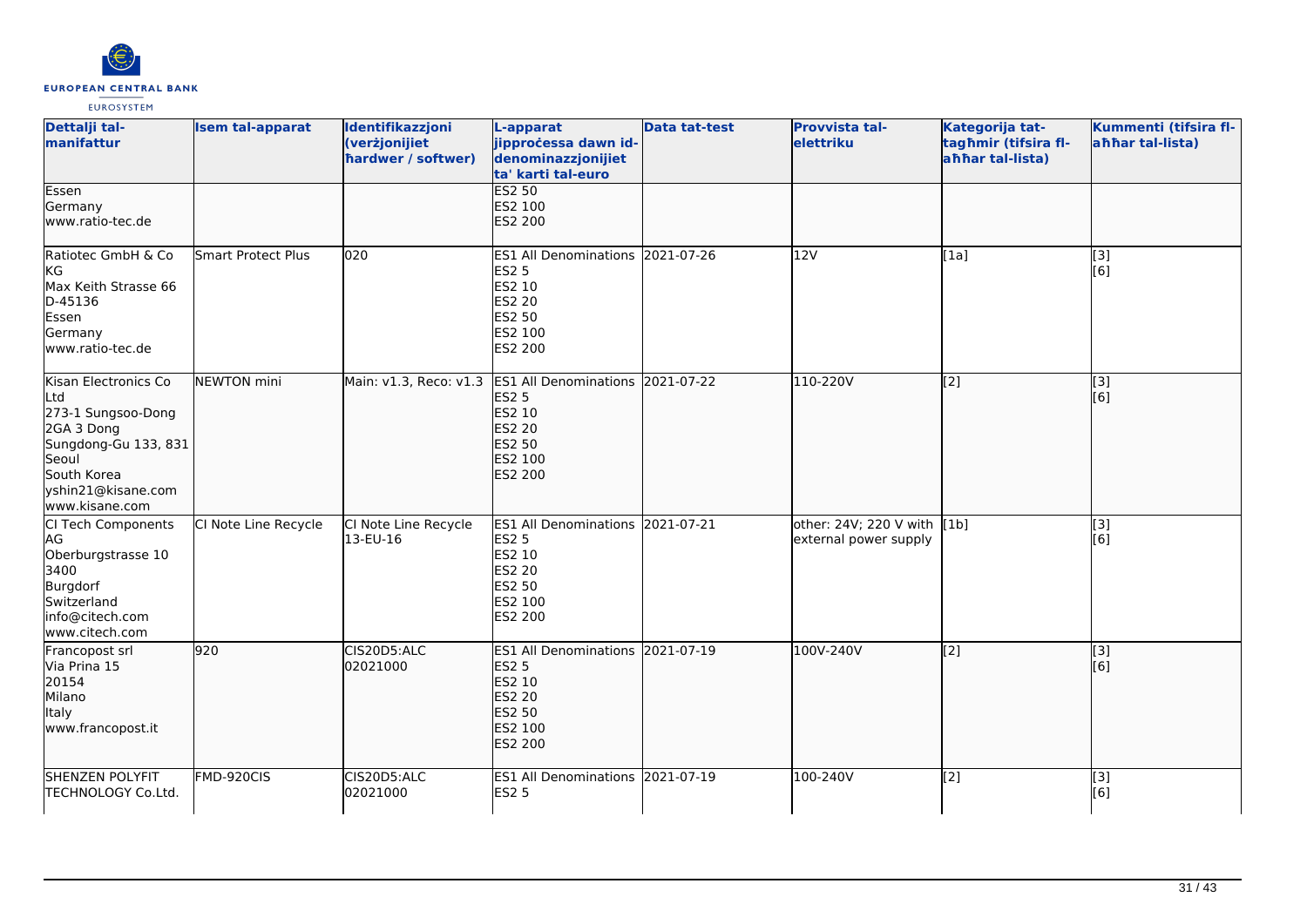

| Dettalji tal-<br>manifattur                                                                                                                                                | <b>Isem tal-apparat</b> | Identifikazzjoni<br>(verżjonijiet<br>hardwer / softwer) | L-apparat<br>jipprocessa dawn id-<br>denominazzjonijiet<br>ta' karti tal-euro                                                                                          | <b>Data tat-test</b> | <b>Provvista tal-</b><br>elettriku | Kategorija tat-<br>tagħmir (tifsira fl-<br>ahhar tal-lista) | Kummenti (tifsira fl-<br>ahhar tal-lista) |
|----------------------------------------------------------------------------------------------------------------------------------------------------------------------------|-------------------------|---------------------------------------------------------|------------------------------------------------------------------------------------------------------------------------------------------------------------------------|----------------------|------------------------------------|-------------------------------------------------------------|-------------------------------------------|
| 6/F, Blk Hengtemei,<br>No. 3 Ganli Road,<br>Longgang District<br>518112<br>Shenzhen<br>China<br>info@futuremoneydete<br>ctor.com<br>http://www.futuremone<br>ydetector.com |                         |                                                         | <b>ES2 10</b><br><b>ES2 20</b><br><b>ES2 50</b><br>ES2 100<br>ES2 200                                                                                                  |                      |                                    |                                                             |                                           |
| <b>GO Europe GmbH</b><br>Zum Kraftwerk 1<br>45527<br>Hattingen<br>Germany<br>Bemd.koenig@go-<br>europe.com<br>www.go-europe.com                                            | Olympia NC 345          | BJ-219<br>V11                                           | ES1 All Denominations 2021-07-14<br><b>ES2 5</b><br><b>ES2 10</b><br><b>ES2 20</b><br><b>ES2 50</b><br>ES2 100<br><b>ES2 200</b>                                       |                      | DC12V                              | [1a]                                                        | [3]<br>[6]                                |
| GO Europe GmbH<br>Zum Kraftwerk 1<br>45527<br>Hattingen<br>Germany<br>Bemd.koenig@go-<br>europe.com<br>www .go-europe.com                                                  | Olympia NC 365          | BJ-219<br>V11                                           | <b>ES1 All Denominations</b><br><b>ES2 5</b><br><b>ES2 10</b><br><b>ES2 20</b><br><b>ES2 50</b><br>ES2 100<br><b>ES2 200</b>                                           | 2021-07-14           | <b>DC12 V</b>                      | [1a]                                                        | [3]<br>[6]                                |
| Ratiotec GmbH & Co<br>KG<br>Max Keith Strasse 66<br>D-45136<br>Essen<br>Germany<br>www.ratio-tec.de                                                                        | Smart Protect           | $C-02$                                                  | <b>ES15</b><br>ES1 10<br><b>ES1 20</b><br><b>ES1 50</b><br>ES1 100<br>ES1 200<br><b>ES2 5</b><br><b>ES2 10</b><br><b>ES2 20</b><br>ES2 50<br>ES2 100<br><b>ES2 200</b> | 2021-07-12           | 12V                                | [1a]                                                        | [2]<br>[[3]<br>[6]<br>[8]                 |
|                                                                                                                                                                            |                         |                                                         |                                                                                                                                                                        |                      |                                    |                                                             |                                           |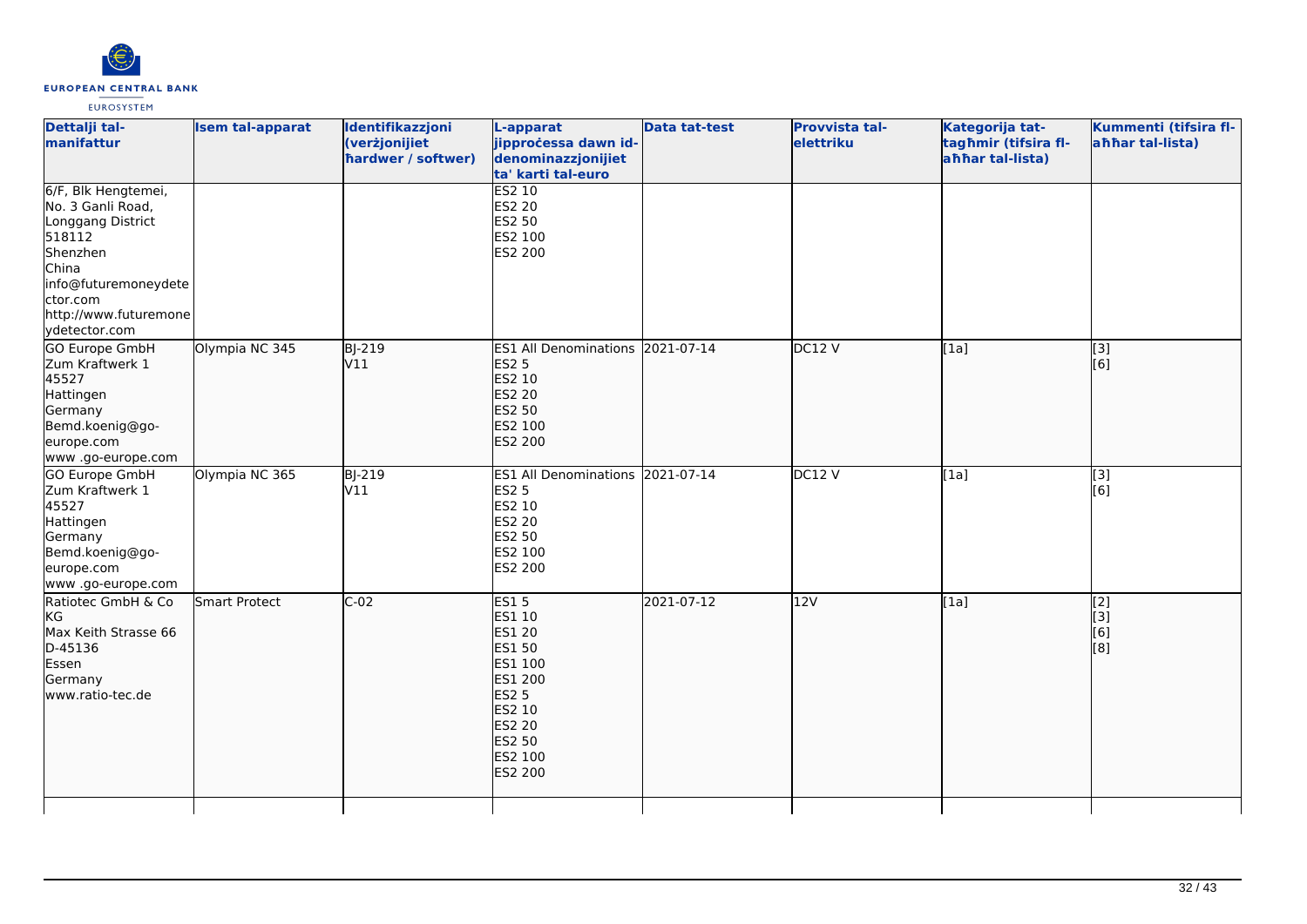

| Dettalji tal-<br>manifattur                                                                          | <b>Isem tal-apparat</b> | Identifikazzjoni<br>(verżjonijiet<br>hardwer / softwer) | L-apparat<br>jipprocessa dawn id-<br>denominazzjonijiet<br>ta' karti tal-euro                                                                     | <b>Data tat-test</b> | <b>Provvista tal-</b><br>elettriku | Kategorija tat-<br>tagħmir (tifsira fl-<br>ahhar tal-lista) | Kummenti (tifsira fl-<br>ahhar tal-lista) |
|------------------------------------------------------------------------------------------------------|-------------------------|---------------------------------------------------------|---------------------------------------------------------------------------------------------------------------------------------------------------|----------------------|------------------------------------|-------------------------------------------------------------|-------------------------------------------|
| Ratiotec GmbH & Co<br>kG<br>Max Keith Strasse 66<br>D-45136<br>Essen<br>Germany<br>www.ratio-tec.de  | Rapidcount T 575        | 2.001                                                   | ES1 All Denominations 2021-07-12<br><b>ES2 5</b><br>ES2 10<br><b>ES2 20</b><br>ES2 50<br>ES2 100<br><b>ES2 200</b>                                |                      | 220V                               | $\overline{[2]}$                                            | $\overline{[3]}$<br>[6]                   |
| Ratiotec GmbH & Co<br>KG<br>Max Keith Strasse 66<br>D-45136<br>Essen<br>Germany<br>lwww.ratio-tec.de | Rapidcount X 400        | 1.4.0.4                                                 | ES1 All Denominations 2021-07-12<br><b>ES2 5</b><br>ES2 10<br><b>ES2 20</b><br><b>ES2 50</b><br>ES2 100<br>ES2 200                                |                      | 220V                               | [2]                                                         | [3]<br>[6]                                |
| Ratiotec GmbH & Co<br>KG<br>Max Keith Strasse 66<br>D-45136<br>Essen<br>Germany<br>www.ratio-tec.de  | Smart Protect Plus      | 016                                                     | <b>ES15</b><br>ES1 10<br>ES1 20<br><b>ES1 50</b><br>ES1 100<br>ES1 200<br><b>ES2 5</b><br>ES2 10<br>ES2 20<br><b>ES2 50</b><br>ES2 100<br>ES2 200 | 2021-07-12           | 12V                                | [1a]                                                        | $\overline{[2]}$<br>[3]<br>[6]            |
| Gunnebo Cash<br>Automation AB<br>Stora Åvägen 1<br>SE-436 34<br>Askim<br>Sweden<br>www.gunnebo.com   | NVA                     | <b>EUR 3.7</b>                                          | ES1 All Denominations 2021-07-08<br><b>ES2 5</b><br>ES2 10<br><b>ES2 20</b><br><b>ES2 50</b><br>ES2 100<br><b>ES2 200</b>                         |                      | 24VDC                              | [1b]                                                        | $\overline{[}3]$<br>[6]                   |
| Azkoyen S.A.<br>Adva San Silvestre S/N                                                               | <b>POS 1500 EU</b>      | $V$ 5.7                                                 | ES1 All Denominations 2021-06-25<br><b>ES2 5</b>                                                                                                  |                      | Mains, 220V                        | [1a]                                                        | $\overline{[3]}$                          |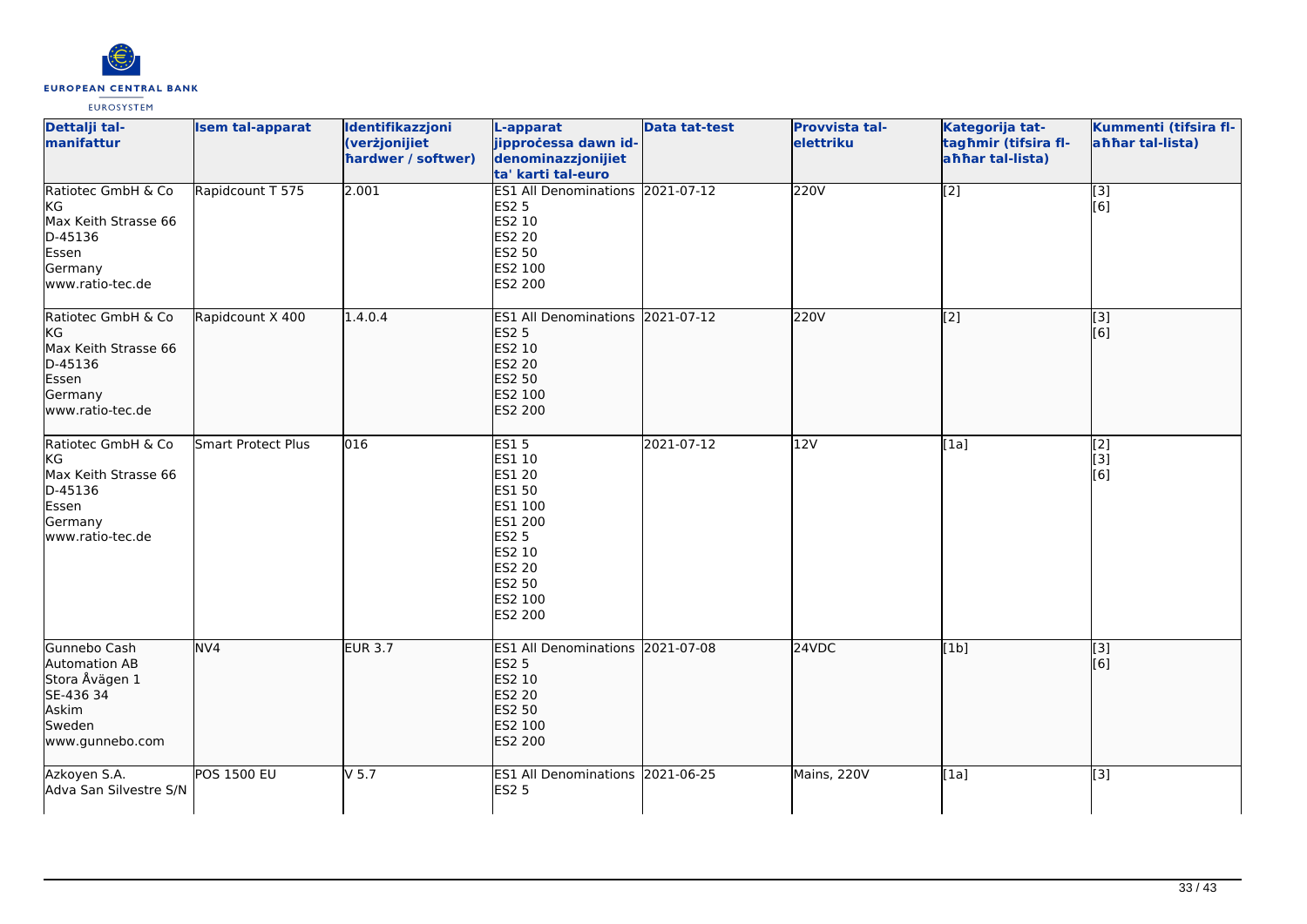

| Dettalji tal-<br>manifattur                                                                                                        | <b>Isem tal-apparat</b> | Identifikazzjoni<br>(verżjonijiet<br>hardwer / softwer) | L-apparat<br>jipprocessa dawn id-<br>denominazzjonijiet<br>ta' karti tal-euro                                      | <b>Data tat-test</b> | Provvista tal-<br>elettriku | Kategorija tat-<br>tagħmir (tifsira fl-<br>ahhar tal-lista) | Kummenti (tifsira fl-<br>ahhar tal-lista) |
|------------------------------------------------------------------------------------------------------------------------------------|-------------------------|---------------------------------------------------------|--------------------------------------------------------------------------------------------------------------------|----------------------|-----------------------------|-------------------------------------------------------------|-------------------------------------------|
| 31550<br>Peralta Navarra<br>Spain<br>www.azkoyen.com                                                                               |                         |                                                         | <b>ES2 10</b><br><b>ES2 20</b><br>ES2 50<br>ES2 100<br>ES2 200                                                     |                      |                             |                                                             |                                           |
| Azkoyen S.A.<br>Adva San Silvestre S/N<br>31550<br>Peralta Navarra<br>Spain<br>www.azkoyen.com                                     | <b>POS 1000 EU</b>      | V <sub>15.5</sub>                                       | ES1 All Denominations 2021-06-24<br><b>ES2 5</b><br>ES2 10<br><b>ES2 20</b><br><b>ES2 50</b><br>ES2 100<br>ES2 200 |                      | Mains, 220V                 | [1a]                                                        | [3]                                       |
| Iternet-European<br>Distribution<br>Via S. Merli 64/66<br>29122<br>Piacenza<br><b>Italy</b><br>www.iternet-<br>securitysystems.com | HolenBecky HT 2800      | C41                                                     | ES1 All Denominations 2021-06-10<br><b>ES2 5</b><br>ES2 10<br>ES2 20<br>ES2 50<br>ES2 100<br>ES2 200               |                      | Mains - 220V                | [2]                                                         | [3]<br>[6]                                |
| Iternet-European<br>Distribution<br>Via S. Merli 64/66<br>29122<br>Piacenza<br>Italy<br>www.iternet-<br>securitysystems.com        | Holenburg HT-2320       | C41                                                     | <b>ES1 All Denominations</b><br><b>ES2 5</b><br>ES2 10<br><b>ES2 20</b><br>ES2 50<br>ES2 100<br>ES2 200            | 2021-06-10           | Other: 100-240V             | $\left[ \begin{matrix} 2 \end{matrix} \right]$              | [3]<br>[6]                                |
| Iternet-European<br>Distribution<br>Via S. Merli 64/66<br>29122<br>Piacenza<br>Italy<br>www.iternet-<br>securitysystems.com        | Holenburg HT-6600       | C41                                                     | ES1 All Denominations 2021-06-10<br><b>ES2 5</b><br>ES2 10<br><b>ES2 20</b><br>ES2 50<br>ES2 100<br>ES2 200        |                      | 220V                        | $\overline{[2]}$                                            | $\overline{[3]}$<br>[6]                   |
| JCM Europe GmbH                                                                                                                    | <b>EBA-40</b>           | EBA-4x                                                  | <b>ES1 All Denominations</b>                                                                                       | 2021-05-28           | Other: 12V/24V              | [1b]                                                        | [3]                                       |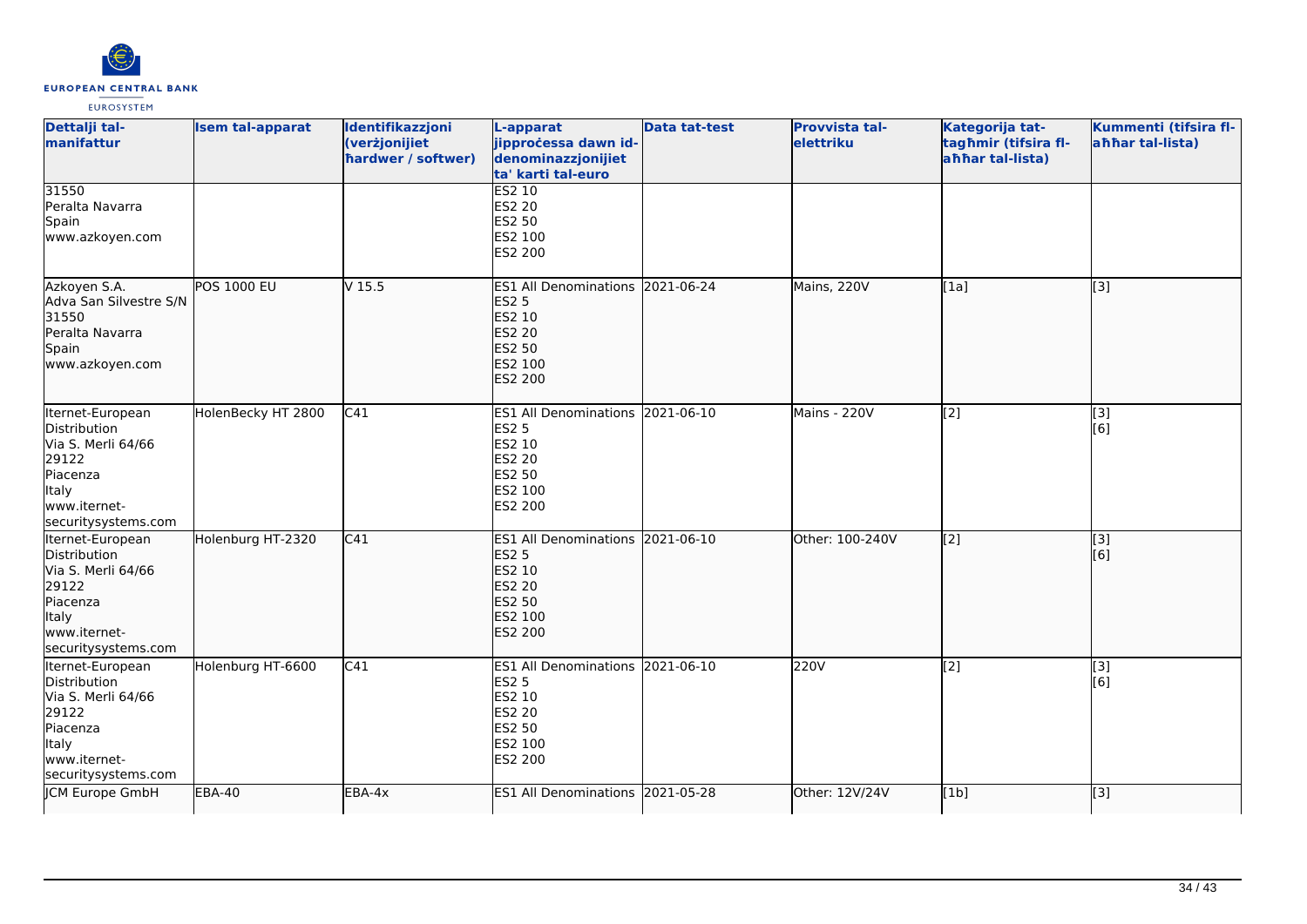

| Dettalji tal-<br>manifattur                                                                                       | <b>Isem tal-apparat</b> | Identifikazzjoni<br>(verżjonijiet<br>hardwer / softwer) | L-apparat<br>jipprocessa dawn id-<br>denominazzjonijiet<br>ta' karti tal-euro                                         | <b>Data tat-test</b> | Provvista tal-<br>elettriku | Kategorija tat-<br>tagħmir (tifsira fl-<br>ahhar tal-lista) | Kummenti (tifsira fl-<br>ahhar tal-lista)             |
|-------------------------------------------------------------------------------------------------------------------|-------------------------|---------------------------------------------------------|-----------------------------------------------------------------------------------------------------------------------|----------------------|-----------------------------|-------------------------------------------------------------|-------------------------------------------------------|
| Mündelheimer Weg 60<br>40472<br>Düsseldorf<br>Germany<br>info@jcmglobal.eu<br>www.jcmglobal.eu                    |                         | $V1.55 - 38$                                            | ES2 <sub>5</sub><br>ES2 10<br><b>ES2 20</b><br><b>ES2 50</b><br>ES2 100<br>ES2 200                                    |                      |                             |                                                             | [6]<br>$\left[ \begin{matrix} 8 \end{matrix} \right]$ |
| Buic VIP srl<br>Via Marconi 11<br>20080<br>Vermezzo (MI)<br>Italy<br>info@buicvip.it<br>www.buicvip.it            | CD330                   | 329                                                     | ES1 All Denominations 2021-05-20<br><b>ES2 5</b><br>ES2 10<br><b>ES2 20</b><br>ES2 50<br>ES2 100<br>ES2 200           |                      | Mains - 110V - 220V         | [1a]                                                        | $[3]$<br>[6]                                          |
| Buic VIP srl<br>Via Marconi 11<br>20080<br>Vermezzo (MI)<br><b>Italy</b><br>info@buicvip.it<br>www.buicvip.it     | CD350                   | 329                                                     | <b>ES1 All Denominations</b><br><b>ES2 5</b><br>ES2 10<br><b>ES2 20</b><br><b>ES2 50</b><br>ES2 100<br>ES2 200        | 2021-05-20           | Mains - 110V - 220V         | [1a]                                                        | [3]<br>[6]                                            |
| <b>HBW Cash Solutions</b><br>GmbH<br>Jurastrasse 1<br>73119<br>Zell<br>Germany<br>Info@hbw-cs.de<br>www.hbw-cs.de | <b>BT 500</b>           | 329                                                     | ES1 All Denominations 2021-05-20<br><b>ES2 5</b><br>ES2 10<br>ES2 20<br>ES2 50<br>ES2 100<br><b>ES2 200</b>           |                      | 220V                        | [1a]                                                        | $\overline{[3]}$<br>[6]                               |
| <b>HBW Cash Solutions</b><br>GmbH<br>lurastrasse 1<br>73119<br>Zell<br>Germany<br>Info@hbw-cs.de<br>www.hbw-cs.de | <b>BT 600</b>           | 329                                                     | <b>ES1 All Denominations</b><br><b>ES2 5</b><br><b>ES2 10</b><br><b>ES2 20</b><br><b>ES2 50</b><br>ES2 100<br>ES2 200 | 2021-05-20           | 220V                        | [1a]                                                        | $\overline{[}$ [3]<br>[6]                             |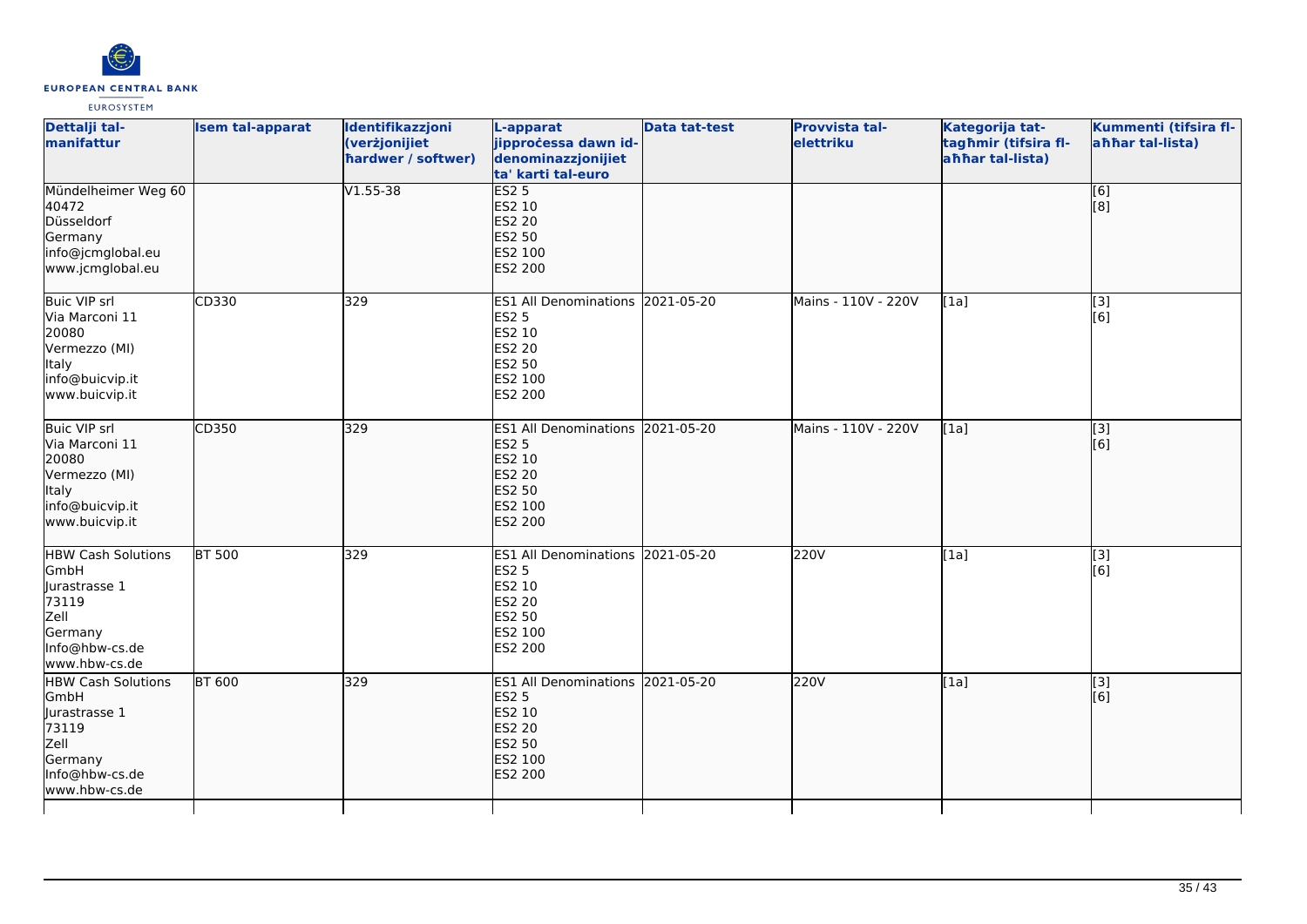

| Dettalji tal-<br>manifattur                                                                                                                                                                                                  | <b>Isem tal-apparat</b> | Identifikazzjoni<br>(verżjonijiet<br>hardwer / softwer) | L-apparat<br>jipprocessa dawn id-<br>denominazzjonijiet<br>ta' karti tal-euro                                             | <b>Data tat-test</b> | <b>Provvista tal-</b><br>elettriku | Kategorija tat-<br>tagħmir (tifsira fl-<br>ahhar tal-lista) | Kummenti (tifsira fl-<br>ahhar tal-lista) |
|------------------------------------------------------------------------------------------------------------------------------------------------------------------------------------------------------------------------------|-------------------------|---------------------------------------------------------|---------------------------------------------------------------------------------------------------------------------------|----------------------|------------------------------------|-------------------------------------------------------------|-------------------------------------------|
| Shenzhen Easycount<br>Technology Co., Ltd.<br>Building A2, YiFang<br>Huigu Technology Park<br>LingNan Road, Tanxia<br>Town<br>523729<br>Dongguan<br>China<br>sales@easycount.com.<br>cn<br>www.easycount.com.c<br>n          | <b>EC330</b>            | 329                                                     | ES1 All Denominations 2021-05-20<br><b>ES2 5</b><br>ES2 10<br>ES2 20<br>ES2 50<br>ES2 100<br><b>ES2 200</b>               |                      | Mains, 110V, 220V                  | [1a]                                                        | [3]<br>[6]                                |
| Shenzhen Easycount<br>Technology Co., Ltd.<br>Building A2, YiFang<br>Huigu Technology Park<br>LingNan Road, Tanxia<br>Town<br>523729<br>Dongguan<br><b>China</b><br>sales@easycount.com.<br>cn<br>www.easycount.com.c<br>In. | <b>EC350</b>            | 329                                                     | ES1 All Denominations 2021-05-20<br><b>ES2 5</b><br>ES2 10<br><b>ES2 20</b><br>ES2 50<br><b>ES2 100</b><br><b>ES2 200</b> |                      | Mains, 110V, 220V                  | [1a]                                                        | [3]<br>[6]                                |
| Shenzhen Easycount<br>Technology Co., Ltd.<br>Building A2, YiFang<br>Huigu Technology Park<br>LingNan Road, Tanxia<br>Town<br>523729<br>Dongguan<br>China<br>sales@easycount.com.<br>cn<br>www.easycount.com.c<br>n          | <b>EC500</b>            | 329                                                     | ES1 All Denominations 2021-05-20<br><b>ES2 5</b><br>ES2 10<br>ES2 20<br>ES2 50<br>ES2 100<br>ES2 200                      |                      | 220V - Rechargeable<br>battery     | [1a]                                                        | $\overline{[3]}$<br>[6]                   |
| Shenzhen Easycount                                                                                                                                                                                                           | EC580                   | 329                                                     | ES1 All Denominations 2021-05-20                                                                                          |                      | 220V - Rechargeable                | [1a]                                                        | [3]                                       |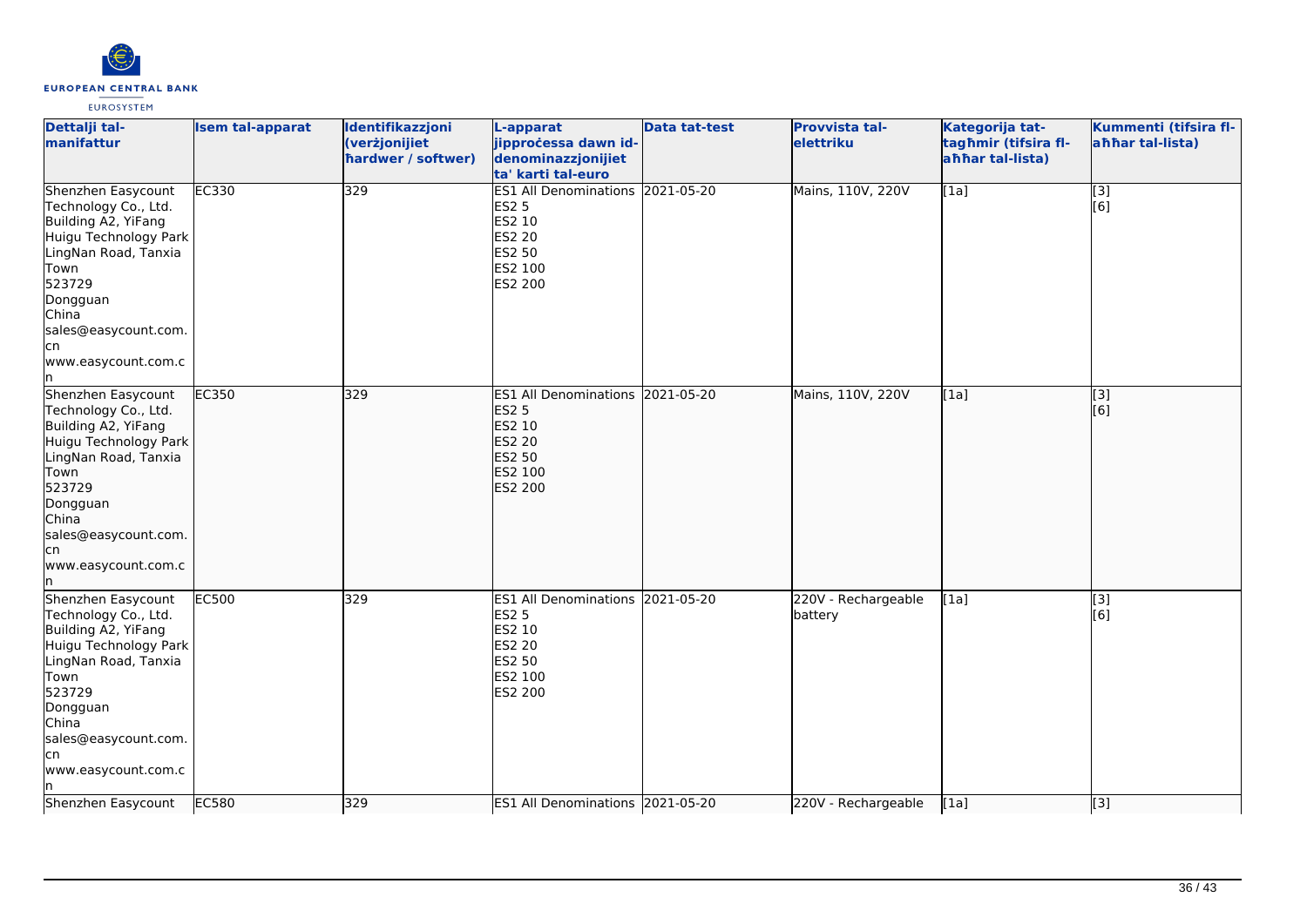

| Dettalji tal-<br>manifattur                                                                                                                                                                                            | <b>Isem tal-apparat</b> | Identifikazzjoni<br>(verżjonijiet<br>hardwer / softwer) | L-apparat<br>jipprocessa dawn id-<br>denominazzjonijiet<br>ta' karti tal-euro                                      | <b>Data tat-test</b> | <b>Provvista tal-</b><br>elettriku | Kategorija tat-<br>tagħmir (tifsira fl-<br>ahhar tal-lista) | Kummenti (tifsira fl-<br>ahhar tal-lista) |
|------------------------------------------------------------------------------------------------------------------------------------------------------------------------------------------------------------------------|-------------------------|---------------------------------------------------------|--------------------------------------------------------------------------------------------------------------------|----------------------|------------------------------------|-------------------------------------------------------------|-------------------------------------------|
| Technology Co., Ltd.<br>Building A2, YiFang<br>Huigu Technology Park<br>LingNan Road, Tanxia<br>Town<br>523729<br>Dongguan<br>China<br>sales@easycount.com.<br>lcn<br>www.easycount.com.c<br>In.                       |                         |                                                         | ES2 <sub>5</sub><br><b>ES2 10</b><br><b>ES2 20</b><br><b>ES2 50</b><br>ES2 100<br>ES2 200                          |                      | battery                            |                                                             | $\overline{[6]}$                          |
| Shenzhen Easycount<br>Technology Co., Ltd.<br>Building A2, YiFang<br>Huigu Technology Park<br>LingNan Road, Tanxia<br>Town<br>523729<br>Dongguan<br>China<br>sales@easycount.com.<br>lcn<br>www.easycount.com.c<br>In. | <b>EC 1800</b>          | $\overline{1.9}$                                        | ES1 All Denominations 2021-05-20<br><b>ES2 5</b><br>ES2 10<br>ES2 20<br><b>ES2 50</b><br>ES2 100<br>ES2 200        |                      | Mains, 110V, 220V                  | $\overline{[2]}$                                            | [3]<br>[6]                                |
| Sourxing Ltd<br>G1, 13/F, World Tech<br>Centre<br>95 How Ming Street<br>Kwun Tong<br>Kowloon<br>Hong Kong<br>China<br>info@sourxing.com<br>www.sourxing.com                                                            | SX530                   | 329                                                     | ES1 All Denominations 2021-05-20<br><b>ES2 5</b><br>ES2 10<br><b>ES2 20</b><br>ES2 50<br>ES2 100<br><b>ES2 200</b> |                      | 220V - rechargeable<br>battery     | [1a]                                                        | $\overline{[}3]$<br>[6]                   |
| <b>HBW Cash Solutions</b><br>GmbH<br>Jurastrasse 1<br>73119<br>Zell                                                                                                                                                    | <b>BT 700</b>           | 329                                                     | ES1 All Denominations 2021-05-20<br><b>ES2 5</b><br>ES2 10<br>ES2 20<br>ES2 50                                     |                      | 220V                               | [1a]                                                        | [3]<br>[6]                                |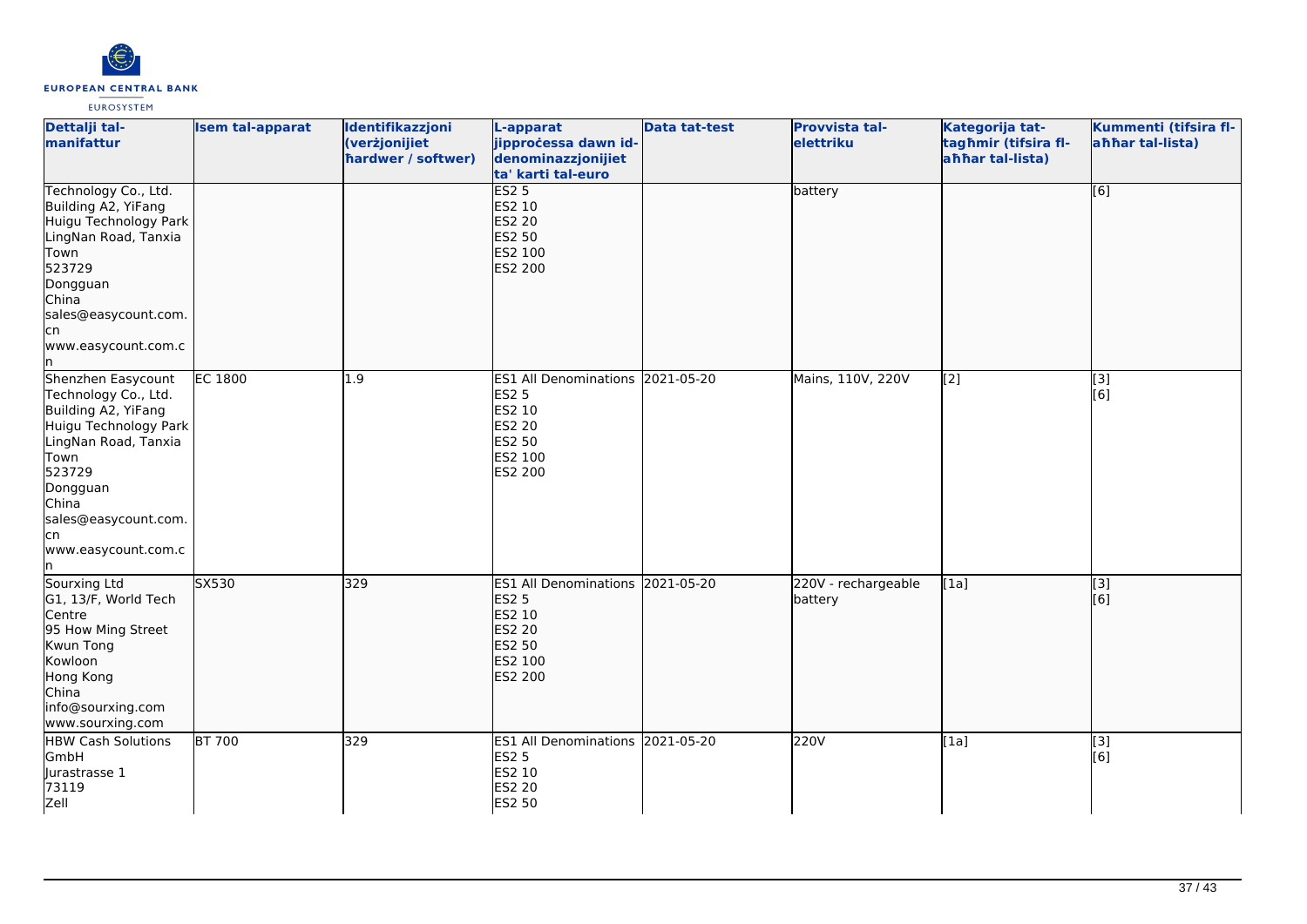

| Dettalji tal-<br>manifattur                                                                                                                                                                                     | <b>Isem tal-apparat</b> | Identifikazzjoni<br>(verżjonijiet<br>hardwer / softwer) | L-apparat<br>jipproċessa dawn id-<br>denominazzjonijiet<br>ta' karti tal-euro<br>ES2 100                                  | <b>Data tat-test</b> | Provvista tal-<br>elettriku    | Kategorija tat-<br>tagħmir (tifsira fl-<br>ahhar tal-lista) | Kummenti (tifsira fl-<br>ahhar tal-lista) |
|-----------------------------------------------------------------------------------------------------------------------------------------------------------------------------------------------------------------|-------------------------|---------------------------------------------------------|---------------------------------------------------------------------------------------------------------------------------|----------------------|--------------------------------|-------------------------------------------------------------|-------------------------------------------|
| Germany<br>Info@hbw-cs.de<br>www.hbw-cs.de                                                                                                                                                                      |                         |                                                         | ES2 200                                                                                                                   |                      |                                |                                                             |                                           |
| Sourxing Ltd<br>G1, 13/F, World Tech<br>Centre<br>95 How Ming Street<br>Kwun Tong<br>Kowloon<br>Hong Kong<br>China<br>info@sourxing.com<br>www.sourxing.com                                                     | SX333                   | 329                                                     | <b>ES1 All Denominations</b><br><b>ES2 5</b><br>ES2 10<br><b>ES2 20</b><br><b>ES2 50</b><br>ES2 100<br>ES2 200            | 2021-05-20           | Mains - 110V - 220v            | [1a]                                                        | $\overline{[}3]$<br>[6]                   |
| Sourxing Ltd<br>G1, 13/F, World Tech<br>Centre<br>95 How Ming Street<br>Kwun Tong<br>Kowloon<br>Hong Kong<br>China<br>info@sourxing.com<br>www.sourxing.com                                                     | SX580                   | 329                                                     | ES1 All Denominations 2021-05-20<br><b>ES2 5</b><br>ES2 10<br>ES2 20<br>ES2 50<br>ES2 100<br>ES2 200                      |                      | 220V - rechargeable<br>battery | [1a]                                                        | $\overline{[3]}$<br>[6]                   |
| Shenzhen Easycount<br>Technology Co., Ltd.<br>Building A2, YiFang<br>Huigu Technology Park<br>LingNan Road, Tanxia<br>Town<br>523729<br>Dongguan<br>China<br>sales@easycount.com.<br>lcn<br>www.easycount.com.c | <b>EC600</b>            | 329                                                     | ES1 All Denominations 2021-05-20<br><b>ES2 5</b><br><b>ES2 10</b><br><b>ES2 20</b><br><b>ES2 50</b><br>ES2 100<br>ES2 200 |                      | Mains, 110V, 220V              | [1a]                                                        | $\overline{[3]}$<br>[6]                   |
| POSIFLEX NORESTE SL Mustek D8<br>C/ Entenza, 202<br>08029                                                                                                                                                       |                         | 329                                                     | ES1 All Denominations 2021-05-20<br><b>ES2 5</b><br>ES2 10                                                                |                      | 220V                           | [1a]                                                        | $\overline{[3]}$<br>[6]                   |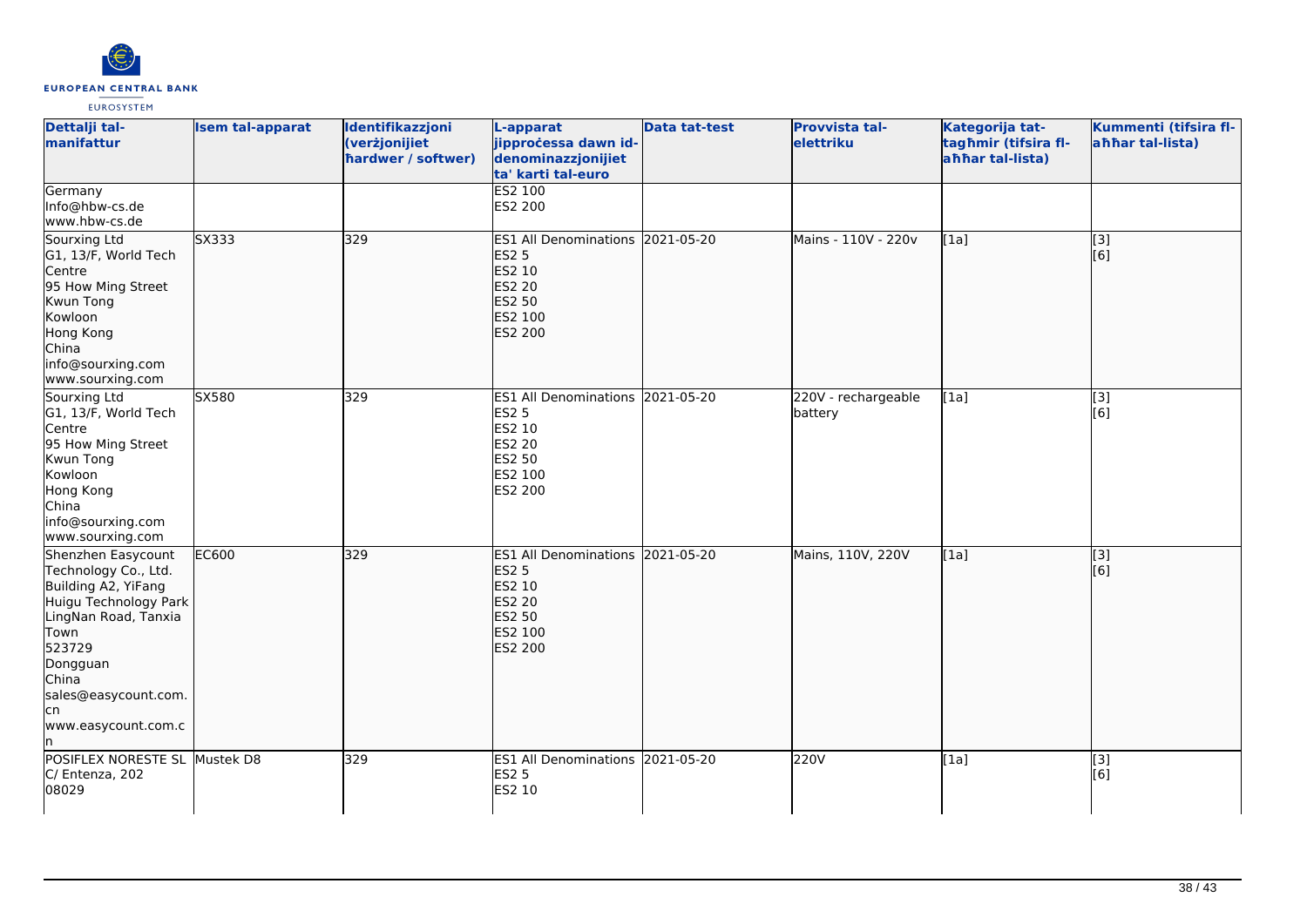

| Dettalji tal-<br>manifattur                                                                                                  | <b>Isem tal-apparat</b> | Identifikazzjoni<br>(verżjonijiet<br>hardwer / softwer) | L-apparat<br>jipprocessa dawn id-<br>denominazzjonijiet<br>ta' karti tal-euro                                                | <b>Data tat-test</b> | Provvista tal-<br>elettriku    | Kategorija tat-<br>tagħmir (tifsira fl-<br>ahhar tal-lista) | Kummenti (tifsira fl-<br>ahhar tal-lista) |
|------------------------------------------------------------------------------------------------------------------------------|-------------------------|---------------------------------------------------------|------------------------------------------------------------------------------------------------------------------------------|----------------------|--------------------------------|-------------------------------------------------------------|-------------------------------------------|
| Barcelona<br>Spain<br>compras@posiflex.es<br>www.posiflex.es                                                                 |                         |                                                         | <b>ES2 20</b><br>ES2 50<br>ES2 100<br>ES2 200                                                                                |                      |                                |                                                             |                                           |
| <b>HBW Cash Solutions</b><br>GmbH<br>lurastrasse 1<br>73119<br>Zell<br>Germany<br>Info@hbw-cs.de<br>www.hbw-cs.de            | VC 4040                 | 1.9                                                     | <b>ES1 All Denominations</b><br><b>ES2 5</b><br>ES2 10<br><b>ES2 20</b><br><b>ES2 50</b><br><b>ES2 100</b><br><b>ES2 200</b> | 2021-05-20           | Mains - 110V - 220V            | $\left[2\right]$                                            | [3]<br>[6]                                |
| POSIFLEX NORESTE SL Mustek C1800<br>C/ Entenza, 202<br>08029<br>Barcelona<br>Spain<br>compras@posiflex.es<br>www.posiflex.es |                         | 1.9                                                     | ES1 All Denominations 2021-05-20<br><b>ES2 5</b><br>ES2 10<br><b>ES2 20</b><br>ES2 50<br>ES2 100<br>ES2 200                  |                      | Mains-110V-220V                | $\overline{[2]}$                                            | $\overline{[3]}$<br>[6]                   |
| POSIFLEX NORESTE SL Mustek D9<br>C/ Entenza, 202<br>08029<br>Barcelona<br>Spain<br>compras@posiflex.es<br>www.posiflex.es    |                         | 329                                                     | ES1 All Denominations 2021-05-20<br><b>ES2 5</b><br><b>ES2 10</b><br><b>ES2 20</b><br>ES2 50<br>ES2 100<br><b>ES2 200</b>    |                      | 220V                           | [1a]                                                        | [3]<br>[6]                                |
| Francopost srl<br>Via Prina 15<br>20154<br>Milano<br><b>Italy</b><br>www.francopost.it                                       | <b>SPEEDY UV</b>        | 329                                                     | ES1 All Denominations 2021-05-20<br><b>ES2 5</b><br>ES2 10<br><b>ES2 20</b><br><b>ES2 50</b><br>ES2 100<br><b>ES2 200</b>    |                      | 220V - Rechargeable<br>battery | [1a]                                                        | [3]<br>[6]                                |
| Francopost srl<br>Via Prina 15                                                                                               | <b>SPEEDY</b>           | 329                                                     | ES1 All Denominations 2021-05-20<br><b>ES2 5</b>                                                                             |                      | 220V - Rechargeable<br>battery | [1a]                                                        | $\overline{[3]}$<br>[6]                   |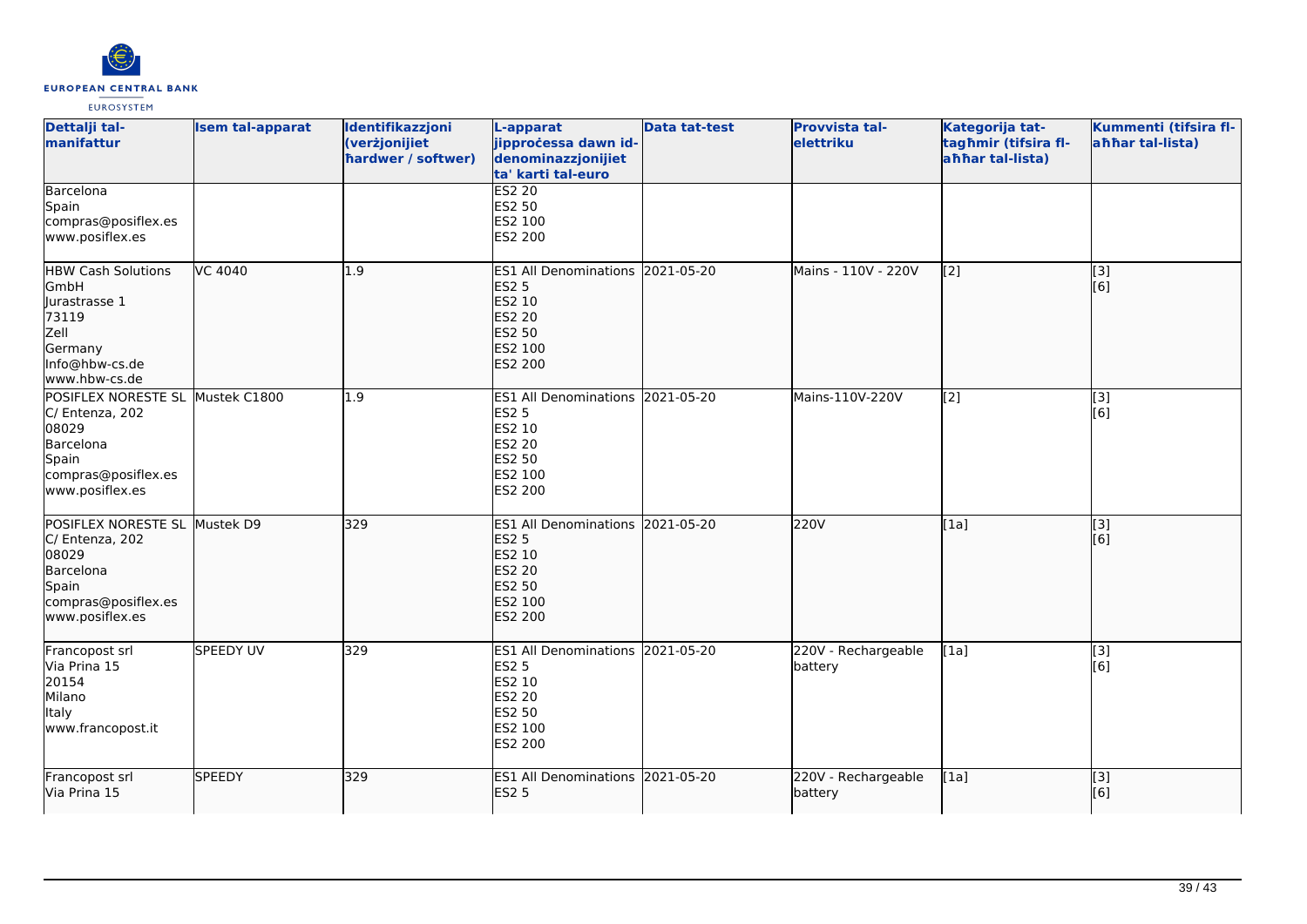

| Dettalji tal-<br>manifattur                                                                                                                                    | <b>Isem tal-apparat</b>                  | Identifikazzjoni<br>(verżjonijiet<br>hardwer / softwer) | L-apparat<br>jipprocessa dawn id-<br>denominazzjonijiet<br>ta' karti tal-euro                                                | <b>Data tat-test</b> | Provvista tal-<br>elettriku | Kategorija tat-<br>tagħmir (tifsira fl-<br>ahhar tal-lista) | Kummenti (tifsira fl-<br>ahhar tal-lista) |
|----------------------------------------------------------------------------------------------------------------------------------------------------------------|------------------------------------------|---------------------------------------------------------|------------------------------------------------------------------------------------------------------------------------------|----------------------|-----------------------------|-------------------------------------------------------------|-------------------------------------------|
| 20154<br>Milano<br>Italy<br>www.francopost.it                                                                                                                  |                                          |                                                         | <b>ES2 10</b><br><b>ES2 20</b><br><b>ES2 50</b><br>ES2 100<br>ES2 200                                                        |                      |                             |                                                             |                                           |
| MBS s.r.l.<br>Via Cosenza, 5<br>81030<br>Succivo (CE)<br><b>Italy</b><br>info@mbs-srl.com<br>www.mbs-srl.com                                                   | <b>EASYCONTROL NEW</b><br><b>AGE PRO</b> | 329                                                     | ES1 All Denominations 2021-05-20<br><b>ES2 5</b><br>ES2 10<br>ES2 20<br>ES2 50<br>ES2 100<br>ES2 200                         |                      | 220v                        | [1a]                                                        | [3]<br>[6]                                |
| MBS s.r.l.<br>Via Cosenza, 5<br>81030<br>Succivo (CE)<br><b>Italy</b><br>info@mbs-srl.com<br>www.mbs-srl.com                                                   | <b>MBS 1800N</b>                         | 1.9                                                     | ES1 All Denominations 2021-05-20<br><b>ES2 5</b><br>ES2 10<br><b>ES2 20</b><br><b>ES2 50</b><br>ES2 100<br>ES2 200           |                      | mains-110v-220v             | $\left[2\right]$                                            | [3]<br>[6]                                |
| <b>DISTRIBUCIONES</b><br>MYLAR S.A.U.<br>Avda. De la Industria 1,<br>Pol. Ind. Guadalquivir<br>41120<br>Gelves<br>Spain<br>mariaj@mylar.es<br>www.mylar.es     | appBILLDETECTOR                          | 329                                                     | <b>ES1 All Denominations</b><br><b>ES2 5</b><br>ES2 10<br>ES2 20<br>ES2 50<br>ES2 100<br>ES2 200                             | 2021-05-20           | Mains - 110V - 220V         | [1a]                                                        | [3]<br>[6]                                |
| Guangzhou SuperEyes SE330<br>Electronics Technology<br>Co. Ltd<br>3/F, No. 5, East Eleven<br>Heng Road, Xingye<br>Avenue, Chenchong Vil<br>511400<br>Guangzhou |                                          | 329                                                     | <b>ES1 All Denominations</b><br><b>ES2 5</b><br><b>ES2 10</b><br><b>ES2 20</b><br><b>ES2 50</b><br>ES2 100<br><b>ES2 200</b> | 2021-05-20           | Mains - 110V - 220V         | [1a]                                                        | $\overline{[}$ [3]<br>[6]                 |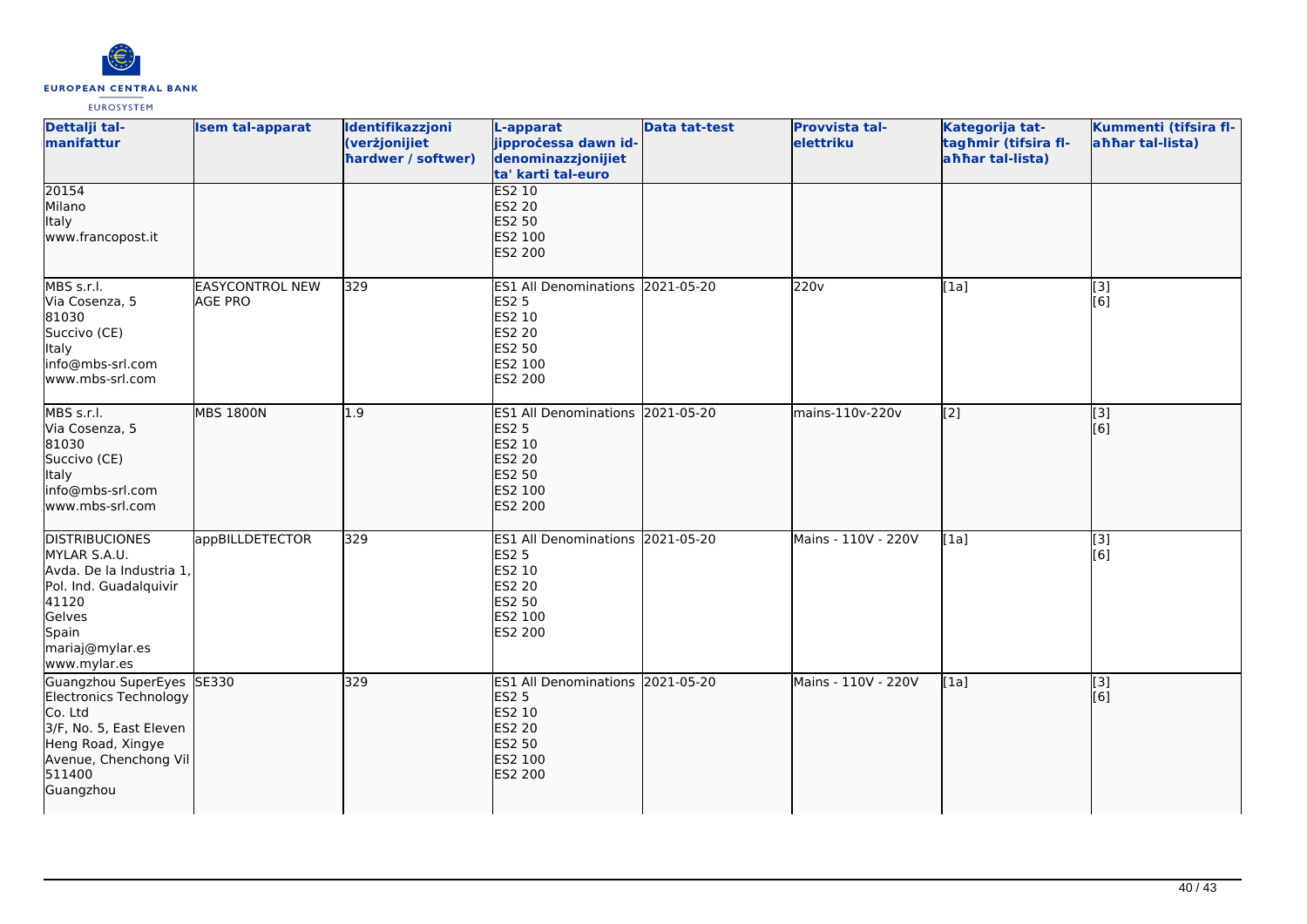

| Dettalji tal-<br>manifattur                                                                                                                                                                                                 | <b>Isem tal-apparat</b> | Identifikazzjoni<br>(verżjonijiet<br>hardwer / softwer) | L-apparat<br>jipproċessa dawn id-<br>denominazzjonijiet<br>ta' karti tal-euro                                         | <b>Data tat-test</b> | Provvista tal-<br>elettriku | Kategorija tat-<br>tagħmir (tifsira fl-<br>ahhar tal-lista) | Kummenti (tifsira fl-<br>ahhar tal-lista) |
|-----------------------------------------------------------------------------------------------------------------------------------------------------------------------------------------------------------------------------|-------------------------|---------------------------------------------------------|-----------------------------------------------------------------------------------------------------------------------|----------------------|-----------------------------|-------------------------------------------------------------|-------------------------------------------|
| China<br>info@super-eyes.com<br>www.super-eyes.com                                                                                                                                                                          |                         |                                                         |                                                                                                                       |                      |                             |                                                             |                                           |
| Guangzhou SuperEyes<br>Electronics Technology<br>Co. Ltd<br>3/F, No. 5, East Eleven<br>Heng Road, Xingye<br>Avenue, Chenchong Vil<br>511400<br>Guangzhou<br>China<br>info@super-eyes.com<br>www.super-eyes.com              | SE350                   | 329                                                     | ES1 All Denominations 2021-05-20<br><b>ES2 5</b><br>ES2 10<br><b>ES2 20</b><br>ES2 50<br>ES2 100<br>ES2 200           |                      | Mains - 110V - 220V         | [1a]                                                        | $\overline{[3]}$<br>[6]                   |
| Guangzhou SuperEyes SE500<br><b>Electronics Technology</b><br>Co. Ltd<br>3/F, No. 5, East Eleven<br>Heng Road, Xingye<br>Avenue, Chenchong Vil<br>511400<br>Guangzhou<br>China<br>info@super-eyes.com<br>www.super-eyes.com |                         | 329                                                     | <b>ES1 All Denominations</b><br><b>ES2 5</b><br><b>ES2 10</b><br><b>ES2 20</b><br><b>ES2 50</b><br>ES2 100<br>ES2 200 | 2021-05-20           | Mains - 110V - 220V         | [1a]                                                        | [3]<br>[6]                                |
| Guangzhou SuperEyes<br>Electronics Technology<br>Co. Ltd<br>3/F, No. 5, East Eleven<br>Heng Road, Xingye<br>Avenue, Chenchong Vil<br>511400<br>Guangzhou<br>China<br>info@super-eyes.com<br>www.super-eyes.com              | SE580                   | 329                                                     | ES1 All Denominations 2021-05-20<br><b>ES2 5</b><br>ES2 10<br>ES2 20<br>ES2 50<br>ES2 100<br>ES2 200                  |                      | Mains - 110V - 220V         | [1a]                                                        | [3]<br>[6]                                |
| Guangzhou SuperEyes<br>Electronics Technology<br>Co. Ltd                                                                                                                                                                    | SE600                   | 329                                                     | ES1 All Denominations 2021-05-20<br><b>ES2 5</b><br>ES2 10                                                            |                      | Mains - 110V - 220V         | [1a]                                                        | $\overline{[3]}$<br>[6]                   |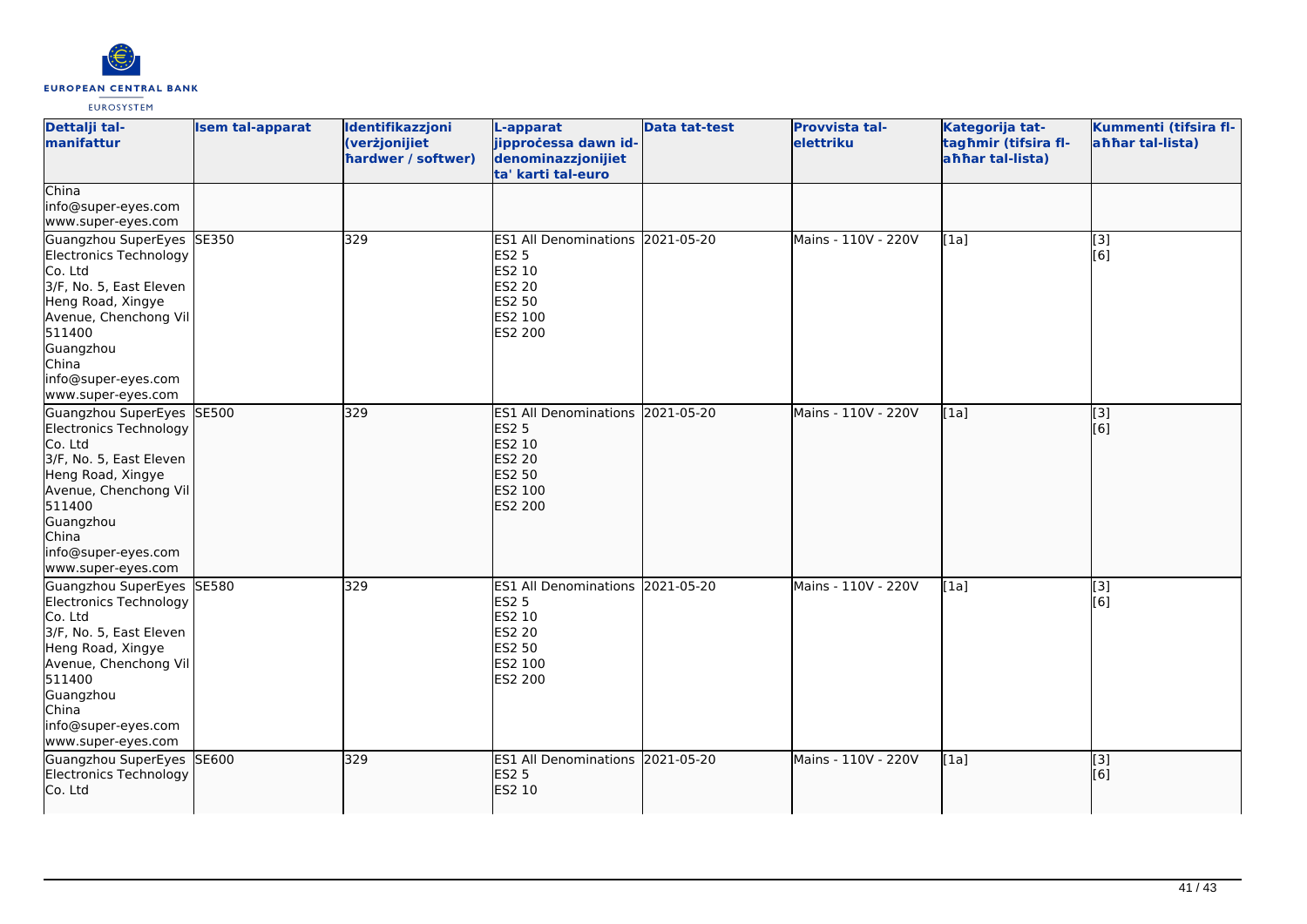

| Dettalji tal-<br>manifattur                                                                                                                                                                                            | <b>Isem tal-apparat</b> | Identifikazzjoni<br>(verżjonijiet<br>hardwer / softwer) | L-apparat<br>jipprocessa dawn id-<br>denominazzjonijiet<br>ta' karti tal-euro                                                           | Data tat-test | <b>Provvista tal-</b><br>elettriku | Kategorija tat-<br>tagħmir (tifsira fl-<br>ahhar tal-lista) | Kummenti (tifsira fl-<br>ahhar tal-lista) |
|------------------------------------------------------------------------------------------------------------------------------------------------------------------------------------------------------------------------|-------------------------|---------------------------------------------------------|-----------------------------------------------------------------------------------------------------------------------------------------|---------------|------------------------------------|-------------------------------------------------------------|-------------------------------------------|
| 3/F, No. 5, East Eleven<br>Heng Road, Xingye<br>Avenue, Chenchong Vil<br>511400<br>Guangzhou<br>China<br>info@super-eyes.com<br>www.super-eyes.com                                                                     |                         |                                                         | <b>ES2 20</b><br><b>ES2 50</b><br>ES2 100<br><b>ES2 200</b>                                                                             |               |                                    |                                                             |                                           |
| Guangzhou SuperEyes SE3020<br>Electronics Technology<br>Co. Ltd<br>3/F, No. 5, East Eleven<br>Heng Road, Xingye<br>Avenue, Chenchong Vil<br>511400<br>Guangzhou<br>China<br>info@super-eyes.com<br>www.super-eyes.com  |                         | 1.9                                                     | ES1 All Denominations 2021-05-20<br><b>ES2 5</b><br><b>ES2 10</b><br><b>ES2 20</b><br><b>ES2 50</b><br>ES2 100<br><b>IES2 200</b>       |               | Mains - 110V - 220V                | [2]                                                         | [3]<br>$\overline{[}6\overline{]}$        |
| Hyundai MIB<br>International Co. Ltd.<br>3301, A Bld, 17, Gosan-<br>ro 148beon-gil<br>15850<br>Gunpo-si, Gyeonggi-do,<br>15850, Gunpo City<br>KOREA (Republic)<br>sjpark5423@hyundaim<br>lib.com<br>www.hyundaimib.com | MIB-1S                  | Main: 5.5; Image: 3.0                                   | ES1 All Denominations 2021-05-17<br><b>ES2 5</b><br><b>ES2 10</b><br><b>ES2 20</b><br><b>ES2 50</b><br><b>ES2 100</b><br><b>ES2 200</b> |               | Mains                              | $\left[2\right]$                                            | [3]<br>[6]                                |

# **Kategorija tat-tagħmir**

- [1a] Apparat li jivverifika l-karti tal-flus waħda waħda awtomatiku.
- [1b] Module li jaċċetta l-karti tal-flus waħda waħda.
- [2] Apparat li jipproċessa mazzi ta' karti tal-flus.

**Kummenti**